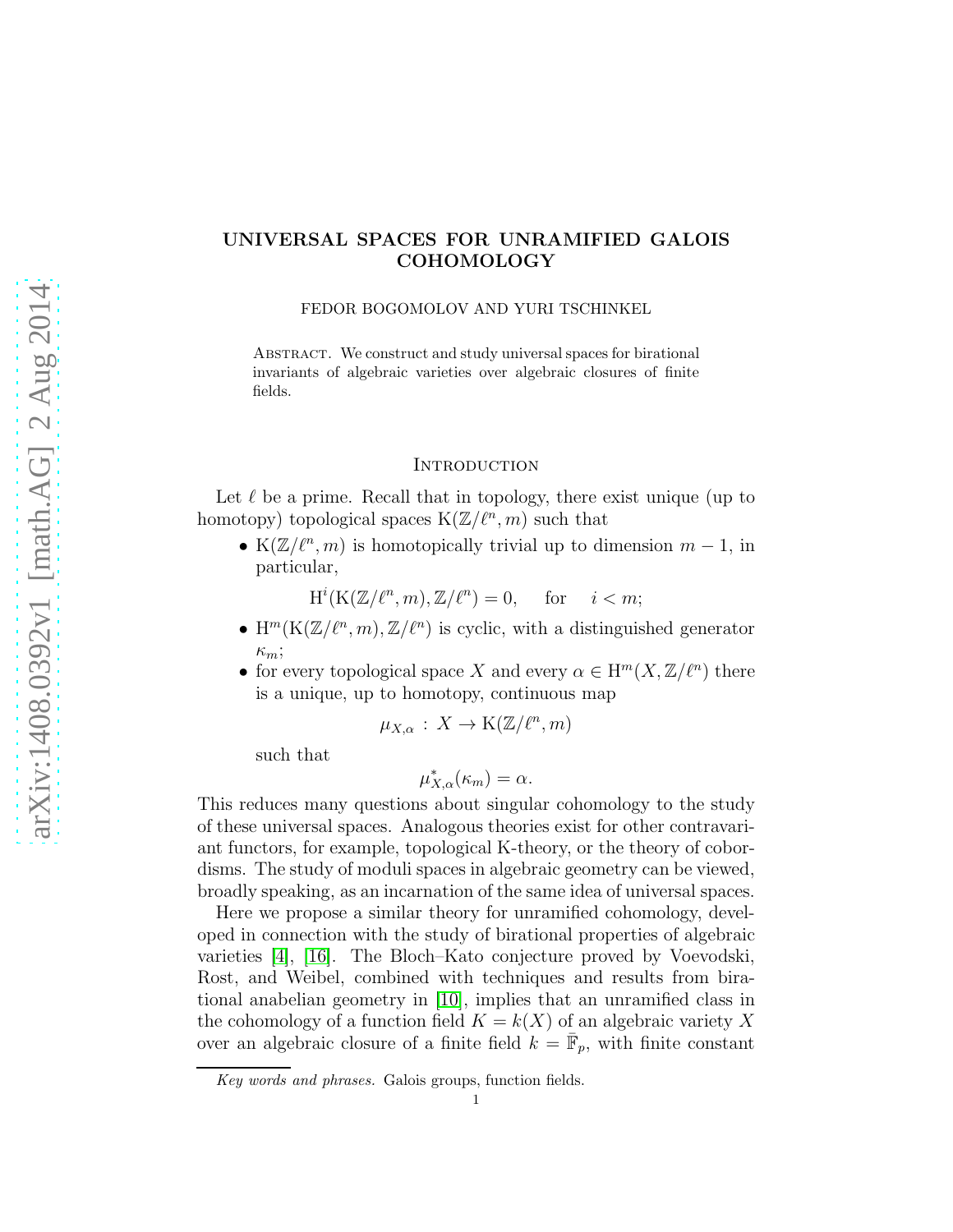coefficients, is induced from the cohomology of a finite abelian group  $G^a$ . Our main result is:

**Theorem.** Let  $\ell$  and  $p$  be distinct primes,  $K = k(X)$  the function field of an algebraic variety X of dimension  $\geq 2$  over  $k = \mathbb{F}_p$ ,  $G_K$  its absolute Galois group, and  $\alpha_K \in H^*_{nr}(G_K, \mathbb{Z}/\ell^n)$  an unramified class. Then there exists a finite set J of finite-dimensional k-vector spaces  $V_j, j \in J$ , such that  $\alpha_K$  is induced, via a rational map, from an unramified class in the cohomology of an explicit open subset of the quotient of

$$
\mathbb{P} := \prod_{j \in J} \mathbb{P}(V_j)
$$

by a finite abelian  $\ell$ -group  $G^a$ , acting projectively on each factor.

Thus, the spaces  $P/G^a$  serve as universal spaces for *all* finite birational invariants of algebraic varieties over  $k = \bar{\mathbb{F}}_p$ .

Actions of finite abelian groups  $G<sup>a</sup>$  on products of projective spaces are described by central extensions of  $G^a$ , i.e., by subspaces in  $\wedge^2(G^a)$ . This allows to present unramified classes of  $X$  in terms of configurations of subspaces of skew-symmetric matrices. For example, if the unramified Brauer group of  $X$  is trivial, then all finite birational invariants of X are encoded already in the combinatorics of configurations of liftable subgroups in finite abelian quotients of the absolute Galois group  $G_K$ (see Section [1](#page-2-0) for the definition).

Similar ideas were first put forward in [\[4\]](#page-31-0) and [\[5\]](#page-31-2), however, the recent proof of the Bloch–Kato conjecture allows us to formulate a more precise and constructive theory. This approach to birational invariants leads to many new questions:

- Is there a smaller class of configurations with this universal property?
- How does this structure interact with Sylow subgroups of  $G_K$ ?
- Is there an extention to cohomology with  $\mathbb{Z}_{\ell}$ -coefficients? An equally simple description of models for  $\ell$ -adic invariants would provide insights into higher-dimensional Langlands correspondence.
- What are the analogs of universal spaces for varieties over  $k =$  $\mathbb{Q}$ ? Counterexamples to our main result arise from bad reduction places, already for abelian varieties [\[4\]](#page-31-0).

Here is the roadmap of the paper: In Section [1](#page-2-0) we recall basic facts about stable and unramified cohomology. In Section [3](#page-12-0) we provide some background on valuation theory. In Section [5](#page-19-0) we investigate Galois cohomology groups of function fields of higher-dimensional algebraic varieties over  $k = \overline{\mathbb{F}}_p$  and their images in cohomology of finite groups.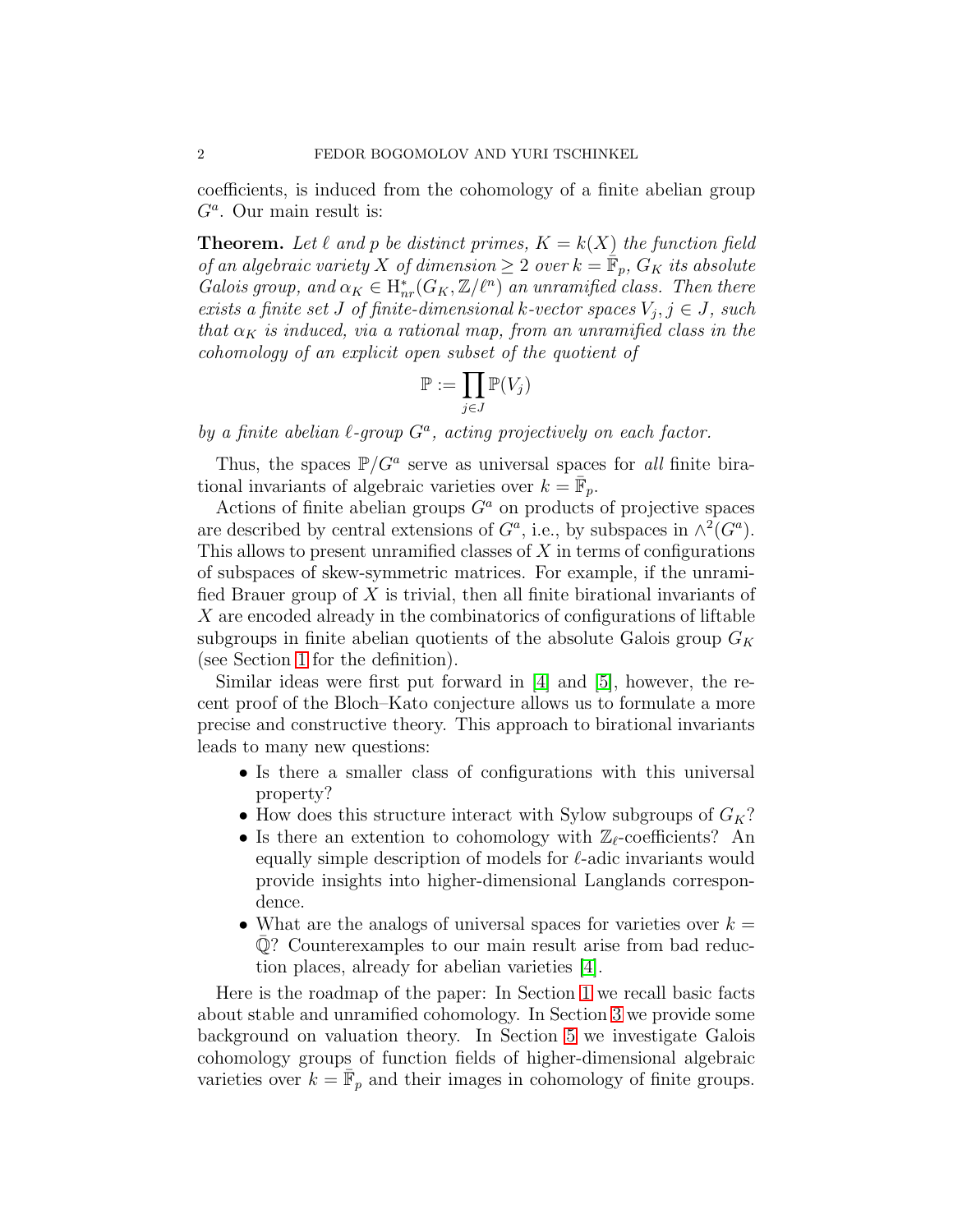In Section [6](#page-22-0) we introduce and study unramified cohomology of algebraic varieties. Section [7](#page-24-0) contains the proof of our main theorem, modulo geometric considerations presented in Sections [8](#page-27-0) and [9.](#page-28-0)

Acknowledgments. We are grateful to A. Pirutka for her interest and insightful comments. The first author was supported by NSF grant DMS-1001662 and by AG Laboratory GU-HSE grant RF government ag. 11 11.G34.31.0023. The second author was partially supported by NSF grants DMS-0739380, 0901777, and 1160859.

## 1. Stable cohomology

<span id="page-2-0"></span>Let  $G$  be a pro-finite group. We will write

<span id="page-2-1"></span> $G^a = G/[G,G]$  and  $G^c = G/[[G,G],G]$ 

for the abelianization, respectively, the second lower central series quotient of G. We have a canonical central extension

(1.1) 
$$
1 \to Z \to G^c \xrightarrow{\pi_a} G^a \to 1.
$$

Let M be a topological G-module and  $H^i(G, M)$  its (continuous) *i*cohomology group. These groups are contravariant with respect to G and covariant with respect to  $M$ . In this paper,  $G$  is either a finite group or a Galois group (see [\[1\]](#page-31-3) for background on group cohomology and [\[28\]](#page-32-1) for background on Galois cohomology) and M either  $\mathbb{Z}/\ell^n$  or  $\mathbb{Q}/\mathbb{Z}$ , with trivial G-action. We will sometimes omit the coefficient module M from the notation.

Our goal is to investigate incarnations of Galois cohomology of function fields in cohomology of finite groups. For example, let  $K = k(X)$ be a function field of an algebraic variety X over an algebraically closed field k; varieties birational to X are called models of K. Let  $G_K$  be the absolute Galois group of K and  $\hat{\pi}_1(X)$  the étale fundamental group of X, with respect to some basepoint. The choice of a base point will not affect our considerations and we omit it from our notation. We have natural homomorphisms

$$
\mathrm{H}^*(\hat{\pi}_1(X)) \xrightarrow{\kappa_X^*} \mathrm{H}_{et}^*(X) \xrightarrow{\tilde{\eta}_X^*} \mathrm{H}^*(G_K),
$$

where the right arrow arises from the embedding of the generic point  $X_n \to X$ . We will write

$$
\eta_X: G_K \to \hat{\pi}_1(X)
$$

and

$$
\eta_X^* = \tilde{\eta}_X^* \circ \kappa_X^* : \mathrm{H}^*(\hat{\pi}_1(X)) \to \mathrm{H}^*(G_K)
$$

for the corresponding map in cohomology.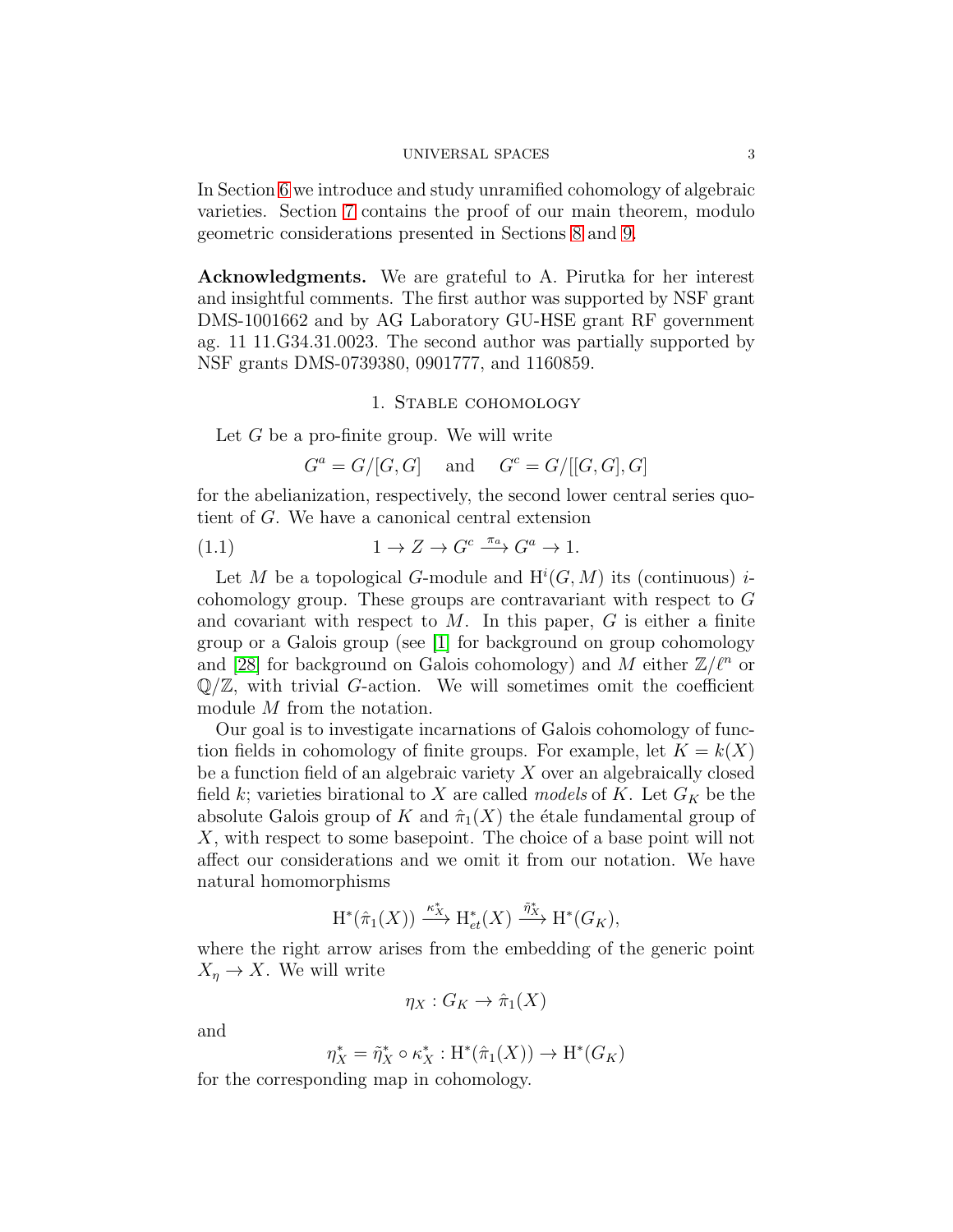We say that a class  $\alpha_K \in H^*(G_K)$  is defined (or represented) on a model X of K if there exists a class  $\alpha_X \in H^*_{et}(X)$  such that

$$
\alpha_K = \tilde{\eta}_X^*(\alpha_X).
$$

Let  $G$  be a finite group. A continuous homomorphism

 $\chi : \hat{\pi}_1(X) \to G$ 

gives rise to homomorphisms in cohomology

$$
H^*(G) \xrightarrow{\chi^*} H^*(\hat{\pi}_1(X)) \xrightarrow{\eta_X^*} H^*(G_K).
$$

Conversely, every  $\alpha_K \in H^*(G_K)$  arises in this way: there exist

- a model  $X$  of  $K$ ,
- a continuous homomorphism  $\chi$  as above,
- and a class  $\alpha_G \in H^*(G)$

such that

$$
\alpha_K = \eta_X^*(\chi^*(\alpha_G)).
$$

This follows from the description of étale cohomology of points, see [\[22\]](#page-32-2). In such situations we say that  $\alpha_K$  is defined on X and is induced from  $\chi$ .

A version of this construction arises as follows: assume that the characteristic of k does not divide the order of  $G$ . Let V be a faithful representation of  $G$  over  $k$ , and  $X$  an algebraic variety over  $k$  with function field

$$
K = k(X) \simeq k(V)^G,
$$

the field of invariants; we will write  $X = V/G$  and call it a *quotient*. Even more generally, let  $Y$  be an algebraic variety over  $k$  with a generically free action of  $G, X = Y/G$  a quotient. This situation gives rise to a natural surjective continuous homomorphism

$$
G_K \to G
$$

and induced homomorphisms on cohomology

$$
s_K^i : \mathrm{H}^i(G) \to \mathrm{H}^i(G_K).
$$

The following lemma shows that we have many choices in realizing a class  $\alpha_K \in H^i(G_K)$ :

<span id="page-3-0"></span>**Lemma 1.1.** [\[4\]](#page-31-0) Assume that  $\alpha_K \in H^i(G_K)$  is represented by a class  $\alpha_X \in H^i_{et}(X)$  on some affine irreducible model X of K and is induced from a surjective continuous homomorphism  $\chi : \hat{\pi}_1(X) \to G$  and a class  $\alpha_G \in H^i(G)$ . Let V be a faithful representation of G over k and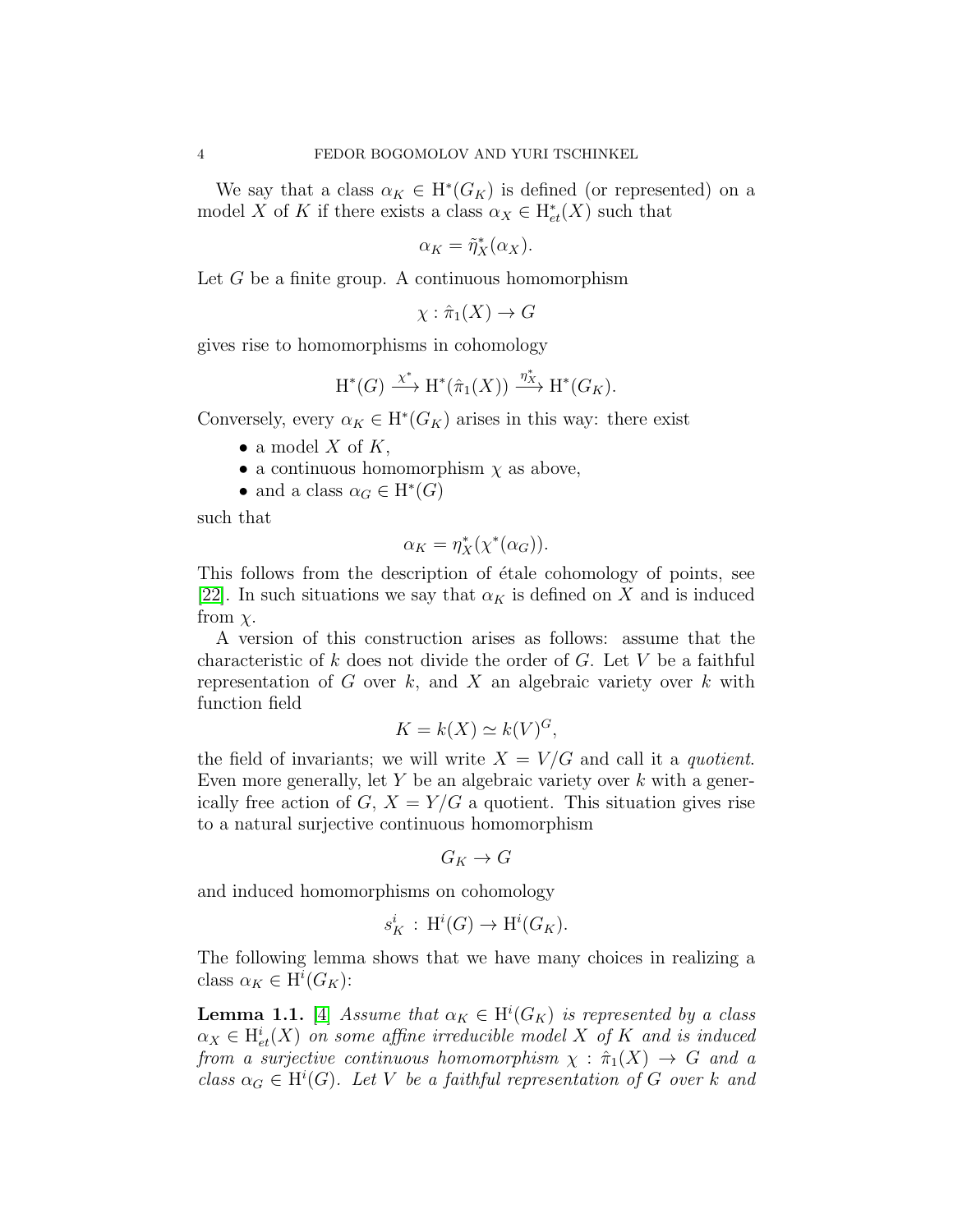$V^{\circ} \subset V$  the locus where the action is free. Then, for every  $x \in X$  and  $v \in V^{\circ}$  there exists a map

$$
f = f_x : X \to V/G
$$

such that

- $f(x) = v$  and
- the restriction of  $\alpha_X$  to  $X^{\circ} = f^{-1}(V^{\circ}/G) \subset X$  is equal to  $f^*(\alpha_G)$ .

*Proof.* We follow the proof in [\[4\]](#page-31-0). The homomorphism  $\chi : \hat{\pi}_1(X) \to G$ defines a finite étale covering  $\pi : \tilde{X} \to X$ , by an affine variety  $\tilde{X}$ . The ring  $k[X]$  is a  $k[G]$ -module. Every finite-dimensional  $k[G]$ -submodule  $W^* \subset k[\tilde{X}]$  defines a G-equivariant map  $\tilde{X} \to W := \text{Spec}(W^*)$ .

Let  $e \in k[G]$  be the unit element of G. For any G-orbit  $G \cdot y \in V$ there is a G-linear homomorphism

$$
l_y: k[G] \to V,
$$

which maps the orbit  $G \cdot e$  to  $G \cdot y$ . Let  $\tilde{x} \in \pi^{-1}(x)$ . Choose  $h \in k[\tilde{X}]$ such that

$$
h(\tilde{x}) = 1, \quad h(g \cdot \tilde{x}) = 0, \quad g \neq e.
$$

Then h generates a  $k[G]$ -submodule  $W \subset k[\tilde{X}]$  and defines a regular G-map  $h : \tilde{X} \to W = k[G]$ , with  $h(\tilde{x}) = e \in k[G]$ . The map  $f := l_u \circ h$ is a regular G-map satisfying the first property.

Let  $X^{\circ} = f^{-1}(V^{\circ}/G) \subset X$ . It is a nonempty affine subvariety. We have a compatible diagram of G-maps

$$
V^{\circ} \longleftarrow \tilde{X}^{\circ} \qquad \subset \qquad \tilde{X}
$$
  
\n
$$
\pi_{G} \qquad \qquad \downarrow \pi_{0} \qquad \qquad \downarrow \pi
$$
  
\n
$$
V^{\circ}/G \longleftarrow f \qquad \subset \qquad X
$$

and the maps  $\pi_G$  and  $\pi$  induce the same cover  $\pi_0$ . This implies the second claim.

We can achieve even more flexibility for G-maps, under a *projectivity* conditions on  $V$ : we say that a  $G$ -module V is projective if for every finite-dimensional representation  $W$  of  $G$  with a  $G$ -surjection

$$
\mu: W \to V
$$

there exists a G-section

$$
\theta: V \to W \quad \text{with} \quad \mu \circ \theta = id.
$$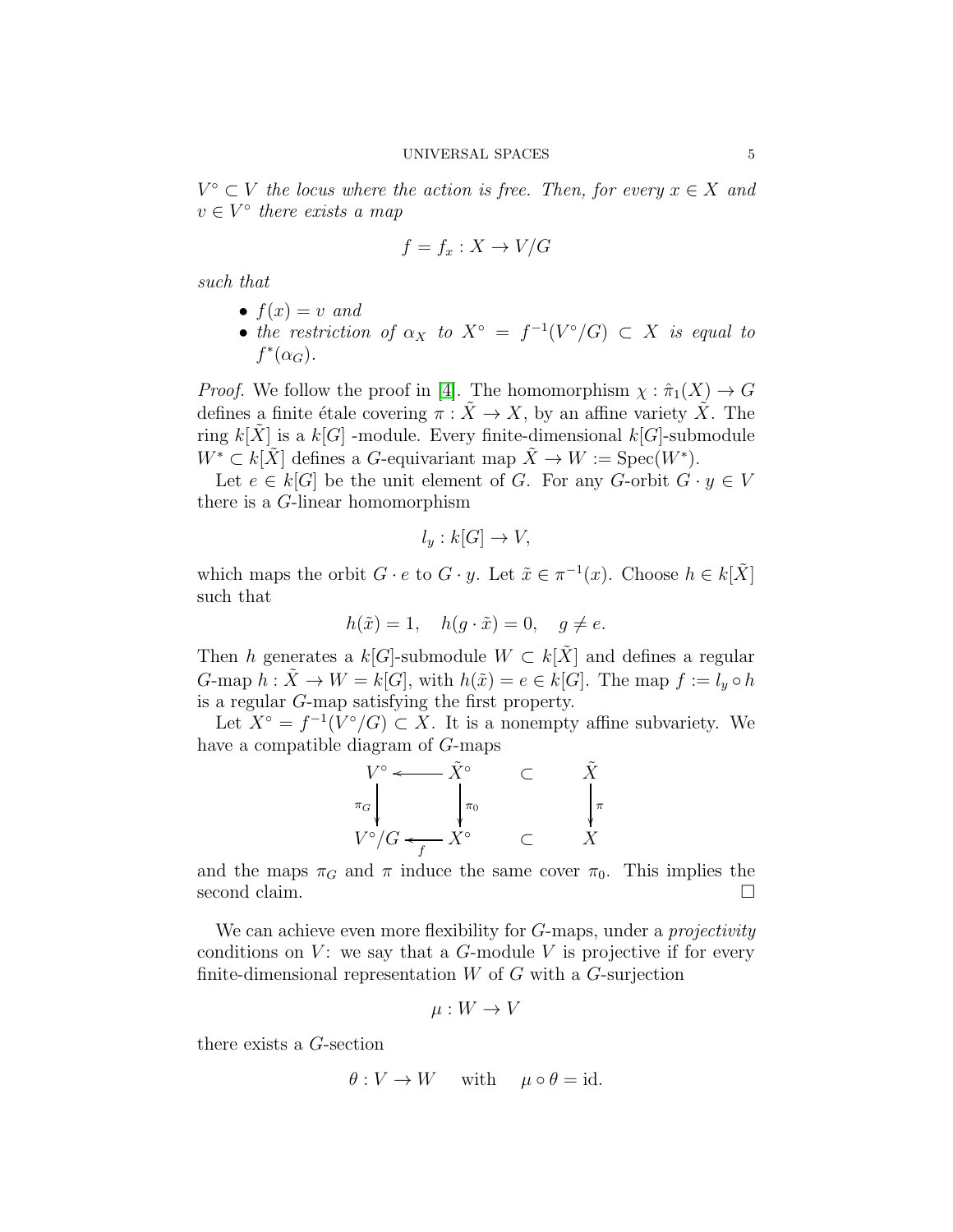This condition holds, for example, for regular representations over arbitrary fields or when the order of  $G$  is coprime to the characteristic of the ground field  $k$ .

Now let  $\{S_i\}_{i\in J}$  be a finite set of G-orbits in Y with stabilizers  $H_i$ so that  $S_j \simeq G/H_j$ . Consider a faithful representation V of G and a subset  ${T_j}_{j \in J}$  of G-orbits in V with stabilizers  $Q_j$ , with  $H_j \subset Q_j$ ,  $T_j = G/Q_j$ . Consider regular G-maps  $f_j : S_j \to T_j$ , for  $j \in J$ .

**Lemma 1.2.** Assume that  $V$  is a projective  $G$ -module. Then there is a regular G-map  $f: Y \to V$  such that  $f = f_j$ , for all  $j \in J$ .

We return to our setup:  $X = Y/G$ ,  $K = k(X)$ , and  $\chi : G_K \to G$ , inducing

$$
s_K^i : \mathrm{H}^*(G) \to \mathrm{H}^*(G_K).
$$

The groups

$$
\mathrm{H}^i_{s,K}(G):=\mathrm{H}^i(G)/\mathrm{Ker}(s^i_K)
$$

are called *stable cohomology groups* with respect to  $K = k(X)$ . Let

$$
\text{Ker}(s^i) := \bigcap_K \text{Ker}(s^i_K),
$$

over all function fields  $K = k(X)$  as above. In fact,

$$
Ker(s^i) = Ker(s^i_{k(V/G)}),
$$

for some faithful representation  $V$  of  $G$  over  $k$ , in particular, this is independent of the choice of  $V$  (see [\[8,](#page-31-4) Proposition 4.3]). The groups

$$
\mathrm{H}^i_s(G):=\mathrm{H}^i(G)/\mathrm{Ker}(s^i)
$$

are called *stable cohomology groups* of G (with coefficients in  $M = \mathbb{Z}/\ell^n$ or  $\mathbb{Q}/\mathbb{Z}$ ; they depend on the ground field k. These define contravariant functors in G. For example, for a subgroup  $H \subset G$  we have a restriction homomorphism

$$
\operatorname{res}_{G/H}: \operatorname{H}_s^*(G) \to \operatorname{H}_s^*(H).
$$

Furthermore:

• While usual group cohomology  $H^i(G)$  can be nontrivial for infinitely many i (even for cyclic groups), stable cohomology groups  $H_s^i(G) = 0$  for  $i > \dim(V)$ , where V is a faithful representation. • We have

$$
H_s^i(G) \subseteq H_s^i(\mathrm{Syl}_{\ell}(G))^{N_G(\mathrm{Syl}_{\ell}(G))},
$$

where  $N_G(H)$  is the normalizer of H in G and  $Syl_{\ell}(G)$  an  $\ell$ -Sylow subgroup of G.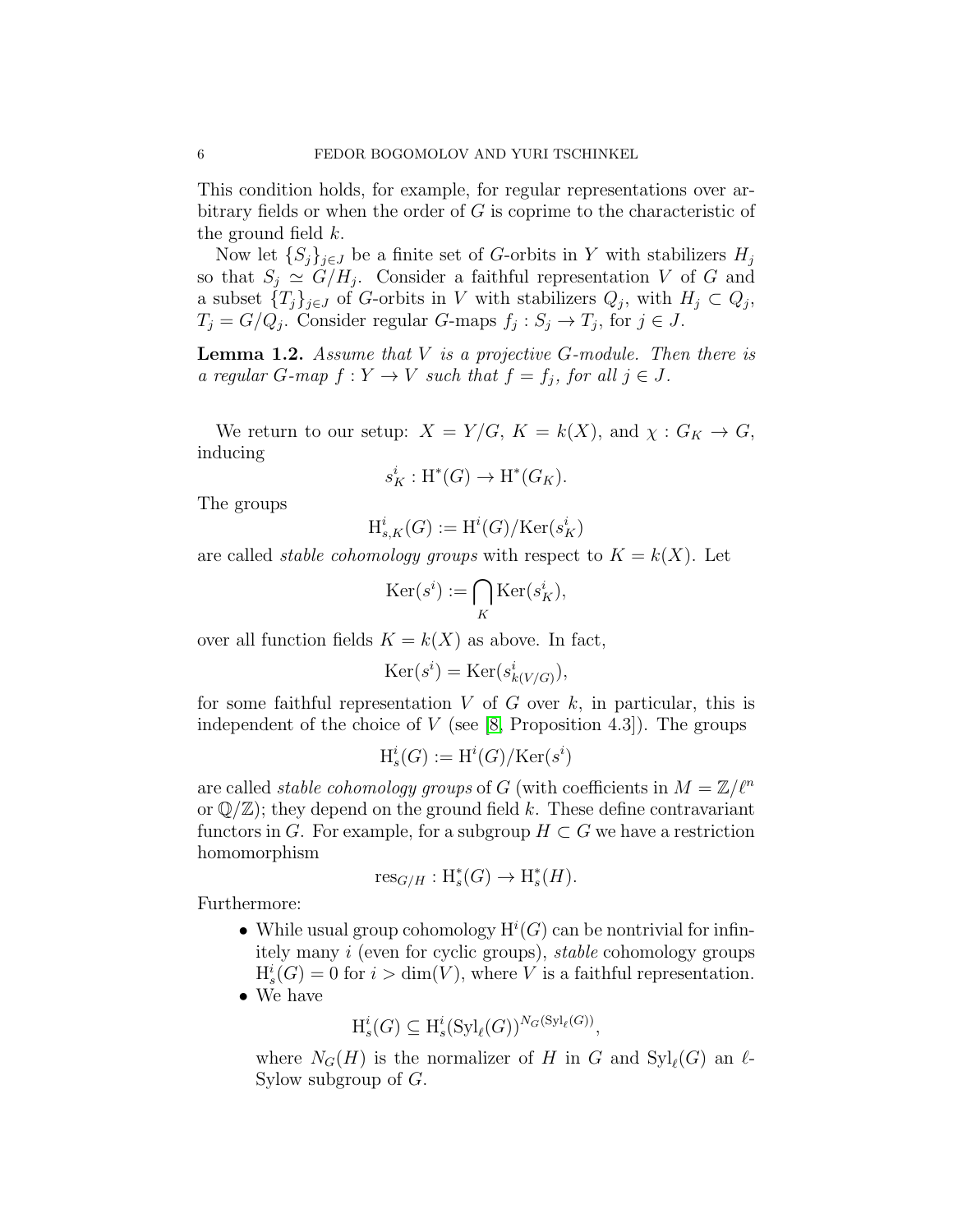The determination of the stable cohomology ring

$$
\mathrm{H}_s^*(G):=\oplus_i \mathrm{H}_s^i(G)
$$

is a nontrivial problem, see, e.g., [\[7\]](#page-31-5) for a computation of stable cohomology of alternating groups. For finite abelian groups  $G$ , we have

(1.2) 
$$
H_s^*(G) = \wedge^*(H^1(G)).
$$

For central extensions of finite groups as in [\(1.1\)](#page-2-1), the kernel of

$$
\pi_a^* : \mathrm{H}_s^*(G^a) \to \mathrm{H}_s^*(G^c)
$$

is the ideal  $I = I(G<sup>c</sup>)$  generated by

$$
R^2 = R^2(G^c) := \text{Ker} \left( H_s^2(G^a) \to H_s^2(G^c) \right).
$$

(see, for example, [\[12,](#page-31-6) Section 8]). We will identify

$$
{\mathrm H}_s^*(G^a)/{\mathrm I}
$$

with its image in  $H^*_s(G^c)$ . An important role in the computation of this subring of  $H^*(G^c)$  is played by the fan

$$
\Sigma = \Sigma(G^c) = \{\sigma\},\
$$

the set of *noncyclic* liftable subgroups  $\sigma$  of  $G^a$ , and the *complete fan* 

$$
\bar{\Sigma} = \bar{\Sigma}(G^c) = \{\sigma\},\
$$

consisting of all liftable subgroups  $\sigma \subset G^c$ : a subgroup  $\sigma$  is *liftable* if and only if the full preimage  $\tilde{\sigma}$  of  $\sigma$  in  $G^c$  is abelian. The fan  $\Sigma$  defines a subgroup  $\mathrm{R}^2(\Sigma) \subseteq \mathrm{H}^2_s(G^a)$  as the set of all elements which vanish upon restriction to every  $\sigma \in \Sigma$ . We have

$$
R^2 \subseteq R^2(\Sigma).
$$

<span id="page-6-0"></span>**Lemma 1.3.** For every  $\alpha \in I(G^c) \subseteq H^*(G^a)$  and every  $\sigma \in \Sigma(G^c)$  the restriction of  $\alpha$  to  $\sigma$  is trivial.

# <span id="page-6-1"></span>Definition 1.4. Let

$$
1 \to Z \to G^c \to G^a \to 1
$$

be a central extension. A  $\Delta$ -pair  $(I, D)$  of  $G^a$  is a set of subgroups

$$
I \subseteq D \subseteq G^a
$$

such that

- $I \in \overline{\Sigma}(G^c),$
- $D$  is noncyclic,
- for every  $\delta \in D$ , the subgroup  $\langle I, \delta \rangle \in \bar{\Sigma}(G^c)$ .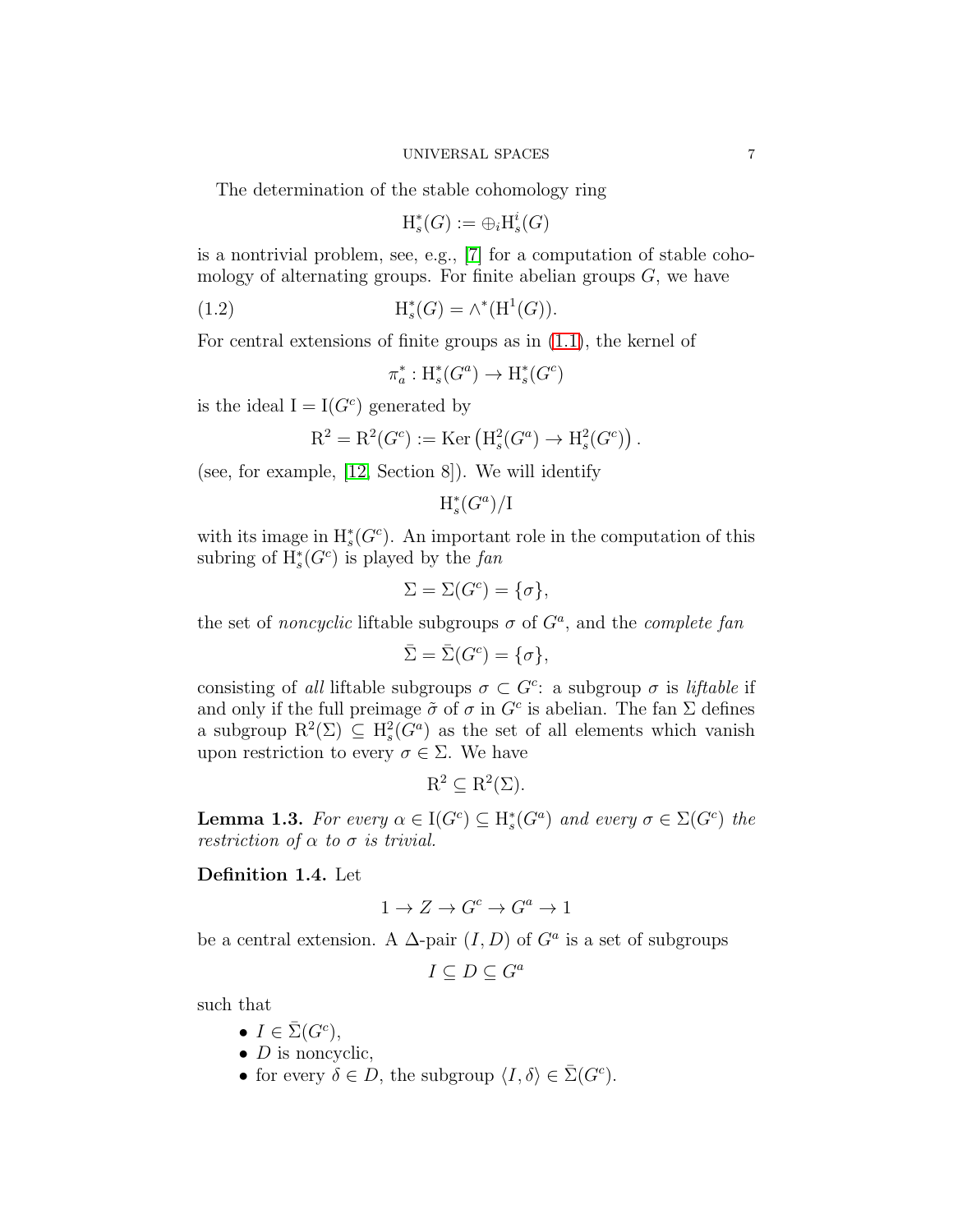This definition depends on  $G<sup>c</sup>$ . Assume we have a commutative diagram of central extensions



**Definition 1.5.** A  $\Delta$ -pair  $(\tilde{I}, \tilde{D})$  of  $\tilde{G}^a$  surjects onto a  $\Delta$ -pair  $(I, D)$ of  $G^a$  if  $\gamma(\tilde{I}) = I$  and  $\gamma(\tilde{D}) = D$ .

**Definition 1.6.** A class  $\alpha \in H_s^i(G^a)$  is unramified with respect to a  $\Delta$ -pair if its restriction to D is induced from  $D/I$ , i.e., there exists a  $\beta \in H_s^i(D/I)$  such that  $\phi(\alpha) = \psi(\beta)$ , for the natural homomorphisms in the diagram:

$$
\mathrm{H}_s^*(G^a) \xrightarrow{\phi} \mathrm{H}_s^*(D) \xleftarrow{\psi} \mathrm{H}_s^*(D/I)
$$

By Lemma [1.3](#page-6-0) we have a similar notion for

 $H_s^*$  $\binom{*}{s}(G^a)/I(G^c) \subseteq H_s^*$  $_{s}^{\ast}(G^{c}).$ 

<span id="page-7-0"></span>Lemma 1.7. Consider a homomorphism

$$
\gamma: \tilde{G}^a \to G^a
$$

and a class  $\alpha \in H^i(G^a)$ . Let  $\tilde{\alpha} := \gamma^*(\alpha) \in H^i(\tilde{G}^a)$  be the induced class. Let  $(\tilde{I}, \tilde{D})$  be a  $\Delta$ -pair in  $\tilde{G}^a$ . Assume that one of the following holds:

- $\gamma(\tilde{I})=0,$
- $\gamma(\tilde{D})$  is cyclic,
- $\gamma$  induces a surjection of  $\Delta$ -pairs

$$
(\tilde{I}, \tilde{D}) \to (I, D)
$$

and  $\alpha \in H_s^i(G^a)$  is unramified with respect to  $(I, D)$ . Then  $\tilde{\alpha} \in H_s^i(\tilde{G}^a)$  is unramified with respect to  $(\tilde{I}, \tilde{D})$ .

Proof. The first two cases are evident. Consider the third condition. By assumption,  $\gamma$  induces a homomorphism  $D/I \to D/I$ . Passing to cohomology we get a commuting diagram

$$
\begin{array}{ccc}\n\mathrm{H}_{s}^{*}(D/I) & \longrightarrow & \mathrm{H}_{s}^{*}(D) \\
\downarrow & & \downarrow \\
\mathrm{H}_{s}^{*}(\tilde{D}/\tilde{I}) & \longrightarrow & \mathrm{H}_{s}^{*}(\tilde{D}),\n\end{array}
$$

and thus the claim.  $\Box$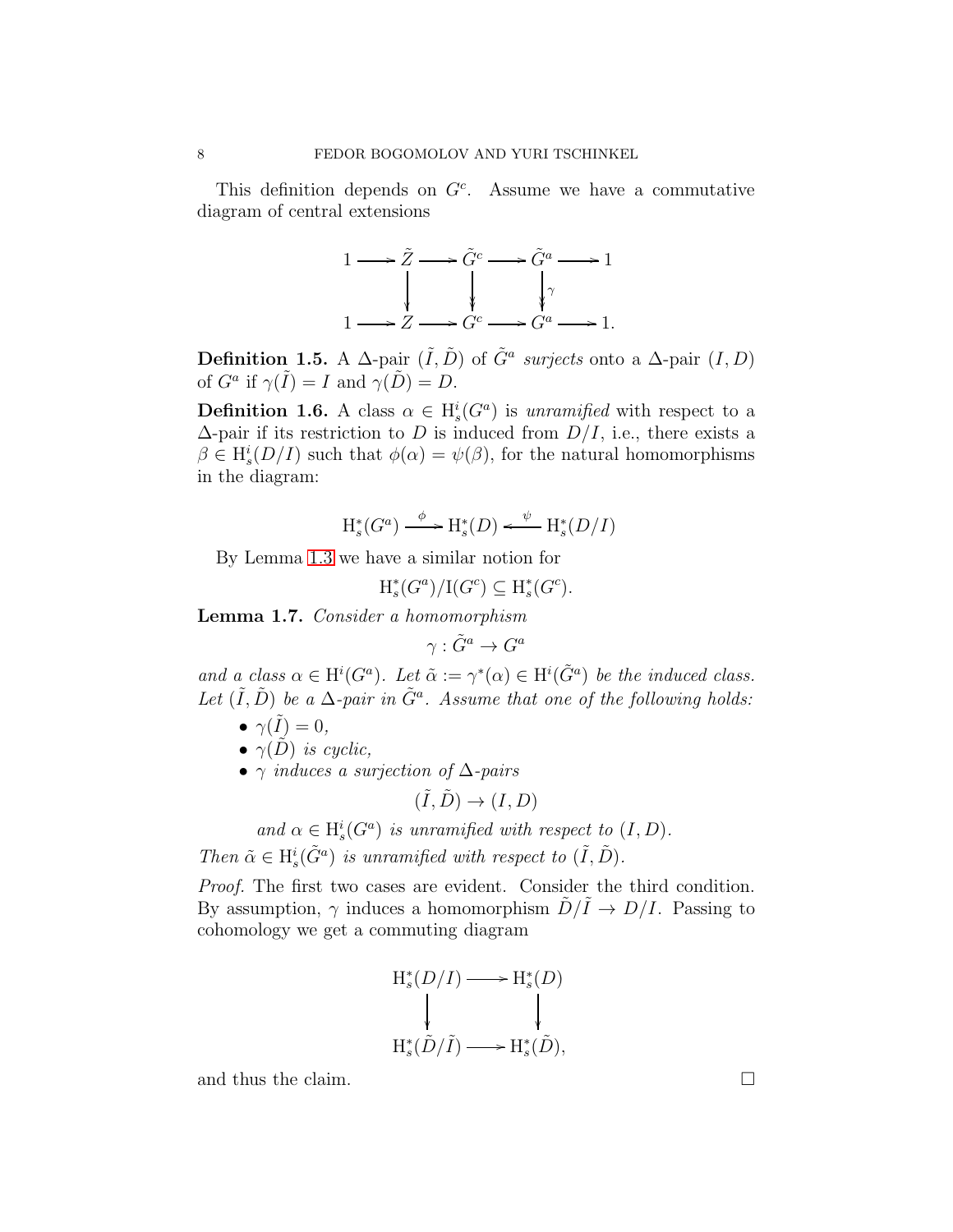## 2. Central extensions and isoclinism

Let  $G^a$  and Z be finite abelian  $\ell$ -groups. Central extensions of  $G^a$ by Z are parametrized by  $H^2(G^a, Z)$ ; for  $\alpha \in H^2(G^a, Z)$  we let  $G^c_\alpha$  be the corresponding central extension:

(2.1)  $1 \to Z \to G^c_\alpha \xrightarrow{\pi_a} G^a \to 1$ 

Fix an embedding  $Z \hookrightarrow (\mathbb{Q}/\mathbb{Z})^r$ , consider the exact sequence

$$
1 \to Z \to (\mathbb{Q}/\mathbb{Z})^r \to (\mathbb{Q}/\mathbb{Z})^r \to 1,
$$

and the induced long exact sequence in cohomology

$$
H^1(G^a, (\mathbb{Q}/\mathbb{Z})^r) \stackrel{\delta}{\longrightarrow} H^2(G^a, Z) \to H^2(G^a, (\mathbb{Q}/\mathbb{Z})^r).
$$

We say that  $\alpha, \tilde{\alpha} \in H^2(G^a, Z)$  and the corresponding extensions are isoclinic if

$$
\alpha - \tilde{\alpha} \in \delta(\mathrm{H}^1(G^a, (\mathbb{Q}/\mathbb{Z})^r)).
$$

This notion does not depend on the chosen embedding  $Z \hookrightarrow (\mathbb{Q}/\mathbb{Z})^r$ and coincides with the standard definition of isoclinic in the theory of  $\ell$ -groups.

<span id="page-8-0"></span>**Lemma 2.1.** If  $\alpha, \tilde{\alpha} \in H^2(G^a, Z)$  are isoclinic then the corresponding extensions of  $G^a$  define the same set of  $\Delta$ -pairs in  $G^a$ .

*Proof.* A pair of subgroups  $(I, D)$  is a  $\Delta$ -pair in  $G^a$ , with respect to a central extension  $G^c$ , if their preimages commute in  $G^c$ , i.e.,

$$
[\pi_a^{-1}(I), \pi_a^{-1}(D)] = 0
$$
 in Z.

Consider the homomorphism

$$
\pi_a^*: H^2(G^a, \mathbb{Q}/\mathbb{Z}) \to H^2(G^c, \mathbb{Q}/\mathbb{Z}),
$$

and note that  $\text{Ker}(\pi_a^*)$ a ) only depends on the isoclinism class of the extension. Furthermore,  $H^2(G^a, \mathbb{Q}/\mathbb{Z})$  is dual to  $\wedge^2(G^a)$ . Let  $R \subset \wedge^2(G^a)$ be the subgroup which is dual to  $\text{Ker}(\pi_a^*)$ a ). It remains to observe that  $(I, D)$  is a  $\Delta$ -pair for  $G^c$  if and only if  $\pi_a^{-1}(I) \wedge \pi_a^{-1}(D)$  intersects R trivially; thus the notion of a  $\Delta$ -pair is an invariant of the isoclinism class of the extension.

**Lemma 2.2.** If  $\alpha, \tilde{\alpha} \in H^2(G^a, Z)$  are isoclinic then  $R^2(G^c_\alpha)=R^2(G^c_{\tilde{\alpha}}),$ 

in particular

$$
\mathrm{H}^*_{s}(G^a,\mathbb{Z}/\ell^n)/\mathrm{I}(G^c_\alpha)=\mathrm{H}^*_{s}(G^a,\mathbb{Z}/\ell^n)/\mathrm{I}(G^c_{\tilde{\alpha}}).
$$

*Proof.* See Section 2 and Theorem 3.2 in [\[6\]](#page-31-7).  $\Box$ 

**Lemma 2.3.** If  $\mathbb{R}^2 = \mathbb{R}^2(\Sigma)$  then  $\Sigma$  determines  $G^c$  up to isoclinism.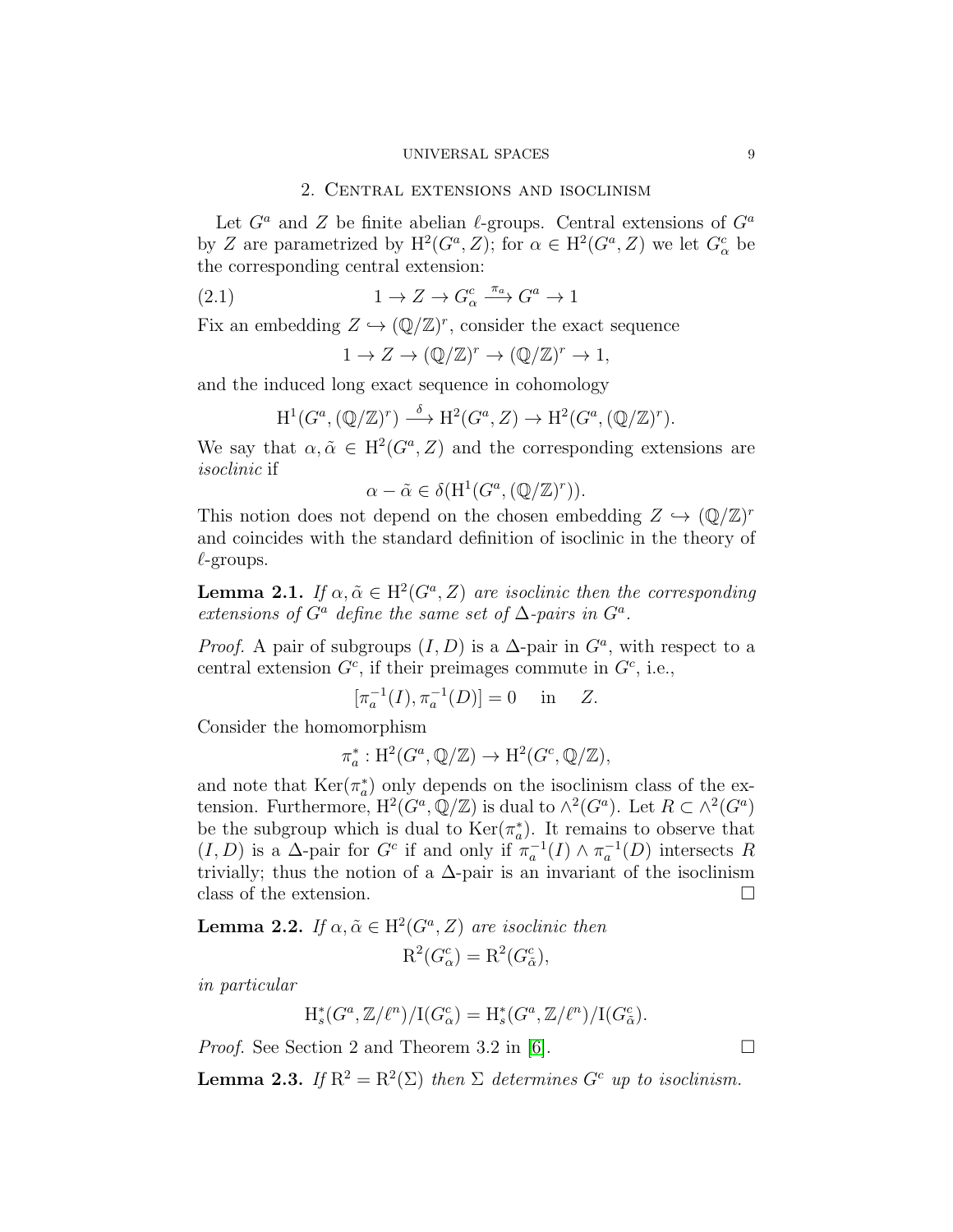*Example* 2.4. Consider  $G^a = \mathbb{F}_{\ell}^{2m}$ , as a vector-space over  $\mathbb{F}_{\ell^2}$  of dimension m. Let  $\Sigma$  be the set of  $\mathbb{F}_{\ell}$ -linear subspaces of the form  $\mathbb{F}_{\ell^2}$ . Then

$$
H_s^i(G^c, \mathbb{Z}/\ell^n) = 0, \quad \text{for} \quad i > 2.
$$

<span id="page-9-2"></span>**Lemma 2.5.** If  $\alpha, \tilde{\alpha} \in H^2(G^a, Z)$  are isoclinic then there exist faithful representations  $V, \tilde{V}$  of  $G_{\alpha}^c$  and  $G_{\tilde{\alpha}}^c$  over k such that  $V/G_{\alpha}^c$  and  $\tilde{V}/G_{\tilde{\alpha}}^c$ are birational.

*Proof.* Explicit construction: Let  $\chi_1, \ldots, \chi_r$  be a basis of Hom $(Z, k^{\times})$ and put

$$
V := \bigoplus_{j=1}^r V_j \quad \text{and} \quad \tilde{V} = \bigoplus_{j=1}^r \tilde{V}_j,
$$

where

$$
V_j = \operatorname{Ind}_{Z}^{G_{\alpha}^{c}}(\chi_j) \quad \text{and} \quad \tilde{V}_j = \operatorname{Ind}_{Z}^{G_{\tilde{\alpha}}^{c}}(\chi_j).
$$

Note that the *projectivizations*  $\mathbb{P}(V_j)$  and  $\mathbb{P}(\tilde{V}_j)$  are canonically isomorphic as  $G^a$ -representations. The group  $(k^{\times})^r$  acts on V and  $\tilde{V}$ , and both  $V/G^c_\alpha$  and  $V/G^c_{\tilde{\alpha}}$  are birational to

$$
\left(\prod_{j=1}^r \mathbb{P}(V_j)\right)/G^a \times \left(\prod_{j=1}^r k^\times/\chi_j(Z)\right).
$$

**Lemma 2.6.** Consider a central extension of finite  $\ell$ -groups

(2.2) 
$$
1 \to Z \to G^c \xrightarrow{\pi_a} G^a \to 1
$$

and fix a primitive  $g \in G^a$ . Then there exists an isoclinic extension

<span id="page-9-0"></span>
$$
1 \to \tilde{Z} \to \tilde{G}^c \xrightarrow{\tilde{\pi}_a} G^a \to 1
$$

and a lift  $\tilde{g}^c \in \tilde{G}^c$  of g such that the order of  $\tilde{g}^c$  in  $\tilde{G}^c$  equals the order of  $g \in G^a$ .

*Proof.* Since  $H^2(\mathbb{Z}/\ell^n, (\mathbb{Q}/\mathbb{Z})^r) = 0$  we can modify the sequence [\(2.2\)](#page-9-0) by an element in  $\delta(\mathrm{H}^1(G^a,(\mathbb{Q}/\mathbb{Z})^r))$  to split the induced extension

$$
1 \to Z \to Z_g \to \langle g \rangle \to 1, \qquad Z_g := (\pi_a)^{-1}(\langle g \rangle),
$$

this provides a lift of q of the same order.  $\Box$ 

**Corollary 2.7.** If for some  $g \in Z$  the restriction of  $\pi_a$  to  $\langle g \rangle$  defines an embedding  $\pi_a : \langle g \rangle \hookrightarrow G^a$  then  $G^c$  is isoclinic to  $G^c/\langle g \rangle \times \langle g \rangle$ .

Proof. Consider the central extension

<span id="page-9-1"></span>(2.3) 
$$
1 \to \langle g \rangle \to G^c \to G^c/\langle g \rangle \to 1.
$$

It is defined by an element  $\alpha_g \,\subset\, \mathrm{H}^2(G^c/\langle g \rangle,\langle g \rangle)$ . Consider the embedding  $\langle g \rangle \subset \mathbb{Q}/\mathbb{Z}$ . Then the image of  $\alpha_g$  in  $\mathrm{H}^2(G^c/\langle g \rangle, \mathbb{Q}/\mathbb{Z})$  is 0.

 $\Box$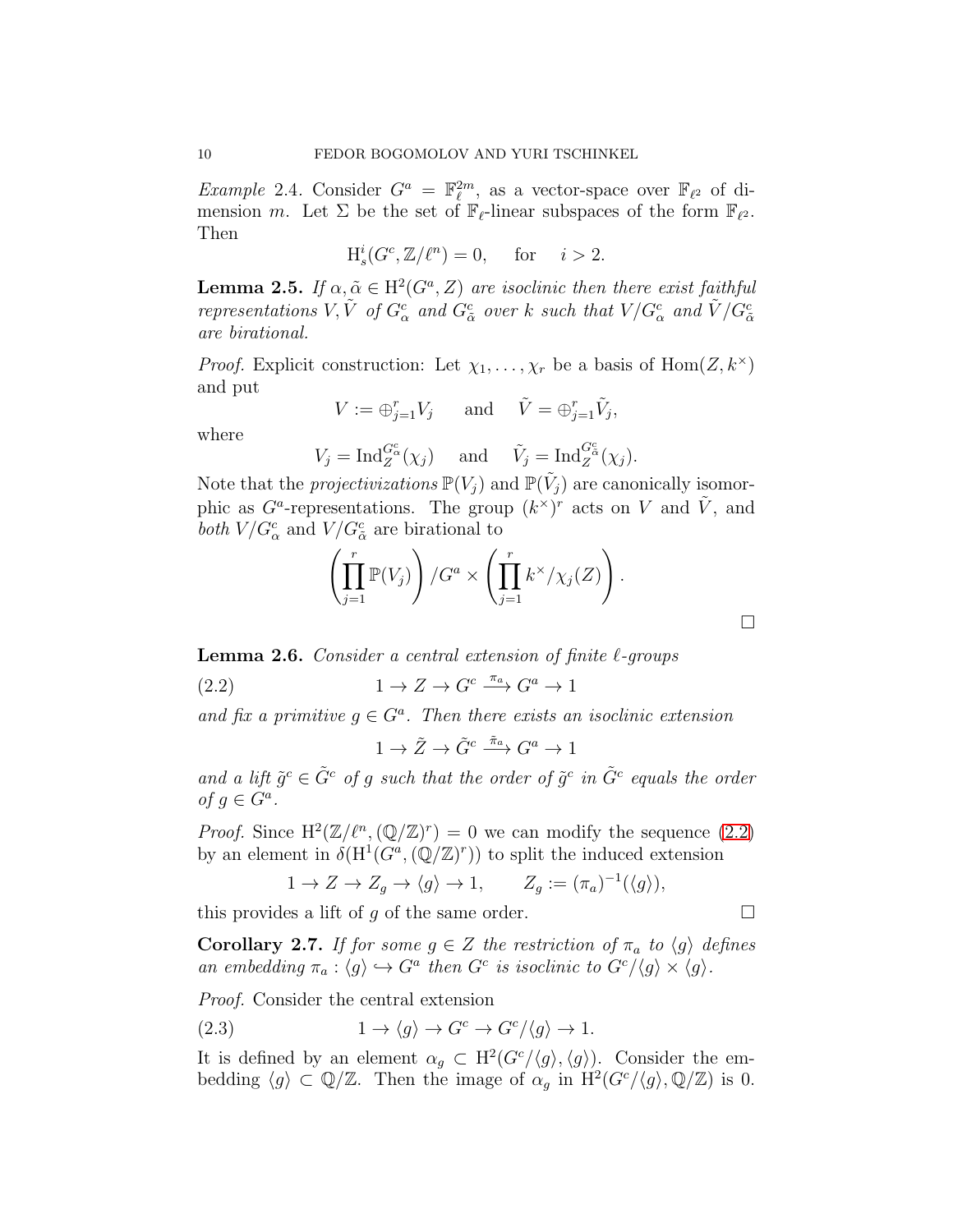Indeed, the extension is induced from a central extensions of abelian quotient groups

$$
1 \to \pi_a(\langle g \rangle) \to G^a \to G^a/\pi_a(\langle g \rangle) \to 1,
$$

which is isoclinic to the trivial central extension; the same holds for the exact sequence  $(2.3)$ .

**Lemma 2.8.** Consider a central extension of finite  $\ell$ -groups

$$
1 \to Z \to G^c \to G^a \to 1,
$$

let  $\alpha \in H^2(G^a, Z)$  be the corresponding class, and assume that there exists a  $g \in G^a$  lifting to a  $g^c \in G^c$  of the same order. Let  $Z_g \subset G^c$  be the centralizer of  $g<sup>c</sup>$ . Then the central extension

$$
0 \to \langle g^c \rangle \to Z_g \to Z_g/\langle g^c \rangle \to 0
$$

is induced from the extension

$$
0 \to \langle g \rangle \to G^a \to G^a/\langle g \rangle \to 0.
$$

If V is a faithful representation of  $G<sup>c</sup>$  as in the proof of Lemma [2.5](#page-9-2) then  $V/Z_g$  is a vector bundle over  $\tilde{V}/(Z_g/\langle g^c \rangle)$ , for some faithful representation  $\tilde{V}$  of  $Z_g/\langle g^c \rangle$ . Furthermore, if  $K := k(V/Z_g)$  and

$$
s_K^2: \mathrm{H}^2(G^a, \mathbb{Z}/\ell^n) \to \mathrm{H}^2(G_K, \mathbb{Z}/\ell^n)
$$

is the corresponding homomorphism, then  $s_K^2(\alpha)$  is induced from  $G^a/\langle g\rangle$ .

*Proof.* Immediate from the definitions.  $\Box$ 

<span id="page-10-0"></span>Lemma 2.9. Consider a central extension of finite groups

$$
1 \to Z \to G^c \xrightarrow{\pi_a} G^a \to 1
$$

and let  $V = \bigoplus_j V_j$  be a faithful representation of  $G^c$  as in Lemma [2.5,](#page-9-2) *i.e.*, each  $V_j = \text{Ind}_{Z}^{G^c}(\chi_j)$ , where  $\{\chi_j\}_{j\in J}$  is a basis of  $\text{Hom}(Z, k^{\times})$ . Let  $\mathbb{P} := \prod_{j \in J} \mathbb{P}(V_j)$ . Then:

- (1)  $G^a$  acts faithfully on  $\mathbb P$ .
- (2) For any subgroup  $\sigma \subset G^a$  the subset of  $\sigma$ -fixed points  $\mathbb{P}^{\sigma} \subset \mathbb{P}$  is nonempty if and only if  $\sigma \in \overline{\Sigma}(G^c)$ .
- (3) Each irreducible component of  $\mathbb{P}^{\sigma}$  is a product of projective subspaces of  $\mathbb{P}(V_i)$ , corresponding to different eigenspaces of  $\sigma$  in  $V_j$ , and distinct irreducible components are disjoint.
- (4) Each irreducible component of  $\mathbb{P}^{\sigma}$  is stable under the action of  $H_{\sigma} \subset G^c$ , the maximal subgroup such that  $[H_{\sigma}, \pi_a^{-1}(\sigma)] = 0$  in  $G^c$ ; the action of  $G^c/H_\sigma$  on the set of components of  $\mathbb{P}^\sigma$  is free.
- (5) The action of  $G^a$  on  $\mathbb{P}^\circ := \mathbb{P} \setminus \bigcup_{\sigma \in \bar{\Sigma}} \mathbb{P}^\sigma$  is free.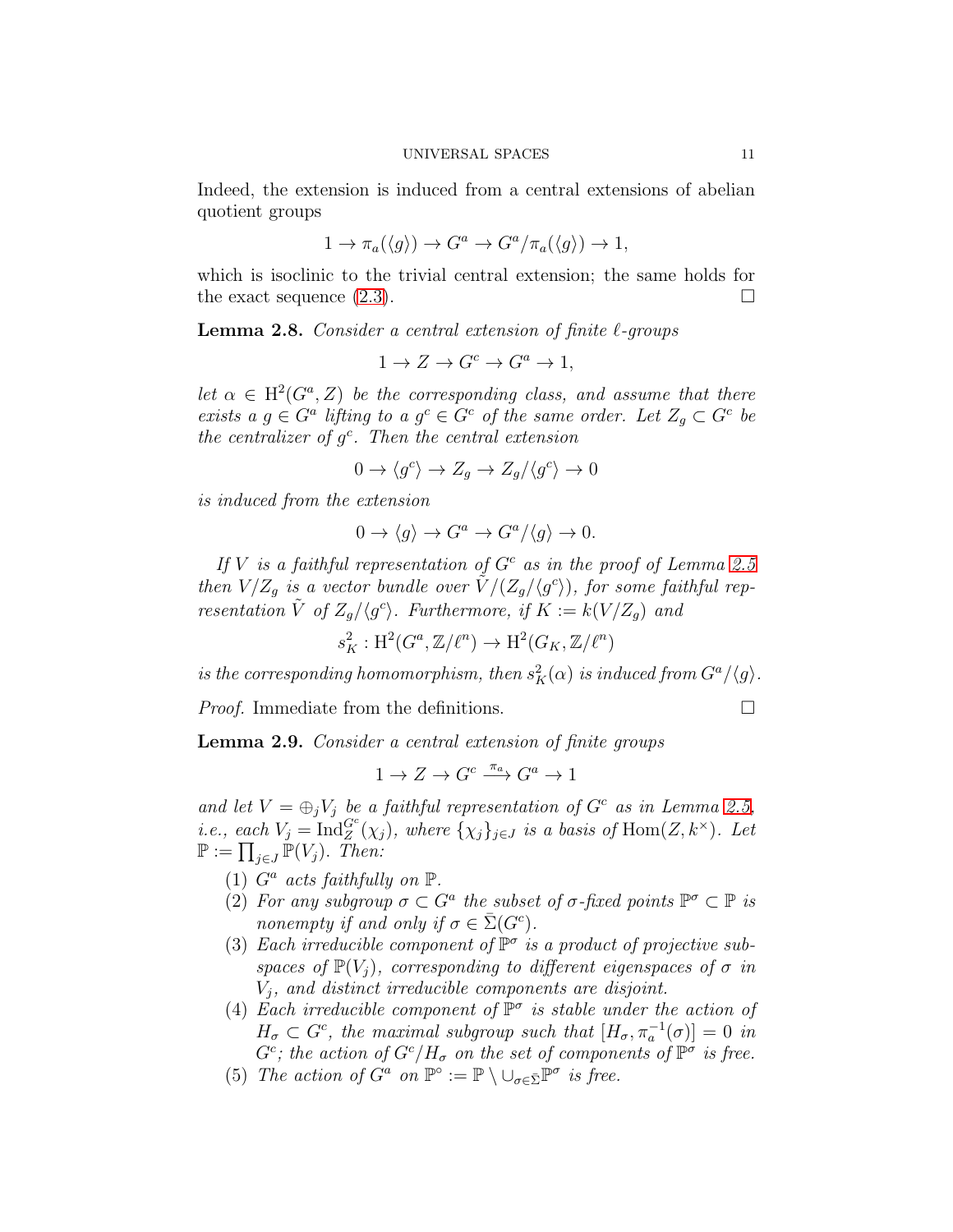*Proof.* Since the order of  $G^c$  is coprime to the characteristic of k, every  $g \subset G^c$  is semi-simple and we can decompose

$$
V_j = \bigoplus_i V_j(\lambda_i(g)),
$$

 $\prod_{ij} \mathbb{P}(V_j(\lambda_i(g)))$ , where the product runs over different eigenvalues in as a sum of eigenspaces. The subset of  $g$ -fixed points splits as a product different  $V_j$ . It follows that the subset of g-fixed points  $\mathbb{P}^g \subset \mathbb{P}$  is a union of products of projective subspaces of  $\mathbb{P}(V_i)$ .

If  $\sigma \in \Sigma$  then its elements can be simultaneously diagonalized. Hence the subset of fixed points in  $\mathbb{P} = \prod_j \mathbb{P}(V_j)$  is a union of products of projective subspaces, and there is a Zariski open subvariety of  $\mathbb P$  stable under the action of the preimage  $\tilde{\sigma} := \pi_a^{-1}(\sigma) \subset G^c$ .

Let  $\sigma := \langle q, h \rangle \subset G^a$  be a subgroup such that  $\sigma \notin \overline{\Sigma}$ . Then the same holds for the images of g, h in  $GL(V_i)$ , for at least one  $j \in J$ . Thus the commutator  $[g, h] \in GL(V_i)$  is a nontrivial scalar matrix, hence they have no common eigenvectors, i.e., no common fixed points in  $\mathbb{P}(V_j)$ . Thus if  $\sigma \notin \overline{\Sigma}$  then  $\sigma$  has no fixed points in  $\prod_j \mathbb{P}(V_j)$ . Note that projective subspaces corresponding to different eigenvalues of g do not intersect in  $\mathbb{P}(V_j)$  and hence  $\mathbb{P}^{\sigma}$  splits into a disjoint union of products of projective subspaces of different  $\mathbb{P}(V_i)$ .

Assume that  $[h, \tilde{\sigma}] = 0$  in  $G^c$  for some  $h \in G^c$ . Then  $\langle h, \tilde{\sigma} \rangle$  has a fixed point in each component of  $\mathbb{P}^{\sigma}$  and h maps every component of  $\mathbb{P}^{\sigma}$  into itself. Thus a subgroup  $H \subset G^c$ , with  $[H, \tilde{\sigma}] = 0$  maps every component of  $\mathbb{P}^{\sigma}$  into itself.

Assume that  $\langle h, \gamma \rangle \notin \Sigma$ , for some  $\gamma \in \sigma$ . Then for some j, the images of  $h, \gamma$  in  $GL(V_i)$  have nonintersecting invariant subvarieties in  $\mathbb{P}(V_i)$ . In particular, h does not preserve any component of  $\mathbb{P}^{\sigma}$ .

**Lemma 2.10.** Let  $K = k(X)$  be a function field with Galois group  $G_K$ . Given a surjection  $G_K \to G^c$ , onto some finite central extension of an abelian group  $G^a$ , let  $\mathbb{P} = \prod_j \mathbb{P}(V_j)$  be the space constructed in Lemma [2.9.](#page-10-0) Then there is a rational map  $\varrho: X \to \mathbb{P}/G^a$  such that

- $\varrho$  maps the generic point of X into  $\mathbb{P}^{\circ}/G^a$ ;
- the homomorphism

 $s_K: \mathrm{H}_s^*(G^a, \mathbb{Z}/\ell^n) \to \mathrm{H}^*(G_K, \mathbb{Z}/\ell^n)$ 

factors through the cohomology of  $\mathbb{P}^{\circ}/G^a$ .

*Proof.* Let  $X^{\circ} \subset X$  be an open affine subvariety such that  $\pi_1(X^{\circ})$  surjects onto  $G^c$ . Let  $\tilde{X}^{\circ} \to X^{\circ}$  be the induced unramified  $G^c$ covering. Then  $k[\tilde{X}^{\circ}]$  decomposes into an infinite direct sum of  $G^c$ -representations.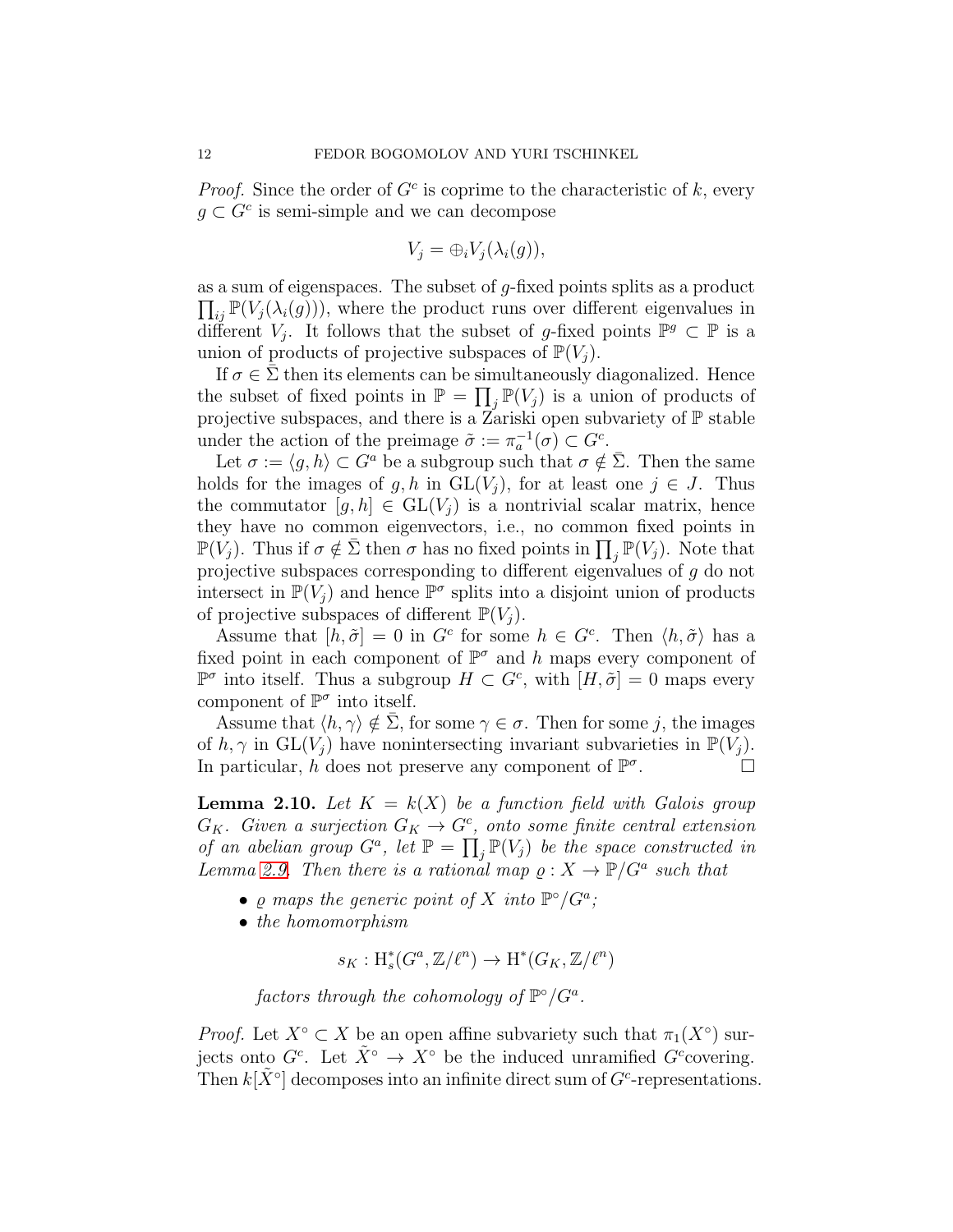Fix a point  $\tilde{X}^{\circ}$  and consider its orbit. The restriction of  $k[\tilde{X}^{\circ}]$  to this orbit defines a regular quotient  $G^c$ -representation isomorphic to  $k[G]$ ; this admits homomorphisms to  $k[V]$ , corresponding to maps  $X \to V/G^c$ .  $\Box$ 

## 3. Basic valuation theory

<span id="page-12-0"></span>Let X be a variety over  $k = \overline{\mathbb{F}}_p$ ,  $K = k(X)$  its function field, and  $G_K$ the absolute Galois group of K. We write  $\mathcal{V}_K$  for the set of valuations of K and  $\mathcal{D}\mathcal{V}_K$  for the subset of divisorial valuations. The corresponding residue fields will be denoted by  $\mathbf{K}_{\nu}$ . For  $\nu \in \mathcal{V}_K$ , let  $D_{\nu} \subset G_K$ denote a decomposition group of  $\nu$  and  $I_{\nu} \subset D_{\nu}$  the inertia subgroup; we have  $G_{\mathbf{K}_{\nu}} = D_{\nu}/I_{\nu}$ . The pro- $\ell$ -quotients of these groups will be denoted by  $\mathcal{G}_K, \mathcal{D}_\nu$ , and  $\mathcal{I}_\nu$ , respectively. We will always assume that  $p \neq \ell$ . The corresponding abelianizations will be denoted by  $\mathcal{G}_{K}^{a}, \mathcal{D}_{\nu}^{a}$ , and  $\mathcal{I}_{\nu}^{a}$ ; their canonical central extensions by  $\mathcal{G}_{K}^{c}, \mathcal{D}_{K}^{c}$ , and  $\mathcal{I}_{K}^{c}$ . Under our assumptions,  $\mathcal{G}_{K}^{a}$  is a free  $\mathbb{Z}_{\ell}$ -module of infinite rank.

**Lemma 3.1.** For  $\nu \in V_K$  consider the commutative diagram

$$
D_{\nu} \longrightarrow G_{K}
$$
  
\n
$$
\pi_{\nu} \downarrow \qquad \qquad \downarrow \pi
$$
  
\n
$$
D_{\nu}^{a} \longrightarrow \frac{G_{K}}{\delta_{\nu}^{a}} G_{K}^{a},
$$

where  $\pi_v$  and  $\pi$  are the canonical projections and  $\delta_v^a$  is the induced homomorphism. Then  $\delta_{\nu}^{a}$  is injective with primitive image. In particular,  $\delta^a_\nu$  embeds  $\mathcal{I}^a_\nu$  as a primitive subgroup of  $\mathcal{D}^a_\nu$ .

Let  $\Sigma(\mathcal{G}_{K}^{c})$  be the set of primitive topologically noncyclic subgroups of  $\mathcal{G}_{K}^{a}$  whose preimage in  $\mathcal{G}_{K}^{c}$  is abelian. By [\[9,](#page-31-8) Section 6], we have:

**Theorem 3.2.** Assume that  $\dim(X) \geq 2$ . Then

 $\text{rk}_{\mathbb{Z}_{\ell}}(\sigma) \leq \dim(X), \quad \text{for all} \quad \sigma \in \Sigma(\mathcal{G}_K^c).$ 

The following key result gives a valuation-theoretic interpretation of liftable subgroups in  $\mathcal{G}_{K}^{a}$ ; it is crucial for the reconstruction of function fields in  $[10]$  and  $[11]$ .

**Theorem 3.3.** [\[9,](#page-31-8) Corollary 6.4.4] Assume that  $\dim(X) \geq 2$  and let  $\sigma \in \Sigma(\mathcal{G}_{K}^{c})$ . Then there exists a valuation  $\nu \in \mathcal{V}_{K}$  such that  $\mathcal{I}_{\nu}^{a}$  is a subgroup of  $\sigma$  of  $\mathbb{Z}_{\ell}$ -corank at most one and  $\sigma \subseteq \mathcal{D}_{\nu}^a$ .

We recall some background from valuation theory. For  $\nu \in V_K$  let  $\Gamma_{\nu} = \nu(K^{\times})$  be its value group. We have a fundamental inequality

<span id="page-12-1"></span>(3.1) 
$$
\operatorname{trdeg}_k(K) \geq \operatorname{trdeg}_k(\mathbf{K}_{\nu}) + \dim_{\mathbb{Q}}(\Gamma_{\nu} \otimes \mathbb{Q}).
$$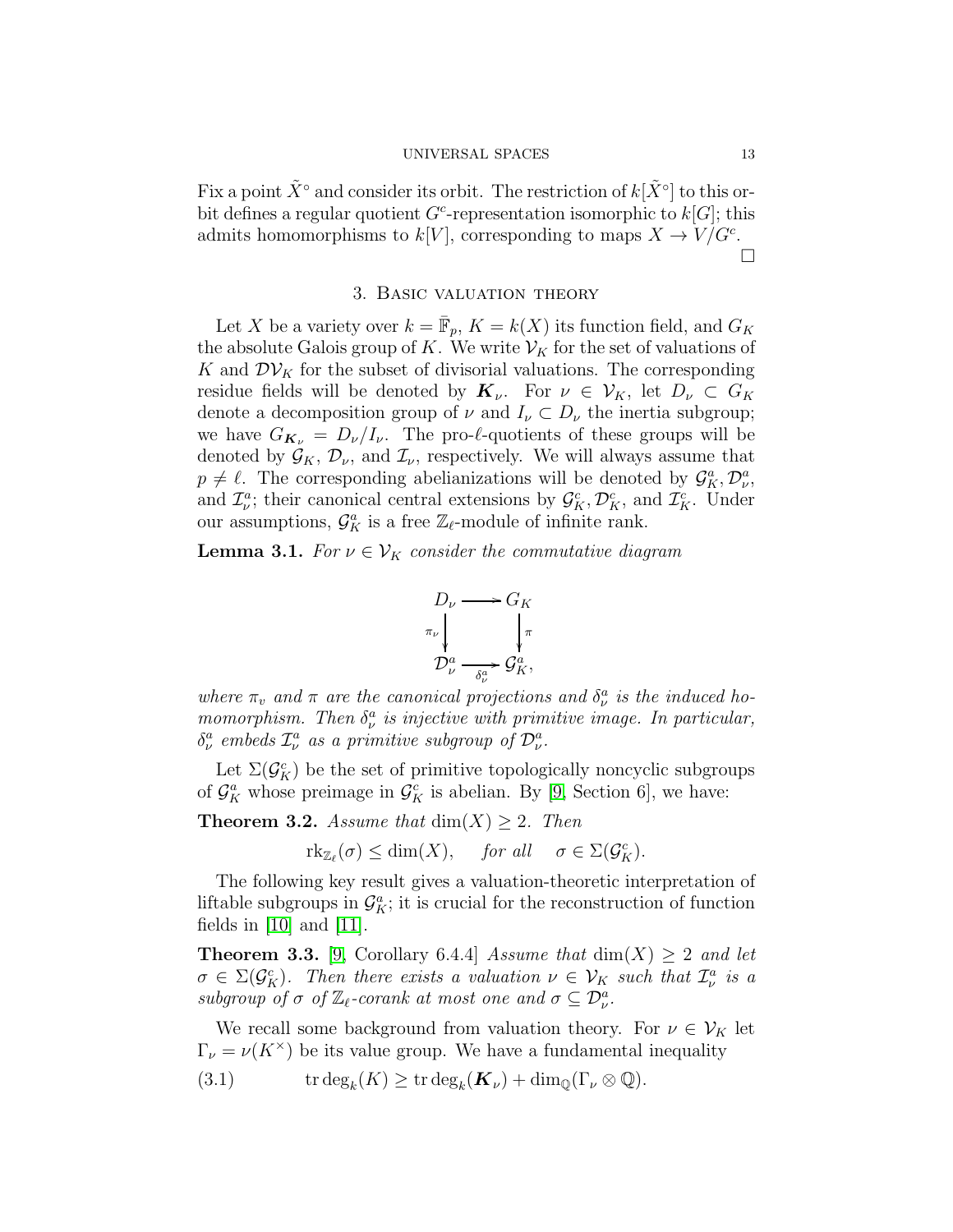A valuation  $\nu$  is called *algebraic of rank r* if its value group  $\Gamma_{\nu}$  :=  $\nu(K^{\times})$  is isomorphic to  $\mathbb{Z}^r$  and admits a filtration

$$
\mathbb{Z}^r \simeq \Gamma_{\nu} = \Gamma_{\nu_r} \supsetneq \ldots \supsetneq \Gamma_{\nu_1} \simeq \mathbb{Z}
$$

by free abelian subgroups  $\Gamma_{\nu_j}$  corank j which are value groups of embedded compatible valuations  $\nu_j$ . Such valuations arise from flags of irreducible subvarieties  $c_j$  of codimension j

$$
\mathfrak{c}_r \subsetneq \mathfrak{c}_{r-1} \subsetneq \ldots \subsetneq \mathfrak{c}_1 \subsetneq X.
$$

A valuation is called an Abhyankar valuation if equality holds in [\(3.1\)](#page-12-1) (alternatively,  $\nu$  is said to be without transcendence defect); every algebraic valuation is an Abhyankar valuation.

Let  $\nu$  be an Abhyankar valuation of K. By [\[19,](#page-32-3) Theorem 3.4(a)],

 $\Gamma_{\nu} \simeq \mathbb{Z}^r$ ,

for some r. By [\[19,](#page-32-3) Theorem 1.1], for any  $\mathcal{F} := \{f_1, \ldots, f_m\} \subset \mathfrak{o}_{\nu}$  there exists a projective model  $X$  of  $K$  such that

- the center  $\mathfrak{c} = \mathfrak{c}_X(\nu)$  of  $\nu$  is a generically smooth subvariety of X of dimension  $\dim_{\mathbb{Q}}(\Gamma_{\nu}\otimes\mathbb{Q});$
- there exists a regular parameter system  $(a_1, \ldots, a_r)$  of  $\mathcal{O}_{X,\mathfrak{c}}$  such that each  $f_j$ ,  $j = 1, \ldots, m$ , is an  $\mathcal{O}_{X,\mathfrak{c}}$ -monomial in  $\{a_1, \ldots, a_r\}$ .

We say that  $\nu$  admits a smooth monomial uniformization on X with respect to  $\mathcal F$ . In particular, we have:

<span id="page-13-1"></span>**Proposition 3.4.** Let K be a function field of an algebraic variety over  $k = \overline{\mathbb{F}}_p$ . Let  $\nu$  be an algebraic valuation of rank r. Then there exists a projective model X of K over k such that the centers  $\mathfrak{c}_i$  of  $\nu_i$  on X are irreducible subvarieties of codimension j which are smooth at the general point of  $c_r$ .

The following statement has been proved in [\[20,](#page-32-4) Theorem 1.2 and Corollary 1.3].

<span id="page-13-0"></span>**Proposition 3.5.** Let  $K$  be a function field of an algebraic variety over  $k = \overline{\mathbb{F}}_p$ ,  $\nu \in \mathcal{V}_K$ , and  $\mathcal{F} = \{f_1, \ldots, f_m\} \subset \mathfrak{o}_{\nu}$  a finite set of functions. Then there exists a finite separable Galois extension  $K/K$ , an extension of  $\nu$  to a valuation  $\tilde{\nu} \in \mathcal{V}_{\tilde{K}}$ , and a projective model  $\tilde{X}$  of K such that

- (1) the extension of residue fields  $\tilde K_{\tilde \nu}/\tilde K_{\tilde \nu}$  is purely inseparable;
- (2)  $\Gamma_{\tilde{\nu}}/\Gamma_{\nu}$  is a finite p-group;
- (3)  $\tilde{\nu}$  admits a smooth monomial uniformization on  $\tilde{X}$  with respect to  $\mathcal{F}.$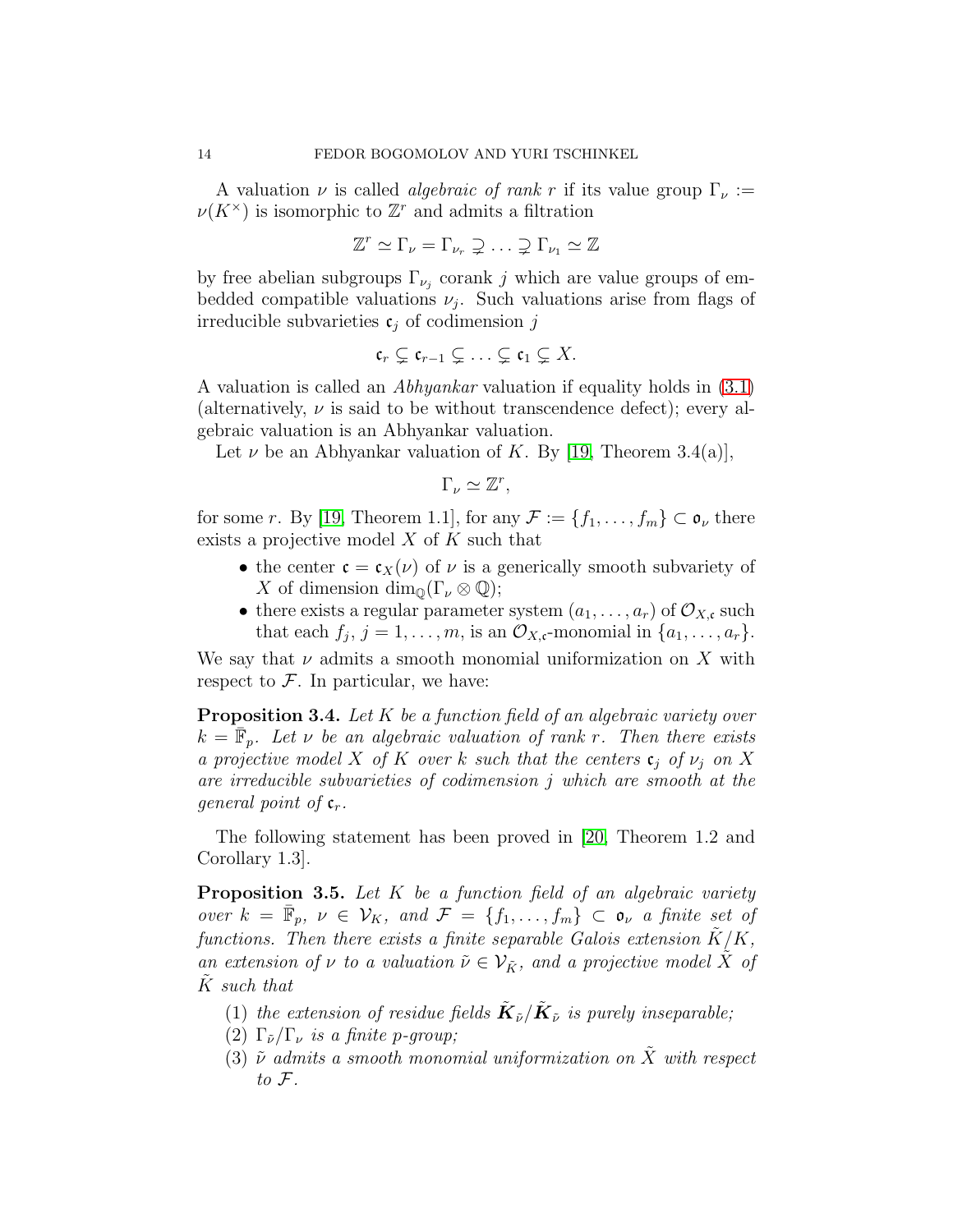<span id="page-14-0"></span>**Proposition 3.6.** Let  $K$  be a function field of an algebraic variety over  $k = \overline{\mathbb{F}}_p$  and  $\mathcal{I}_{\nu}^a, \mathcal{D}_{\nu}^a \subset \mathcal{G}_{K}^a$  the abelianized inertia, resp. decomposition subgroup of some valuation  $\nu \in V_K$ . Let

$$
\gamma_K\,:\,\mathcal{G}_K^a\to G^a
$$

be a continuous surjective homomorphism onto a finite abelian ℓ-group  $G^a$ . Assume that  $\gamma_K(\mathcal{I}_{\nu}^a)$  is nontrivial. Then for any primitive cyclic subgroup  $I \subset \gamma_K(\mathcal{I}_{\nu}^a)$  there exists a divisorial valuation  $\nu' \in \mathcal{DV}_K$  such that

$$
I \subseteq \gamma_K(\mathcal{I}_{\nu'}^a)
$$
 and  $\gamma_K(\mathcal{D}_{\nu}^a) \subseteq \gamma_K(\mathcal{D}_{\nu'}^a)$ .

*Proof.* Assume that  $\ell^n$  annihilates  $G^a = \bigoplus_j \mathbb{Z}/\ell^{n_j}$ , i.e.,  $n_j \leq n$ . By Kummer theory, the homomorphism

$$
\gamma_K \in \text{Hom}(\mathcal{G}_K^a/\ell^n, G^a) = \bigoplus_j \text{Hom}(\mathcal{G}_K^a, \mathbb{Z}/\ell^{n_j}) = \bigoplus_j K^\times / (K^\times)^{\ell^{n_j}}
$$

is defined by a finite set of elements  $\mathcal{F} = \{f_j\}$ , with  $f_j \in K^\times/(K^\times)^{\ell^{n_j}}$ . We lift these to a set of elements of  $K^{\times}$ , denoted by the same letter, and we may assume that these are in  $\mathfrak{o}_{\nu}$ . We apply Proposition [3.5](#page-13-0) and pass to a finite separable Galois extension K of K over which  $\tilde{\nu}$ , the extension of  $\nu$ , admits a smooth uniformization on a projective model X of K with respect to F. Properties (1) and (2) in Proposition [3.5](#page-13-0) insure that the image in  $G^a$  of the corresponding inertia and decomposition group is unchanged, i.e., we have a diagram

$$
\begin{array}{ccccccc}\n\mathcal{I}_{\tilde{\nu}}^{a} & \subseteq & \mathcal{D}_{\tilde{\nu}}^{a} & \subset & \mathcal{G}_{\tilde{K}}^{a} \\
\parallel & & & \parallel & & \parallel & & \\
\mathcal{I}_{\nu}^{a} & \subseteq & \mathcal{D}_{\nu}^{a} & \subset & \mathcal{G}_{K}^{a} \longrightarrow G^{a} \\
\end{array}
$$

Thus we may assume that  $K = \tilde{K}$ . Let  $\mathfrak{c} = \mathfrak{c}(\nu)$  be the center of the (the lift of)  $\nu$  on X. The regular parameter system  $(a_1, \ldots, a_r)$  of  $\mathcal{O}_{X,\mathfrak{c}}$ defines an algebraic valuation  $\nu' = (\nu'_1)$  $(v'_1, \ldots, v'_r)$  of rank r of K and

$$
\rho(\mathcal{I}_{\nu}^{a}) = \rho(\mathcal{I}_{\nu'}^{a}) \subseteq \rho(\mathcal{D}_{\nu}^{a}) = \rho(\mathcal{D}_{\nu'}^{a}).
$$

We have reduced the proof to the case of algebraic valuations, where it is straightforward: If  $\rho(\mathcal{I}_{\nu}^a)$  $\binom{a}{\nu'_1}$  is nontrivial in  $G^a$  then we are done since

$$
\rho(\mathcal{I}_{\nu'_1}^a) \subset \rho(\mathcal{I}_{\nu'}^a) = \rho(\mathcal{I}_{\nu'_1}^a) \subset \rho(\mathcal{D}_{\nu'}^a).
$$

Otherwise, we can assume that  $\rho(\mathcal{I}_{\nu'_1})$  and  $\rho(\mathcal{I}_{\nu'_j}) = 0, j > i$  but  $\rho(\mathcal{I}_{\nu'_i}) \neq i$ 0. We blow up the general point of the center of  $\nu'_i$  $i'$  and let E be the exceptional divisor, it is generically smooth by Proposition [3.4.](#page-13-1) Then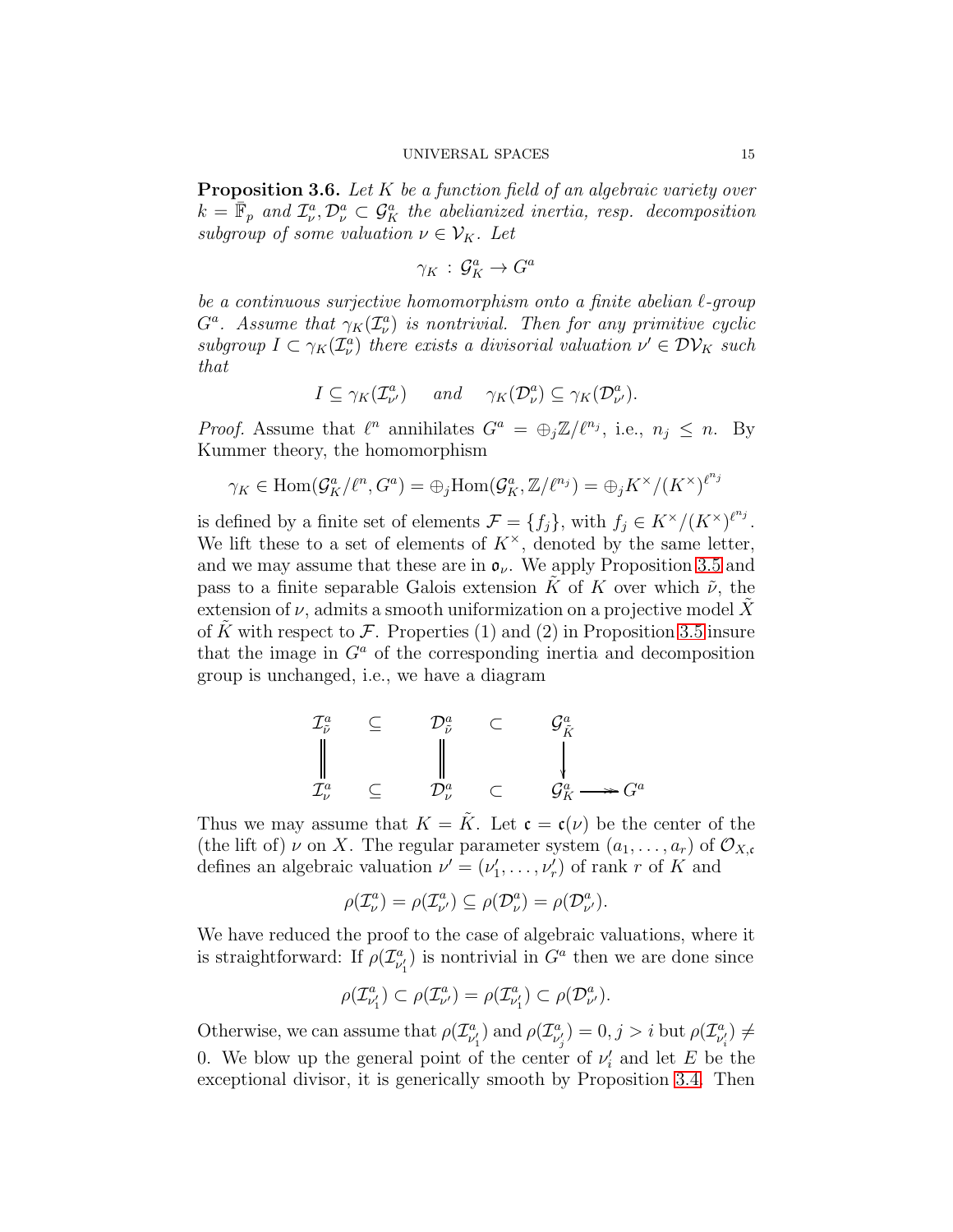we have

 $0 \neq \rho(\mathcal{I}_{E}^{a}) \subset \rho(\mathcal{I}_{\nu'}^{a}/\mathcal{I}_{\nu'_{i+1}}^{a}) \subset \rho(\mathcal{D}_{\nu'}^{a})/\rho(\mathcal{I}_{\nu'_{i+1}}^{a}) \subset \rho(\mathcal{D}_{E}^{a})$ 

and  $\rho(\mathcal{I}_{E}^{a})$  coincides with  $\rho(\mathcal{I}_{\nu'_{i}}^{a}/\mathcal{I}_{\nu'_{i+1}}^{a})$ , which is nontrivial by assumption.  $\Box$ 

Remark 3.7. The proof is essentially an application of the general result that algebraic valuations (or Abhyankar valuations) are dense in the patch-topology on  $\mathcal{V}_K$ .

## 4. Liftable subgroups and their configurations

Let  $K = k(X)$  be the function field of an algebraic variety over  $k = \bar{\mathbb{F}}_p$ . In this section, we compare the structure of the fan  $\Sigma(\mathcal{G}_K^c)$  with fans in its finite quotients. Consider the canonical central extension

(4.1) 
$$
1 \to \mathcal{Z}_K \to \mathcal{G}_K^c \to \mathcal{G}_K^a \to 1.
$$

<span id="page-15-0"></span>Lemma 4.1. We have

$$
\mathcal{Z}_K=[\mathcal{G}_K^c,\mathcal{G}_K^c].
$$

Proof. This holds for function fields of curves since the corresponding pro- $\ell$ -quotients of their absolute Galois groups are free. In higher dimensions,  $\mathcal{G}_{K}^{a}$  embedds into the product  $\prod_{E}\mathcal{G}_{E}^{a}$ , where E ranges over function fields of curves  $E \subset K$ . Under the projection to  $\mathcal{G}_{K}^{c} \to \mathcal{G}_{E}^{a}$ , the center of  $\mathcal{G}_{K}^{c}$  maps to zero, hence the claim.

<span id="page-15-1"></span>Lemma 4.2. Consider commutative diagrams of continuous homomorphisms

$$
1 \longrightarrow \mathcal{Z}_K \longrightarrow \mathcal{G}_K^c \longrightarrow \mathcal{G}_K^a \longrightarrow 1
$$
  
\n
$$
\downarrow \qquad \qquad \downarrow \gamma_K^c \qquad \qquad \downarrow \gamma_K
$$
  
\n
$$
1 \longrightarrow Z \longrightarrow G^c \longrightarrow G^a \longrightarrow 1,
$$

where  $G^c$  is finite, with fixed surjective  $\gamma_K$ . Assume that Z is the maximal quotient of  $\mathcal{Z}_K$  giving rise to such a diagram. Then  $G^c$  is unique, modulo isoclinism.

*Proof.* Assume that  $G_1^c, G_2^c$  are two such extensions of  $G^a$  with  $Z_1, Z_2$ , respectively, and put  $G := G_1^c \times_{G^a} G_2^c$ . We have a natural surjection  $G \to G^a$  and an inclusion  $Z_1 \times Z_2 \hookrightarrow G$ . Moreover,  $[G, G] \subseteq Z_1 \times Z_2$ . By Lemma [4.1,](#page-15-0)  $\mathcal{Z}_K$  is generated by commutators in  $\mathcal{G}_K^c$ , thus  $Z_1 \times Z_2$ is also generated by commutators in  $G$ . It follows that  $G = G<sup>c</sup>$ . If both projections  $[G^c, G^c] \to Z_1, Z_2$  are isomorphisms then  $G_1^c$  and  $G_2^c$ are isoclinic. Otherwise, we have a contradiction to the maximality assumption. Since  $G^a$  is finite,  $G^c$  is also finite, as it is bounded by  $\wedge^2(G^a)^*$ .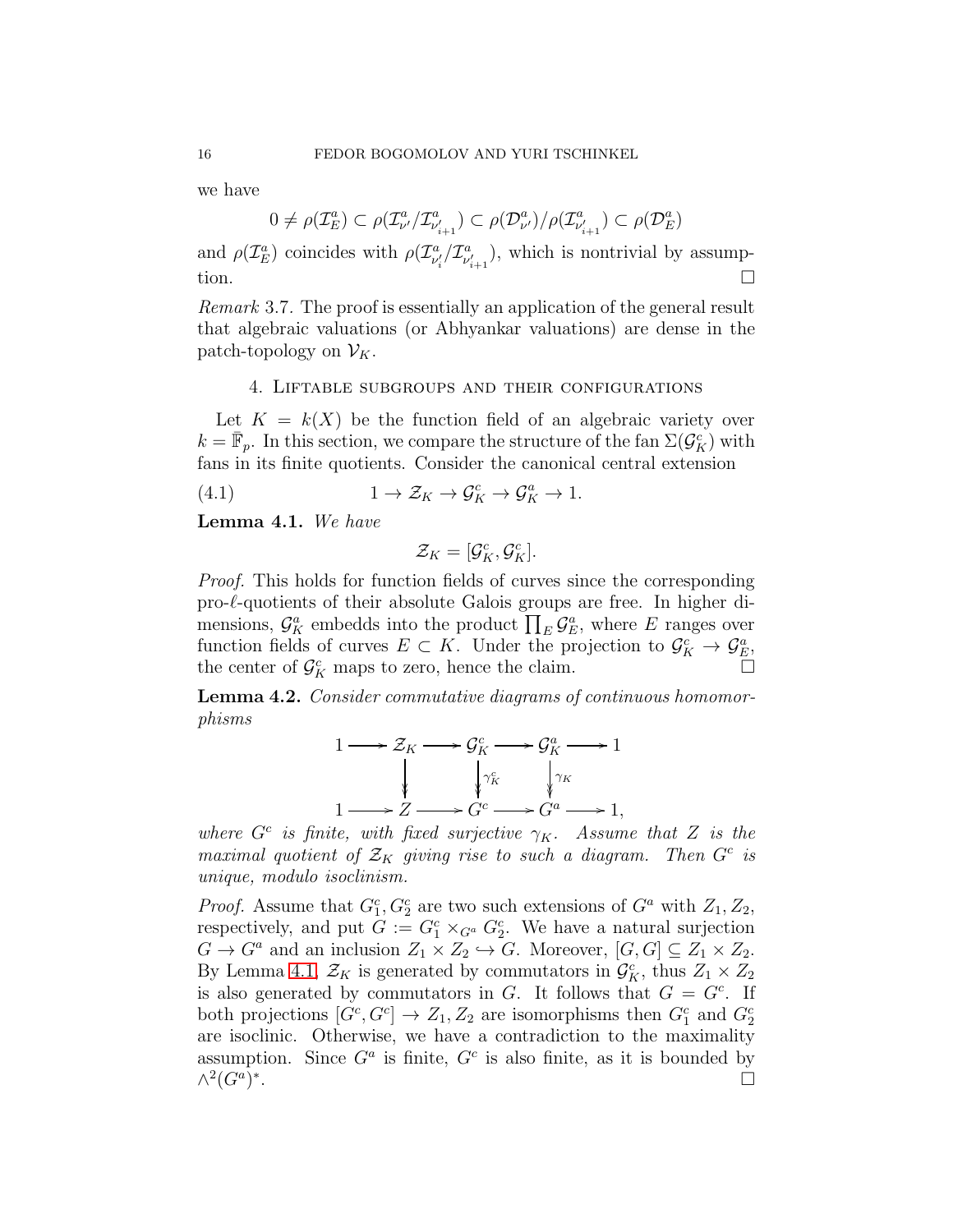We proceed to investigate the properties of fans under such factorizations. Let

<span id="page-16-0"></span>
$$
\gamma_K : \mathcal{G}_K^a \to G^a
$$

be a continuous surjective homomorphism onto a finite group. We choose a maximal finite central extension  $G<sup>c</sup>$  of  $G<sup>a</sup>$  as in Lemma [4.2.](#page-15-1)

<span id="page-16-1"></span>Corollary 4.3. Given continuous surjective homomorphisms

(4.2) 
$$
\mathcal{G}_K^a \xrightarrow{\tilde{\gamma}_K} \tilde{G}^a \xrightarrow{\gamma} G^a,
$$

with  $\tilde{G}^a$  a finite group, there is a unique (modulo isoclinism of lower rows) diagram of central extensions



*Proof.* Evident. □

We will use the following observation:

<span id="page-16-2"></span>**Lemma 4.4.** Let  $\mathcal{G}^a$  be a profinite abelian group and

$$
\mathcal{G}^a \stackrel{\gamma_j}{\longrightarrow} \tilde{G}^a_j, \quad j=1,\ldots,n,
$$

a collection of continuous surjective homomorphisms onto finite groups. Then there exists a continuous surjection

$$
\gamma: \mathcal{G}^a \to \tilde{G}^a
$$

onto a finite group such that each  $\gamma_j$  factors through  $\gamma$ :

$$
\gamma_j: \mathcal{G}^a \stackrel{\gamma}{\longrightarrow} \tilde{G}^a \to \tilde{G}^a_j.
$$

*Proof.* We can choose  $\tilde{G}^a$  to be the image of  $\mathcal{G}^a$  in the direct product

$$
\tilde{G}_1 \times \cdots \times \tilde{G}_n.
$$

We are interested in factorizations [\(4.2\)](#page-16-0), with finite  $\tilde{G}^a$ , preserving liftable subgroups and their configurations. Throughout we will be

 $\Box$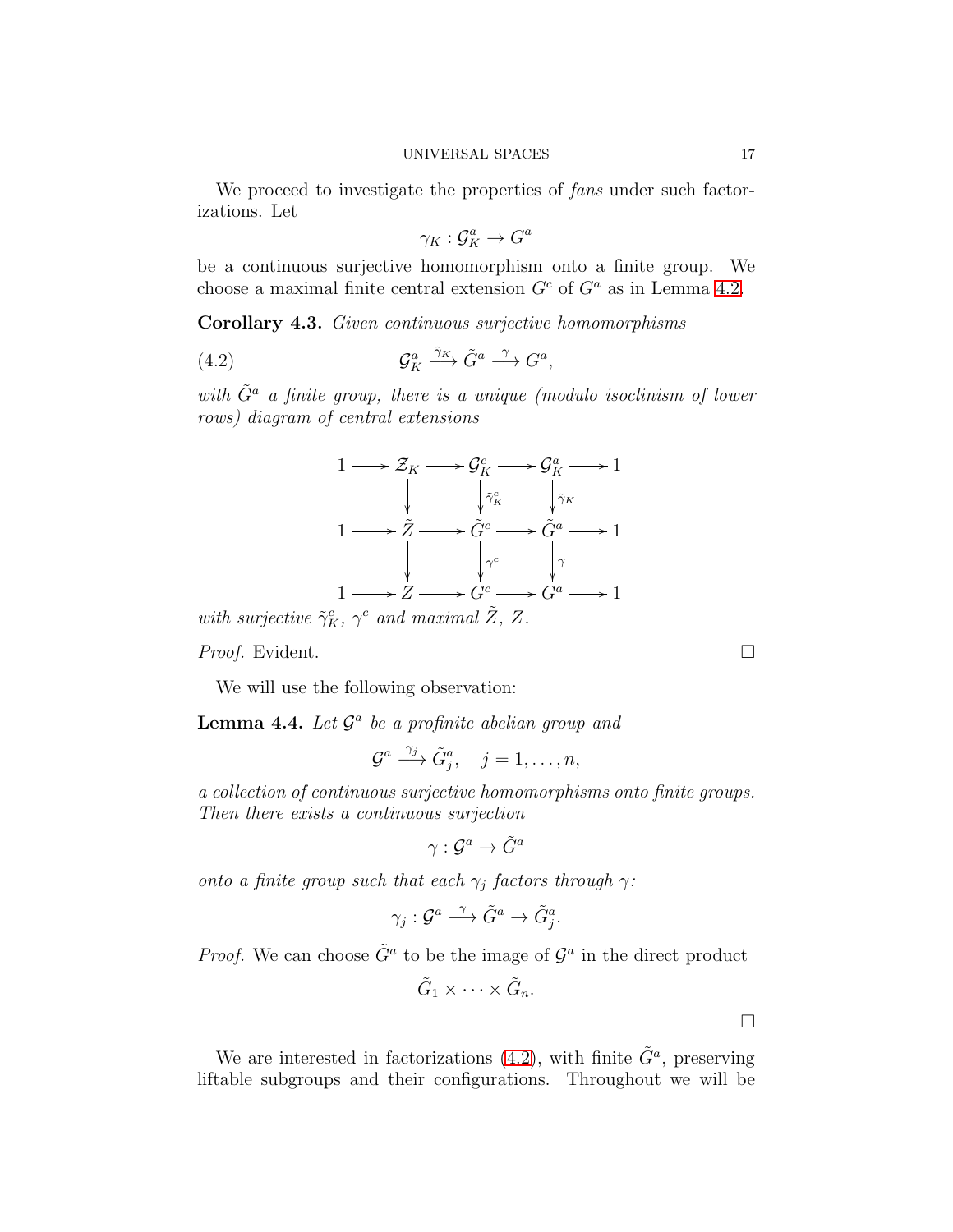working with the canonical, modulo isoclinism, diagram as in Corollary [4.3,](#page-16-1) i.e., a factorization as in Equation [\(4.2\)](#page-16-0) will canonically determine  $\Sigma(\tilde{G}^c)$  and the set of  $\Delta$ -pairs in  $\tilde{G}^a$ , by Lemma [2.1.](#page-8-0) Let

$$
\Sigma_E(G^c) := \{ \sigma \in \Sigma(G^c) \mid \sigma = \gamma_K(\sigma_K), \quad \text{ for some } \quad \sigma_K \in \Sigma(\mathcal{G}_K^c) \}
$$

be the subset of extendable subgroups.

<span id="page-17-0"></span>Lemma 4.5. Given a continuous surjective homomorphism

 $\gamma_K : \mathcal{G}_K^a \to G^a$ 

onto a finite abelian group there exists a factorization

$$
\mathcal{G}_K^a \xrightarrow{\tilde{\gamma}_K} \tilde{G}^a \xrightarrow{\gamma} G^a, \quad \gamma_K = \gamma \circ \tilde{\gamma}_K,
$$

with finite  $\tilde{G}^a$ , such that for all  $\sigma \in \Sigma(G^c)$  we have: if  $\sigma$  is nonextendable then there is no  $\tilde{\sigma} \in \Sigma(\tilde{G}^c)$  with  $\gamma(\tilde{\sigma}) = \sigma$ .

Moreover, this holds for every finite  $\bar{G}^a$  fitting into

$$
\mathcal{G}_K^a \to \bar{G}^a \to \tilde{G}^a.
$$

*Proof.* First we prove the statement for one nonextendable  $\sigma$ . Write

(4.3) 
$$
\mathcal{G}_K^a = \projlim_{\iota \in I} G_\iota^a, \qquad \gamma_{\iota \iota'} : G_\iota^a \longrightarrow G_{\iota'}^a, \quad \iota' \preceq \iota,
$$

where the limit is over finite continuous quotients of  $\mathcal{G}_{K}^{a}$ . Assume that for all  $\iota$ , there is some  $\sigma_{\iota} \in \Sigma(G_{\iota}^c)$  surjecting onto  $\sigma$ ; this implies that there exist such  $\sigma_{\iota'}$ , for all  $\iota' \preceq \iota$ , with  $\gamma_{\iota \iota'}(\sigma_{\iota}) = \sigma_{\iota'}$ .

By compactness of  $\mathcal{G}_{K}^{a}$ , there exists a closed liftable  $\sigma_{K} \subset \mathcal{G}_{K}^{a}$  surjecting onto  $\sigma$ . This contradicts our assumption that  $\sigma$  is nonextendable. Thus there is a required factorization

$$
\mathcal{G}_K^a \to \tilde{G}^a \stackrel{\gamma}{\longrightarrow} G^a.
$$

Let

$$
\{\sigma_1,\ldots,\sigma_n\}=\Sigma(G^c)\setminus\Sigma_E(G^c).
$$

For each  $i$ , let

$$
\mathcal{G}_K^a \longrightarrow \tilde{G}_j^a \stackrel{\gamma_j}{\longrightarrow} G^a
$$

be the factorization constructed above. Now we apply Lemma [4.4,](#page-16-2) combined with Corollary [4.3,](#page-16-1) and obtain factorizations of  $\gamma_j$ :

$$
\mathcal{G}_K^a \to \tilde{G}^a \to \tilde{G}_j \to G^a, \qquad \gamma: \tilde{G}^a \to G^a,
$$

Assume that there is some j for which there exists a  $\tilde{\sigma} \in \Sigma(\tilde{G}^c)$  surjecting onto  $\sigma_j$ . Then image  $\tilde{\sigma}$  in  $\tilde{G}_j$  must be liftable, contradicting the construction in the first part.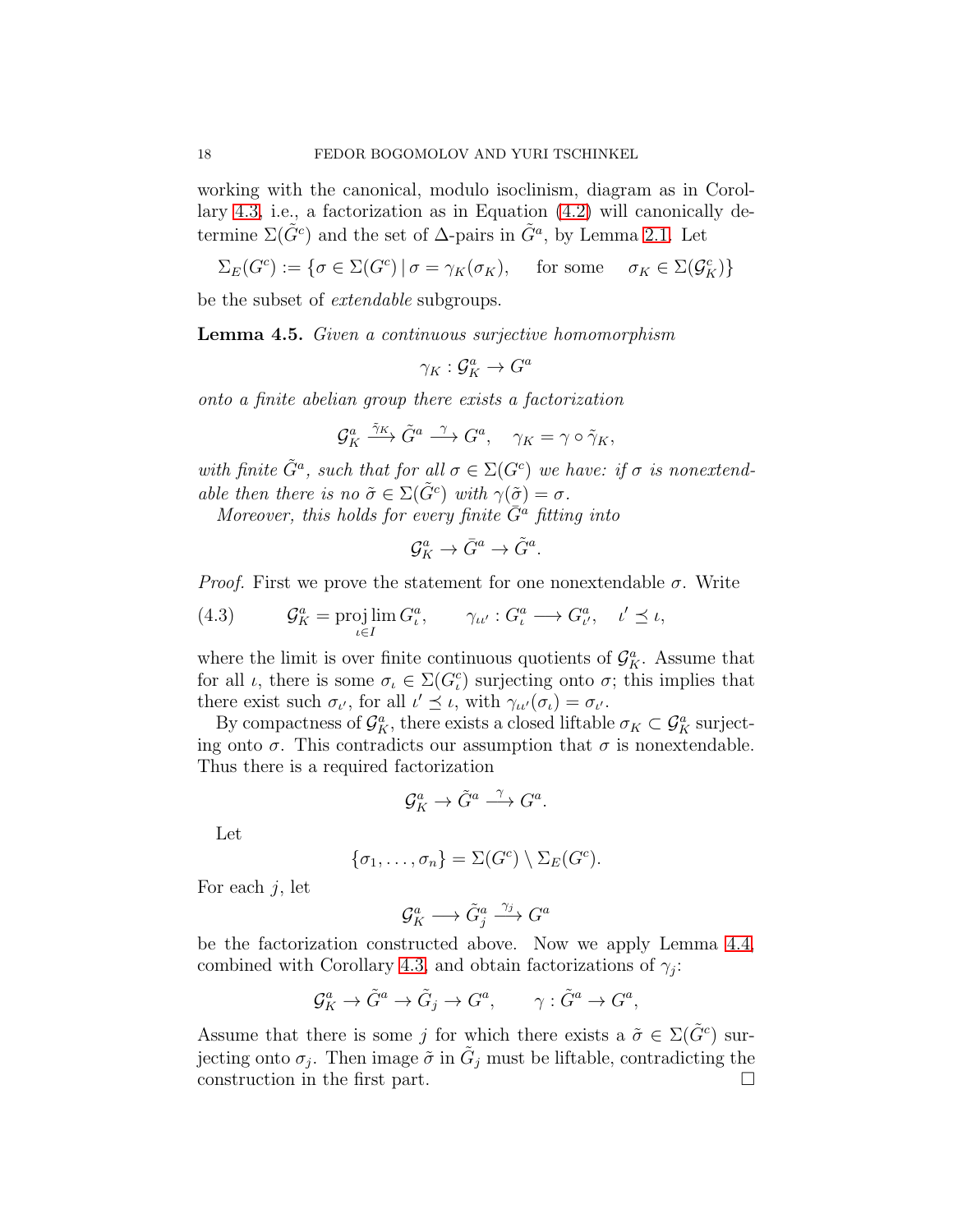Let

$$
I \subseteq D \subseteq G^a.
$$

be a  $\Delta$ -pair (see Definition [1.4\)](#page-6-1). Throughout, we assume that  $G^a$  arises as a finite quotient of the Galois group of some function field  $G_K$ , in particular, the corresponding  $G<sup>c</sup>$  is determined as in Lemma [4.2,](#page-15-1) up to isoclinism. We say that  $(I, D)$  is *extendable* if there exists a valuation  $\nu \in \mathcal{V}_K$  and subgroups

$$
I^a \subseteq \mathcal{I}^a_\nu, \quad D^a \subseteq \mathcal{D}^a_\nu
$$

such that

$$
\gamma_K(I^a) = I, \quad \gamma_K(D^a) = D.
$$

Recall that a  $\Delta$ -pair  $(\tilde{I}, \tilde{D})$  is said to surject onto  $(I, D)$  if

$$
\gamma(\tilde{I}) = I, \quad \gamma(\tilde{D}) = D.
$$

We will need the following strengthening of Lemma [4.5](#page-17-0)

<span id="page-18-0"></span>Proposition 4.6. Given a continuous surjective homomorphism

 $\mathcal{G}_K^a \to G^a$ 

onto a finite abelian group there exists a factorization

$$
\mathcal{G}_K^a \to \tilde{G}^a \to G^a,
$$

with finite  $\tilde{G}^a$ , such that for all  $\Delta$ -pairs  $(I, D)$  in  $G^a$  we have: if  $(I, D)$ nonextendable then there is no  $\Delta$ -pair  $(\tilde{I}, \tilde{D})$  in  $\tilde{G}^a$  surjecting onto  $(I, D)$ .

Proof. As in the proof of Lemma [4.5,](#page-17-0) it suffices to establish the statement for one nonextendable  $\Delta$ -pair; indeed, there are only finitely many  $\Delta$ -pairs in  $G^a$  and the same application of Lemma [4.4](#page-16-2) will then establish it for all.

Assume that there is no finite quotient of  $\mathcal{G}_{K}^{a}$  with the desired property. We start with a factorization

$$
\mathcal{G}_K^a \to \tilde{G}^a \stackrel{\gamma}{\longrightarrow} G^a
$$

such that  $\tilde{G}^a$  satisfies the conclusions of Lemma [4.5,](#page-17-0) i.e., no  $\sigma \in \Sigma(G^c) \setminus$  $\Sigma_E(G^c)$  is the image of a  $\tilde{\sigma} \in \Sigma(\tilde{G}^c)$ .

Let  $(I, D)$  be a nonextendable  $\Delta$ -pair. By our assumption, there exists a  $\Delta$ -pair  $(\tilde{I}, \tilde{D})$  in  $\tilde{G}^a$  surjecting onto  $(I, D)$ . Choose representatives  $g_1, \ldots, g_n \in D$  for  $D/I$  and their preimages  $\tilde{g}_j := \gamma^{-1}(g_j) \in \tilde{D}$ . Note that for each  $j$ ,

$$
\sigma_j := \langle g_j, I \rangle \in \Sigma(G^c), \quad \tilde{\sigma}_j := \langle \tilde{g}_j, \tilde{I} \rangle \in \Sigma(G^c).
$$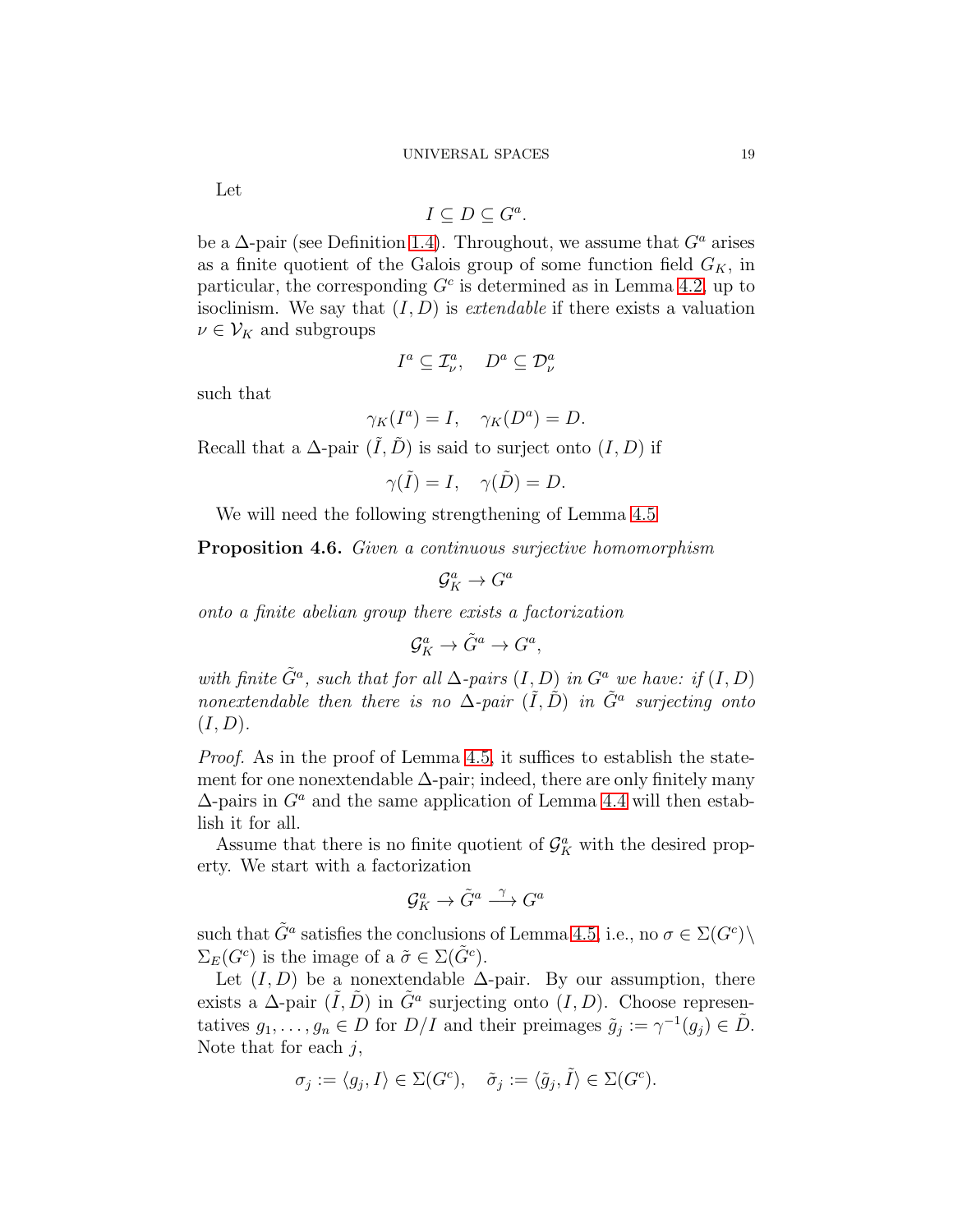and that  $\tilde{\sigma}_j$  surject onto  $\sigma_j$ . By Lemma [4.5](#page-17-0) and our choice of  $\tilde{G}^a$ , all  $\sigma_i$  are extendable. Moreover,

$$
\tilde{I} = \bigcap_{j=1}^n \tilde{\sigma}_j.
$$

We replace and rename the original  $\tilde{D}$  by

$$
\tilde{D} := \cup_{j=1}^n \tilde{\sigma}_j.
$$

Then  $(\tilde{I}, \tilde{D})$  is a  $\Delta$ -pair in  $\tilde{G}^a$  surjecting onto  $(I, D)$ .

Now we consider a projective system of finite continuous quotients

$$
\mathcal{G}_{K}^{a} \to \tilde{G}_{\iota}^{a} \to \tilde{G}^{a} \to G^{a}, \qquad \gamma_{\iota\iota'} : G_{\iota}^{a} \to G_{\iota'}^{a}, \quad \iota' \preceq \iota.
$$

Assume that for each  $\iota$  there exists a  $\Delta$ -pair  $(\tilde{I}_{\iota}, \tilde{D}_{\iota})$  in  $\tilde{G}_{\iota}^{a}$  surjecting onto  $(I, D)$ . Iterating the construction above, we construct, for each  $\iota$ , a collection of liftable subgroups

$$
\tilde{\sigma}_{\iota,1},\ldots,\tilde{\sigma}_{\iota,n}
$$

and a  $\Delta$ -pair  $(\tilde{I}_{\iota}, \tilde{D}_{\iota})$  of the form

$$
\tilde{I}_{\iota} = \cap_{j=1}^n \tilde{\sigma}_{\iota,j}, \quad \tilde{D}_{\iota} := \cup_{j=1}^n \tilde{\sigma}_{\iota,j},
$$

such that

•  $(\tilde{I}_{\iota}, \tilde{D}_{\iota})$  surjects onto  $(\tilde{I}_{\iota'}, \tilde{D}_{\iota'})$ , for each  $\iota' \preceq \iota$ ,

and in particular onto  $(I, D)$ . By compactness of  $\mathcal{G}_{K}^{a}$  (see Lemma [4.5\)](#page-17-0), there exist closed subgroups

$$
\sigma_{K,1},\ldots,\sigma_{K,n}\in\Sigma(\mathcal{G}_K^c);
$$

the closed subgroups

$$
\mathcal{I}^a := \cap \sigma_{K,j}, \quad \mathcal{D}^a := \cup \sigma_{K,j}
$$

of  $\mathcal{G}_{K}^{a}$  surject onto I, resp. D. On the other hand, by the theory of liftable pairs (see [\[9,](#page-31-8) Section 6] and [\[11,](#page-31-9) Corollary 4.3]), there exists a valuation  $\nu \in \mathcal{V}_K$  such that

$$
\mathcal{I}^a \subseteq \mathcal{I}^a_\nu, \quad \mathcal{D}^a \subseteq \mathcal{D}^a_\nu.
$$

<span id="page-19-0"></span>This contradicts our assumption that  $(I, D)$  is not extendable.  $\Box$ 

## 5. Galois cohomology of function fields

In [\[10\]](#page-31-1), [\[11\]](#page-31-9) we proved that if  $k = \bar{F}_p$ , with  $p \neq \ell$ , and X is an algebraic variety over k of dimension  $\geq 2$  then  $K = k(X)$  is encoded, up to purely inseparable extensions, by  $\mathcal{G}_{K}^{c}$ , the second lower series quotient of  $\mathcal{G}_K$ . Related reconstruction results have been obtained in [\[24\]](#page-32-5), [\[23\]](#page-32-6), [\[25\]](#page-32-7).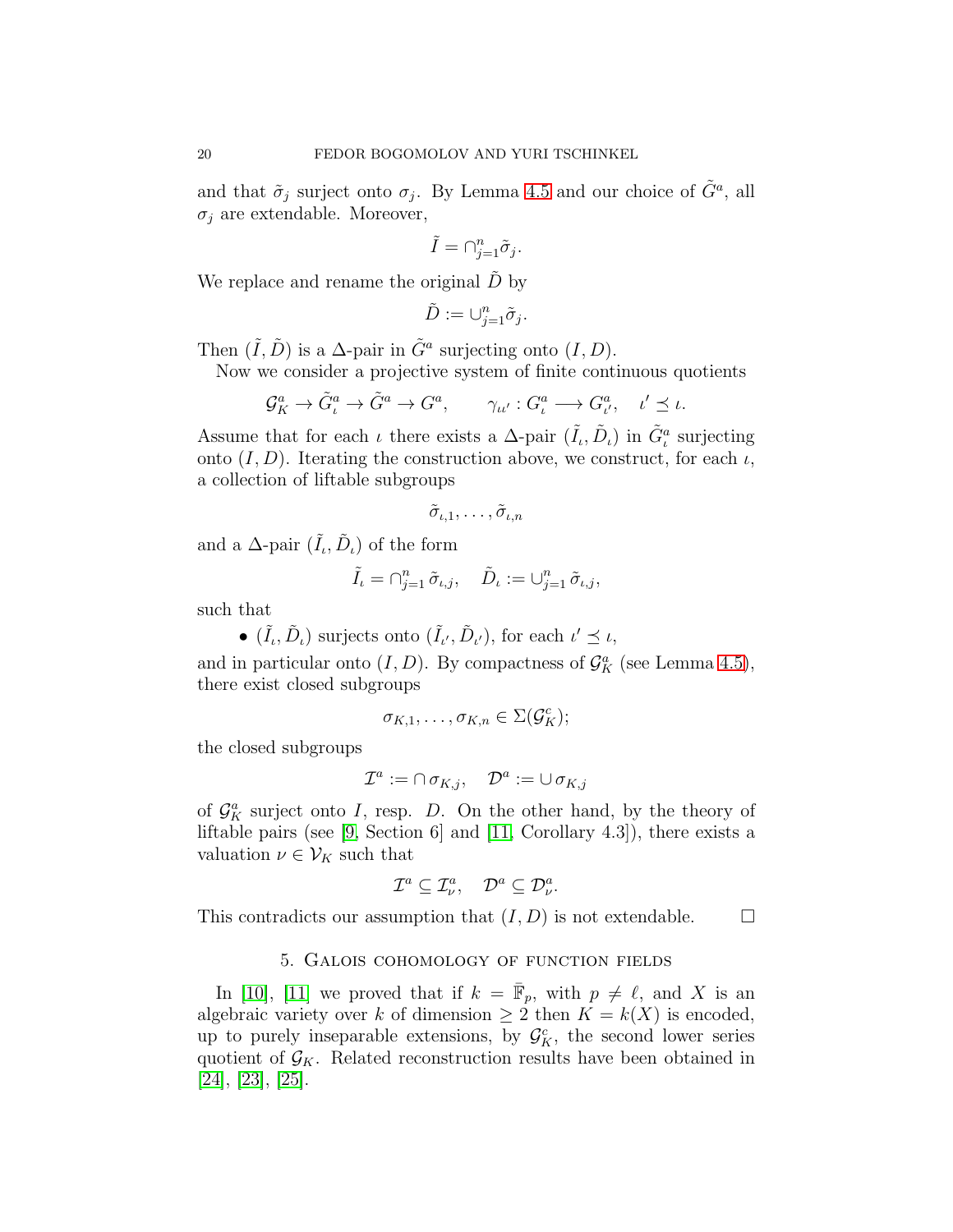The proof of the Bloch–Kato conjecture by Voevodsky, Rost, and Weibel, substantially advanced our understanding of the relations between fields and their Galois groups, in particular, their Galois cohomology. Indeed, consider the diagram



The following theorem relates the Bloch–Kato conjecture to statements in Galois-cohomology, with coefficients in  $\mathbb{Z}/\ell^n$  (see also [\[13\]](#page-32-8), [\[14\]](#page-32-9), [\[26\]](#page-32-10)).

<span id="page-20-0"></span>**Theorem 5.1.** [\[3\]](#page-31-10), [\[12,](#page-31-6) Theorem 11] Let  $k = \overline{\mathbb{F}}_p$ ,  $p \neq \ell$ , and  $K = k(X)$ be the function field of an algebraic variety of dimension  $\geq 2$ . The Bloch–Kato conjecture for K is equivalent to:

(1) The map

$$
\pi^*\colon \mathrm{H}^*(\mathcal{G}_K^a,\mathbb{Z}/\ell^n)\to \mathrm{H}^*(\mathit{G}_K,\mathbb{Z}/\ell^n)
$$

is surjective and (2) Ker $(\pi_a^*)$  $a^*$ ) = Ker( $\pi^*$ ).

This implies that the Galois cohomology of the pro- $\ell$ - quotient  $\mathcal{G}_K$  of the absolute Galois group  $G_K$  encodes important birational information of X. For example, in the case above,  $\mathcal{G}_{K}^{c}$ , and hence K, modulo purelyinseparable extensions, can be recovered from the cup-products

$$
H^1(\mathcal{G}_K, \mathbb{Z}/\ell^n) \cup H^1(\mathcal{G}_K, \mathbb{Z}/\ell^n) \to H^2(\mathcal{G}_K, \mathbb{Z}/\ell^n), \quad n \in \mathbb{N}.
$$

From now on, we will frequently omit the coefficient ring  $\mathbb{Z}/\ell^n$  from notation.

The first part of the Bloch-Kato theorem says that every  $\alpha_K \in$  $H^i(G_K)$  is induced from a cohomology class  $\alpha^a \in H^i(G^a)$  of some finite abelian quotient  $G_K \to G^a$ . An immediate application of this is the following proposition:

<span id="page-20-1"></span>**Proposition 5.2.** Let  $\alpha_K \in H^i(G_K)$  be defined on a model X of K and induced from a continuous surjective homomorphism  $\chi : \hat{\pi}_1(X) \to G$ onto a finite group. Let  $\alpha = \alpha_X \in H^i_{et}(X)$  be the class representing  $\alpha_K$  on X. Then there exists a finite cover  $X = \bigcup_j X_j$  by Zariski open subvarieties such that, for each j, the restriction  $\alpha_j := \alpha|_{X_j}$  is induced from a continuous surjective homomorphism  $\chi_j : \hat{\pi}_1(X_j) \to G^a$  onto a finite abelian group and a class  $\alpha^a \in H^i_s(G^a) = \wedge^i(H^1(G^a))$ .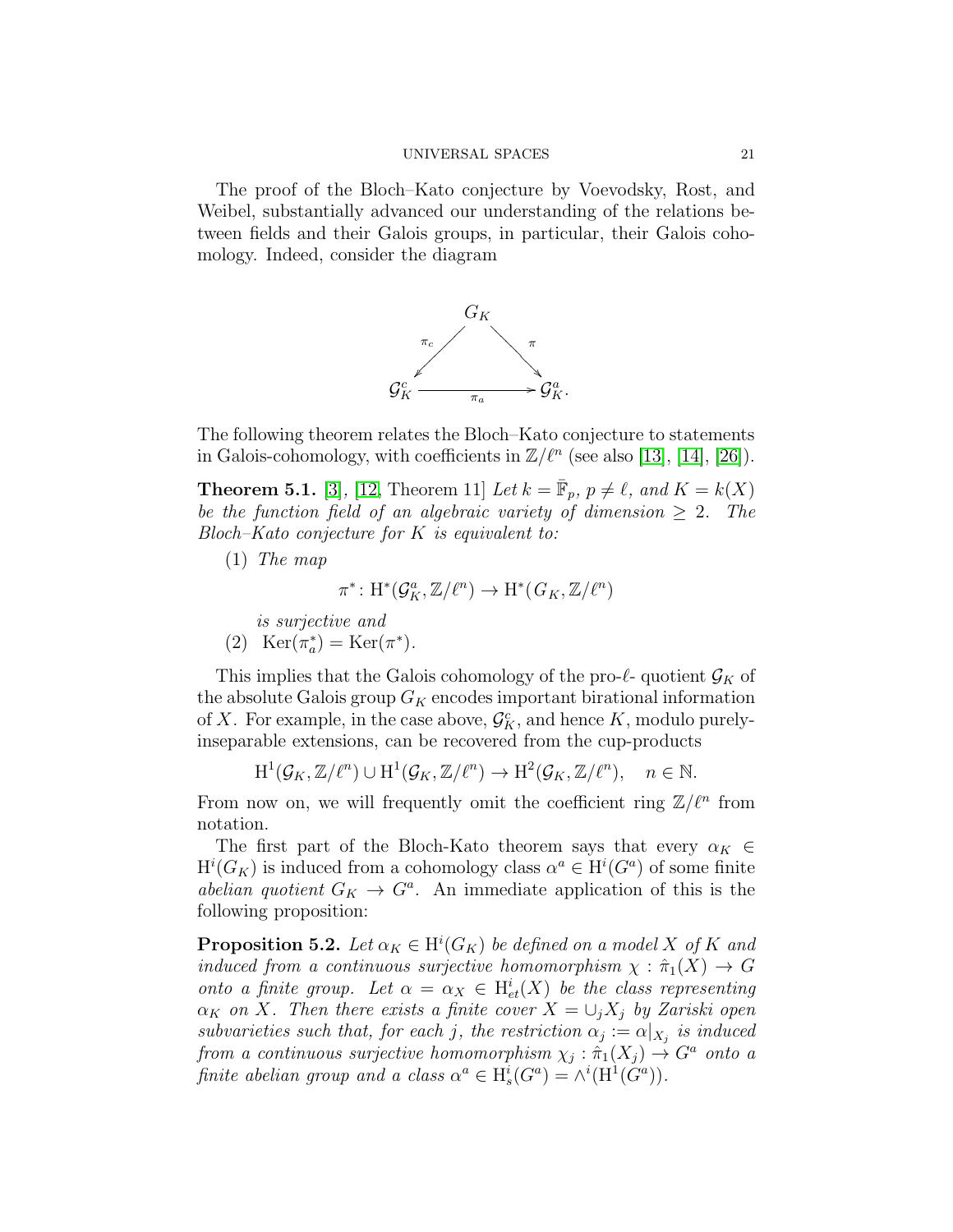*Proof.* We first apply the Bloch-Kato theorem to  $V^{\circ}/G$  and find a Zariski open subset  $U := U^{\circ}_{\alpha}$  $\alpha_{\alpha}^{\circ}$  such that the restriction  $\alpha_U$  is as claimed, i.e., induced from a class  $\alpha^a \in H^i_s(G^a) = \wedge^i(H^1(G^a))$ , for some homomorphism  $\chi_a: G_K \to G^a$  to a finite abelian group.

By Lemma [1.1,](#page-3-0) for every  $x \in X$  there exists a map  $f = f_x$  such that  $f(x) \subset U$  and the restriction of  $\alpha$  to  $f^{-1}(U) \subset X$  equals  $f^*(\chi^*_\alpha)$  $_{a}^{*}(\alpha^{a})).$ The claim follows by choosing a finite cover by open subvarieties with these properties.

The second part implies the following:

<span id="page-21-1"></span>**Corollary 5.3.** Let  $\alpha_K \in H^i(G_K)$ . Assume that we are given finitely many quotients

$$
\chi_j: G_K \to G_j^a
$$

onto finite abelian groups and classes

$$
\alpha_j^a \in \mathrm{H}^i(G_j^a)
$$

with  $\chi_i^*$  $\zeta_j^*(\alpha_j^a) = \alpha_K$ , for all j. Then there exists a continuous finite quotient  $G_K \to G^c$  onto a finite central extension of an abelian group  $G^a$  such that

- $\chi_j$  factor through  $G^c$ , i.e., there exist surjective homomorphisms  $\psi_j: G^c \to G^a_j$  , for all j;
- there exists a class  $\alpha^c \in H^i(G^c)$  with

$$
\alpha^c = \psi_j^*(\alpha_j^a), \quad \text{for all} \quad j.
$$

**Lemma 5.4.** Let  $Z \subset X$  be an affine subset,  $Z = \text{Spec}(\mathfrak{o}_Z)$ , and  $\nu \in \mathcal{V}_K$ . The general point of  $\nu$  is contained in Z,

$$
\mathfrak{c}_X(\nu)^\circ \subseteq Z
$$

if and only if  $\nu(f) > 0$ , for all  $f \in \mathfrak{o}_Z$ .

<span id="page-21-0"></span>**Lemma 5.5.** Let  $X$  be a normal variety with function field  $K$ . Assume that  $\alpha_K \in H^i(G_K)$  is defined on X and induced from a homomorphism  $\chi : \hat{\pi}_1(X) \to G$  to a finite group G. Consider the sequence

$$
\chi_K: G_K \to \hat{\pi}_1(X) \xrightarrow{\chi} G.
$$

Then  $\chi_K(I_\nu) = 0$ , for every  $\nu$  such that  $\mathfrak{c}_X(\nu)^\circ \subset X$ .

*Proof.* An étale cover of X induces an étale cover of the generic point of  $\mathfrak{c}_X(\nu)$ , thus the cover is unramified in  $\nu$ , i.e.,  $\chi_K(I_\nu) = 0$ .

**Corollary 5.6.** Let  $\alpha_K \in H^i(G_K)$ . Let X be a normal projective model of K and  $\cup_i X_i$  a finite cover by open subvarieties such that  $\alpha_K$  is defined on  $X_j$ , for each j, and is induced from a class  $\alpha_j^a \in \mathrm{H}^i(G_j^a)$ , via a homomorphism  $\chi_j : \hat{\pi}_1(X_j) \to G_j^a$  to some finite abelian group.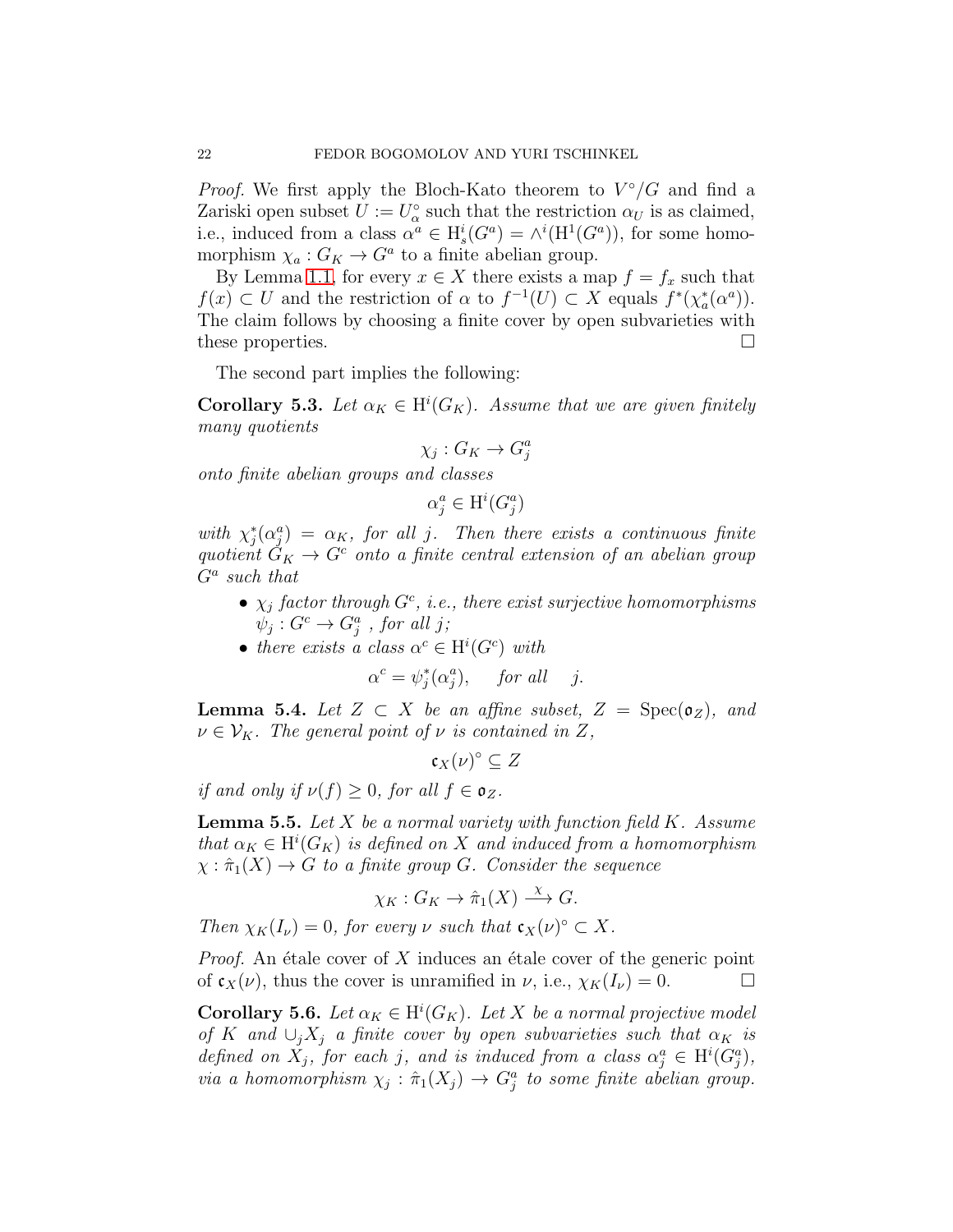Then there exists a quotient  $\chi_K : G_K \to G^a$  and a class  $\alpha^a \in H^i(G^a)$ such that

- $\alpha^a$  induces  $\alpha_K$  and
- $\alpha^a$  is unramified on every extendable  $\Delta$ -pair  $(I, D)$  in  $G^a$ .

*Proof.* Each  $\alpha_j^a$  is unramified on all  $\nu$  such that the generic point  $\mathfrak{c}_X(\nu)^\circ \subset X_j$ , by Lemma [5.5.](#page-21-0) Since the classes  $\alpha_j$  define the same element  $\alpha_K \in H^i(G_K)$ , there exists an intermediate quotient  $G^a$  and a class in  $\alpha^a \in H^i(G^a)$  inducing  $\alpha_K$ .

#### 6. Unramified cohomology

<span id="page-22-0"></span>An important class of birational invariants of algebraic varieties are unramified cohomology groups, with finite constant coefficients (see [\[4\]](#page-31-0), [\[16\]](#page-32-0)). These are defined as follows: Let  $\nu$  be a divisorial valuation of K. We have a natural homomorphism

$$
\partial_{\nu} : \mathrm{H}^i(G_K) \to \mathrm{H}^{i-1}(G_{\mathbf{K}_{\nu}}).
$$

Classes in ker $(\partial_{\nu})$  are called *unramified with respect to v*. The *unram*ified cohomology is

$$
\mathrm{H}^i_{nr}(G_K) := \bigcap_{\nu \in \mathcal{D} \mathcal{V}_K} \mathrm{Ker}(\partial_{\nu}) \subset \mathrm{H}^i(G_K).
$$

For  $i = 2$  this is the *unramified Brauer group* which was used to provide counterexamples to Noether's problem, i.e., nonrational varieties of type  $V/G$ , where V is a faithful representation of a finite group G (see  $[27], [2]$  $[27], [2]$  $[27], [2]$ .

Generally, for  $\nu \in V_K$  and  $\alpha \in H^i(G_K)$  let

 $\alpha_{\nu} \in \mathrm{H}^i(D_{\nu})$ 

be the restriction of  $\alpha$  to the decomposition subgroup  $D_{\nu} \subset G_K$  of  $\nu$ .

**Lemma 6.1.** A class  $\alpha \in \text{Ker}(\partial_{\nu}) \subseteq H^{i}(G_K)$ , for  $\nu \in \mathcal{DV}_K$ , if and only if  $\alpha_{\nu}$  is induced from the quotient  $G_{\mathbf{K}_{\nu}} = D_{\nu}/I_{\nu}$ . In particular,  $\alpha_{\nu}$  is well-defined as an element in  $\mathrm{H}^i(G_{\boldsymbol{K}_{\nu}})$ .

Proof. The exact sequence

$$
1 \to I_{\nu} \to D_{\nu} \to G_{K_{\nu}} \to 1
$$

admits a noncanonical splitting, i.e.,  $D_{\nu}$  is noncanonical direct product of  $G_{\mathbf{K}_{\nu}} = D_{\nu}/I_{\nu}$  with the corresponding inertia group, which is a torsion-free central procyclic subgroup of  $D_{\nu}$ . Thus

$$
H^*(D_{\nu})=H^*(G_{\boldsymbol{K}_{\nu}})\otimes \wedge^*H^1(I_{\nu}).
$$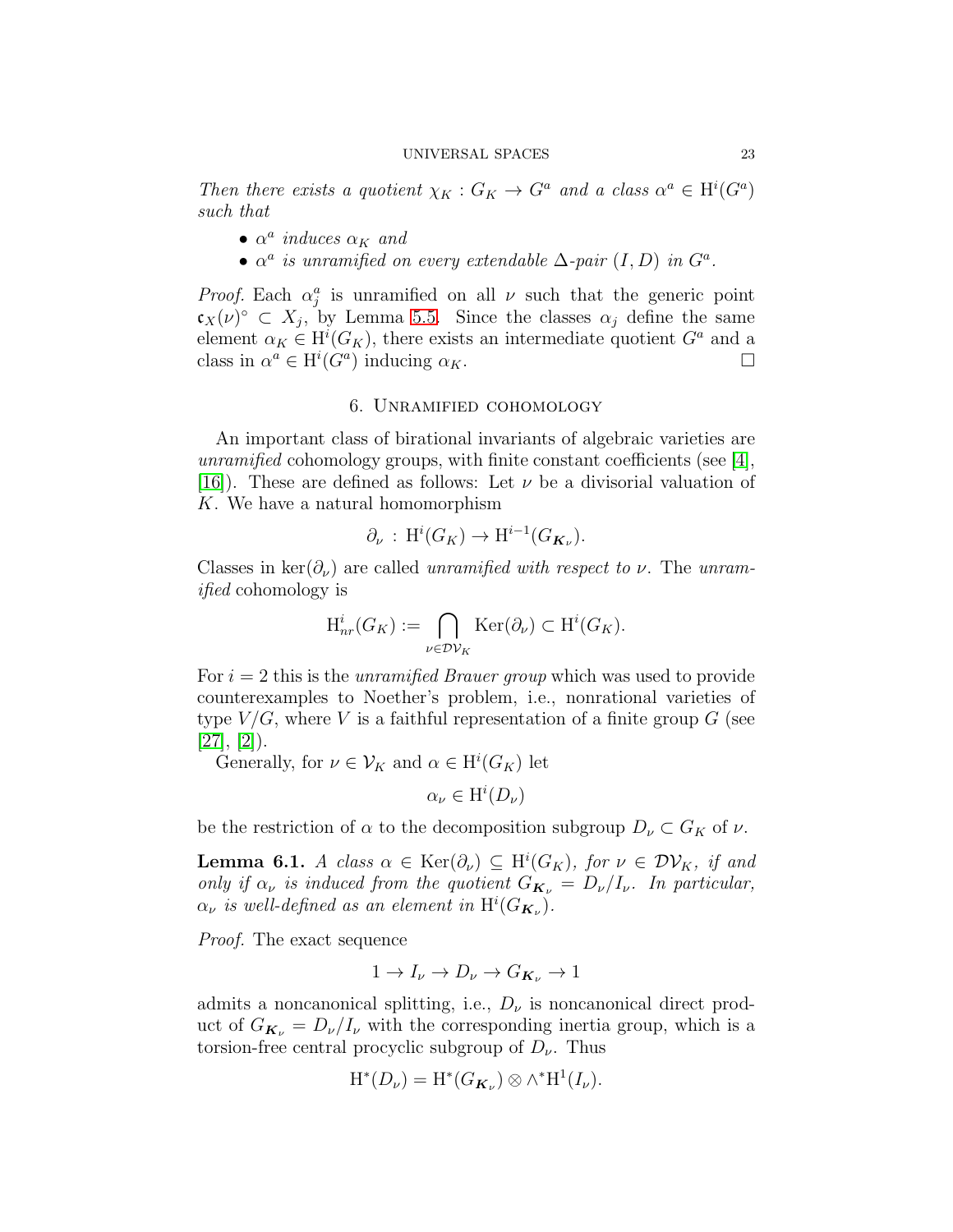We have

$$
H^1(I_\nu, \mathbb{Z}/\ell^n) = H^0(I_\nu, \mathbb{Z}/\ell^n) = \mathbb{Z}/\ell^n
$$

and

$$
\wedge^*(\mathrm{H}^1(I_\nu, \mathbb{Z}/\ell^n)) = \mathrm{H}^1(I_\nu, \mathbb{Z}/\ell^n) \oplus \mathrm{H}^0(I_\nu, \mathbb{Z}/\ell^n).
$$

Thus

 $H^{i}(D_{\nu}) = H^{i-1}(G^{a}_{\mathbf{K}_{\nu}}) \otimes \wedge^{*}(H^{1}(I_{\nu})) \oplus H^{i}(G^{a}_{\mathbf{K}_{\nu}})$ 

and the differential  $\partial_{\nu}$  coincides with the projection onto the first summand. Hence  $\partial_{\nu}(\alpha) = 0$  is equivalent to  $\alpha_{\nu}$  being induced from  $G^a_{\mathbf{k}_\nu} = D_\nu / I_\nu.$ 

Let K be a function field over  $k = \overline{\mathbb{F}}_p$ . By Theorem [5.1,](#page-20-0) a class  $\alpha \in H^i(G_K)$  is induced from  $\alpha_K^a \in \mathcal{G}_K^a$ , which in turn is induced from a finite quotient  $\mathcal{G}_{K}^{a} \to G^{a}$ . Applying Proposition [3.6](#page-14-0) we obtain an alternative characterization unramified classes.

**Corollary 6.2.** A class  $\alpha_K \in H^i(G_K)$  is unramified if and only if for every  $\nu \in \mathcal{V}_K$  the restriction of  $\alpha_K^c := \pi_a^*$  $\chi_a^*(\alpha_K^a) \in \mathrm{H}^i(\mathcal{G}_K^c)$  to  $\mathcal{D}^c_\nu$  is induced from  $\mathcal{D}_{\nu}^{c}/\mathcal{I}_{\nu}^{c}$ .

*Proof.* Assuming that for every  $\nu \in \mathcal{DV}_K$ , the restriction of  $\alpha_K^a$  to  $\mathcal{D}^a_\nu$ is induced from  $\mathcal{D}_{\nu}^{a}/\mathcal{I}_{\nu}^{a}$  we need to show this property for every  $\nu$ . This follows from Proposition [3.6.](#page-14-0)

This allows to extend the notion of *unramified* to arbitrary valuations.

Combining the considerations above we obtain the notion of unramified stable cohomology

$$
{\rm H}_{s, nr}^*(G)
$$

of a finite group  $G$ : a stable cohomology class  $\alpha \in H^i_s(G)$  is unramified if and only if it is contained in the kernel of the composition

$$
\mathrm{H}^i_s(G) \to \mathrm{H}^i(G_K) \xrightarrow{\partial_{\nu}} \mathrm{H}^{i-1}(G_{\mathbf{K}_{\nu}}),
$$

for every valuation  $\nu \in \mathcal{DV}_K$ , where  $K = k(V/G)$  for some faithful representation of  $G$ . This does not depend on the choice of  $V$ , provided  $\ell \neq \text{char}(k)$ . These groups are contravariant in G and form a subring

$$
\mathrm{H}_{s,nr}^*(G) \subset \mathrm{H}_s^*(G).
$$

Furthermore:

- If  $V/G$  is stably rational then  $H^i_{s,nr}(G) = 0$ , for all  $i \geq 2$ .
- We have

$$
\mathrm{H}_{s,nr}^i(G) \subseteq \mathrm{H}_{s,nr}^i(\mathrm{Syl}_{\ell}(G))^{N_G(\mathrm{Syl}_{\ell}(G))}
$$

.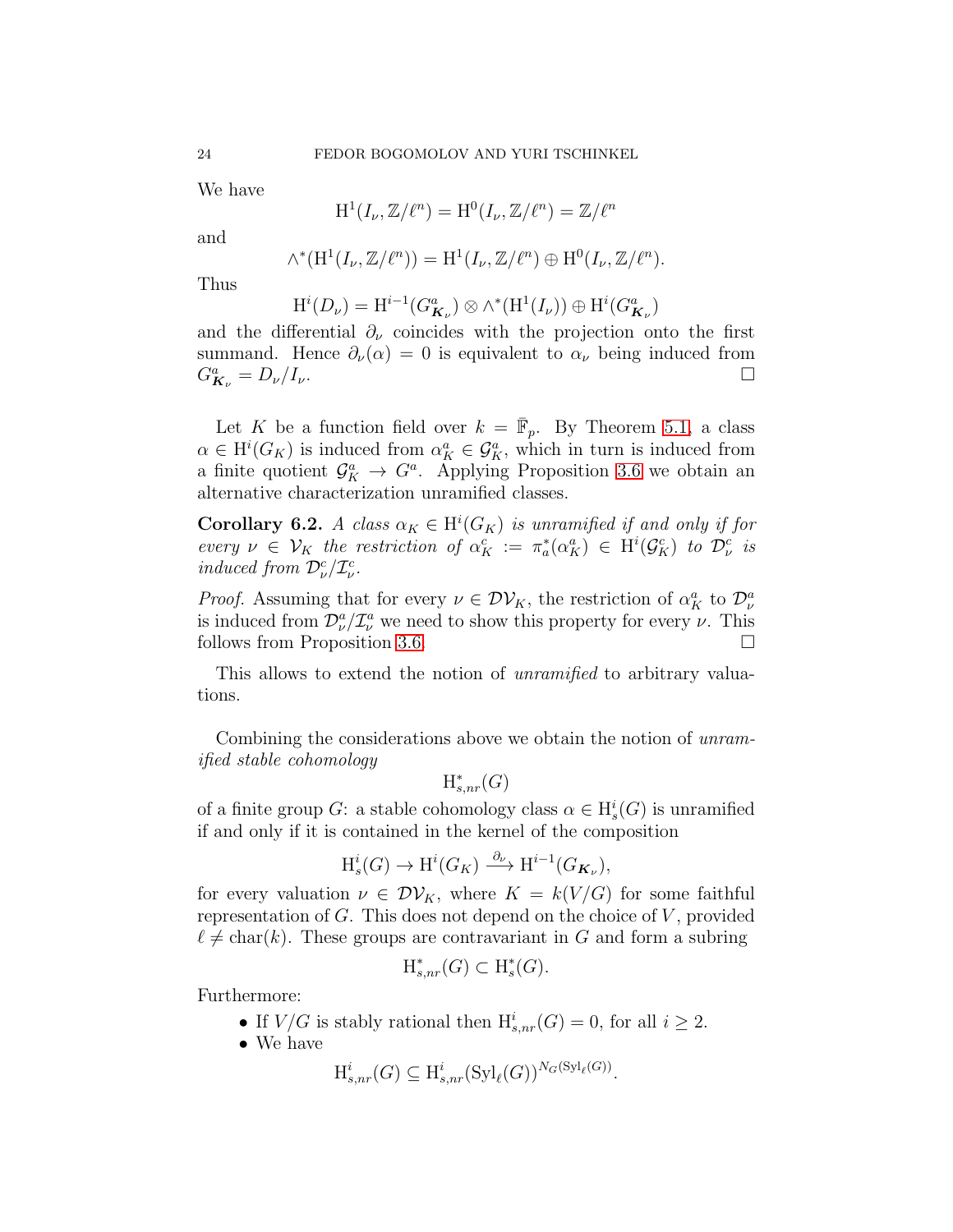*Remark* 6.3. In [\[8\]](#page-31-4), we proved that  $H^i_{s,nr}(G) = 0, i \geq 1$ , for most quasisimple groups of Lie type. A complete result for quasi-simple groups and  $i = 2$  was obtained in [\[21\]](#page-32-12).

Note that the  $\ell$ -Sylow-subgroups of finite simple groups often have stably-rational fields of invariants; this provides an alternative approach to our vanishing theorem.

### Lemma 6.4. Let

 $1 \to Z \to G^c \xrightarrow{\pi} G^a \to 1$ 

be a central extension of finite  $\ell$ -groups and  $\alpha^a \in H_s^2(G^a)$ . Then  $\alpha^c :=$  $\pi_a^*$  $\chi_a^*(\alpha) \in \mathrm{H}^2_{s,nr}(G^c)$  if and only if for all  $\sigma \in \Sigma := \Sigma(G^c)$  the restriction of  $\alpha^a$  to  $\sigma$  is trivial, i.e.,  $\alpha^a \in \mathbb{R}^2(\Sigma)$ .

## <span id="page-24-2"></span>Lemma 6.5. Let

 $\gamma_K : \mathcal{G}_K^a \to G^a$ 

be a continuous surjective homomorphism and  $\alpha_K^a = \gamma_K^*(\alpha^a) \in \mathrm{H}^i(\mathcal{G}_K^a)$ , for some  $\alpha^a \in H^i_s(G^a)$ . Assume that  $\alpha_K^a$  is unramified and let  $(I, D)$ be an extendable  $\Delta$ -pair in  $G^a$ . Then  $\alpha^a$  is unramified with respect to  $(I, D).$ 

Conversely, if  $\alpha^a$  is unramified with respect to every extendable  $\Delta$ pair in  $G^a$  then  $\alpha_K^a \in H^i_{nr}(\mathcal{G}_K^a)$ .

*Proof.* For the converse, for  $\nu \in DV_K$ , let  $D := \gamma_K(D_\nu^a)$  and  $I :=$  $\gamma_K(\mathcal{I}_{\nu}^a)$ . Then either D is cyclic or  $(D, I)$  is an extendable  $\Delta$ -pair in  $G<sup>a</sup>$ . We have a commutative diagram

$$
H_s^i(G^a) \xrightarrow{\phi} H_s^i(D) \xleftarrow{\psi} H_s^i(D/I)
$$
  
\n
$$
\gamma_K^* \downarrow \qquad \qquad \downarrow \qquad \qquad \downarrow
$$
  
\n
$$
H^i(\mathcal{G}_K^a) \longrightarrow H^i(\mathcal{D}_\nu^a) \xleftarrow{H^i(\mathcal{D}_\nu^a/\mathcal{I}_\nu^a)}
$$

<span id="page-24-0"></span>In either case,  $\alpha_K^a$  is unramified with respect to  $\nu$ , by Lemma [1.7.](#page-7-0)  $\Box$ 

## 7. Main theorem

<span id="page-24-1"></span>**Theorem 7.1.** Let  $K = k(X)$  be a function field over  $k = \overline{\mathbb{F}}_p$  of tr  $\deg_k(K) \geq 2$  and  $\alpha_K \in H^i_{nr}(G_K)$ , with  $\ell \neq p$  and  $i > 1$ . Then there exist a continuous homomorphism  $G_K \to \tilde{G}^a$  onto a finite  $\ell$ -group, fitting into a diagram

$$
G_K
$$
\n
$$
1 \longrightarrow \tilde{Z} \longrightarrow \tilde{G}^c \longrightarrow \tilde{G}^a \longrightarrow 1
$$
\n
$$
class \tilde{\sigma}^a \subset \text{H}^i(\tilde{C}^a) \text{ such that}
$$

and a class  $\tilde{\alpha}^a \in H^i(\tilde{G}^a)$  such that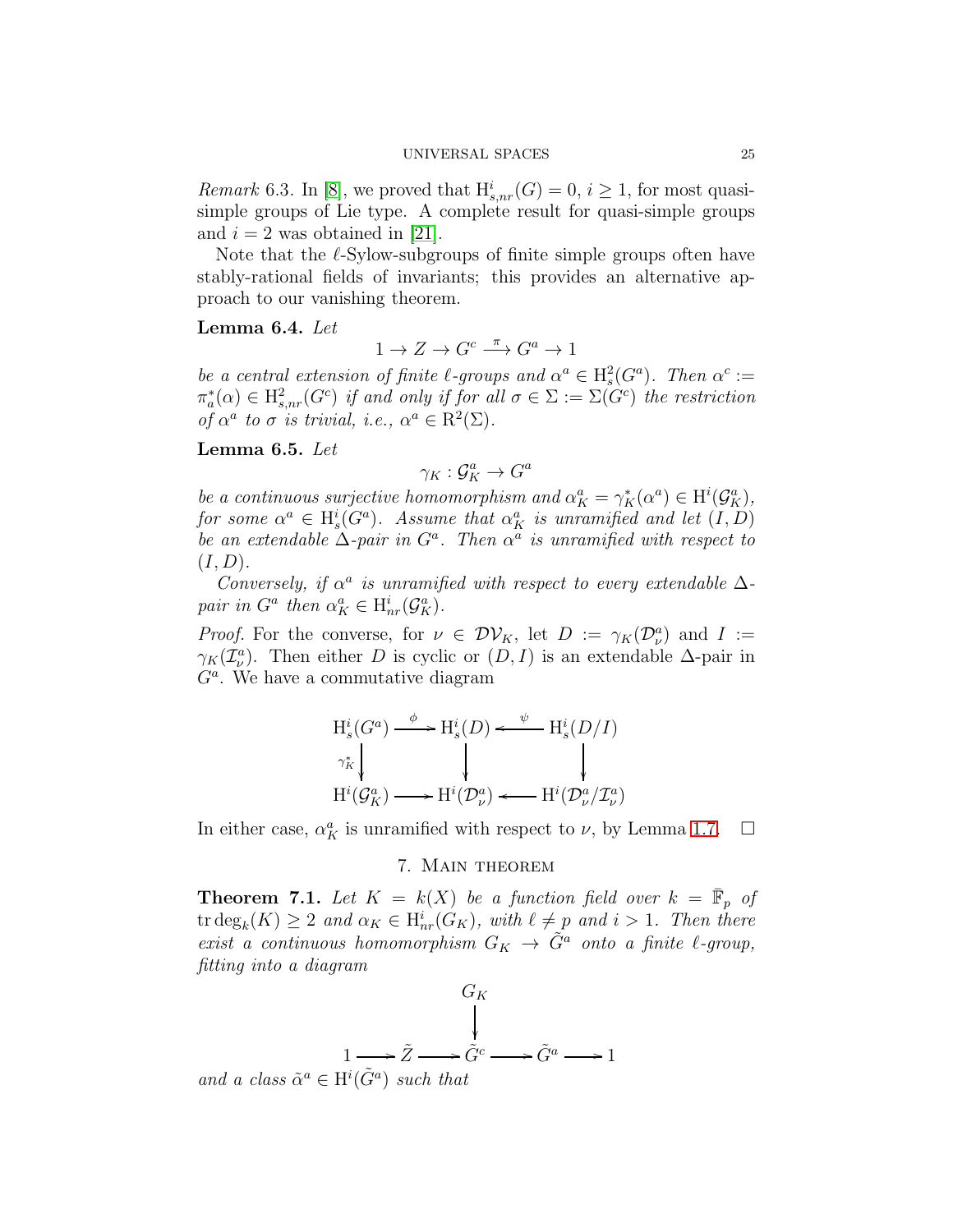(1)  $\alpha_K$  is induced from  $\tilde{\alpha}^a$ , (2)  $\tilde{\alpha}^c := \pi_a^*$  $_{a}^{*}(\tilde{\alpha}^{a}) \in \mathrm{H}_{s,nr}^{*}(\tilde{G}^{c}).$ 

Conversely, every  $\alpha_K \in H^i(G_K)$  induced from  $\wedge^*(H^1(\tilde{G}^a))$  and unramified on some  $\tilde{G}^c$  as above is in  $\mathrm{H}^i_{nr}(G_K)$ .

In this section we begin the proof of Theorem [7.1,](#page-24-1) reducing it to geometric statements addressed in Sections [8](#page-27-0) and [9.](#page-28-0)

Fix an unramified class

$$
\alpha_K \in \mathrm{H}^i_{nr}(G_K) \subset \mathrm{H}^i(G_K).
$$

By Theorem [5.1,](#page-20-0) we have a surjection

$$
\pi^*: {\mathrm{H}}^i({\mathcal G}_K^a)\rightarrow {\mathrm{H}}^i(G_K),
$$

let  $\alpha_K^a \in H^i(\mathcal{G}_K^a)$  be the unramified class such that  $\pi^*(\alpha_K^a) = \alpha_K$ . Let

$$
\gamma_K:\mathcal{G}_K^a\to G^a
$$

be a continuous quotient onto a finite abelian  $\ell$ -group such that  $\alpha_K^a$  is induced from a class  $\alpha^a \in H^i_s(G^a) = \wedge^i(H^1(G^a))$ . We have a diagram of central extensions:



where the lower row is uniquely defined, up to isoclinism, as in Lemma [4.2.](#page-15-1) The group  $G^a$  might be too small, i.e., it may happen that

$$
\pi_a^*(\alpha^a) \notin \mathrm{H}_{s,nr}^i(G^c).
$$

Our goal is to pass to an intermediate finite quotient  $\mathcal{G}_{K}^{a} \to \tilde{G}^{a}$  fitting into a commutative diagram below

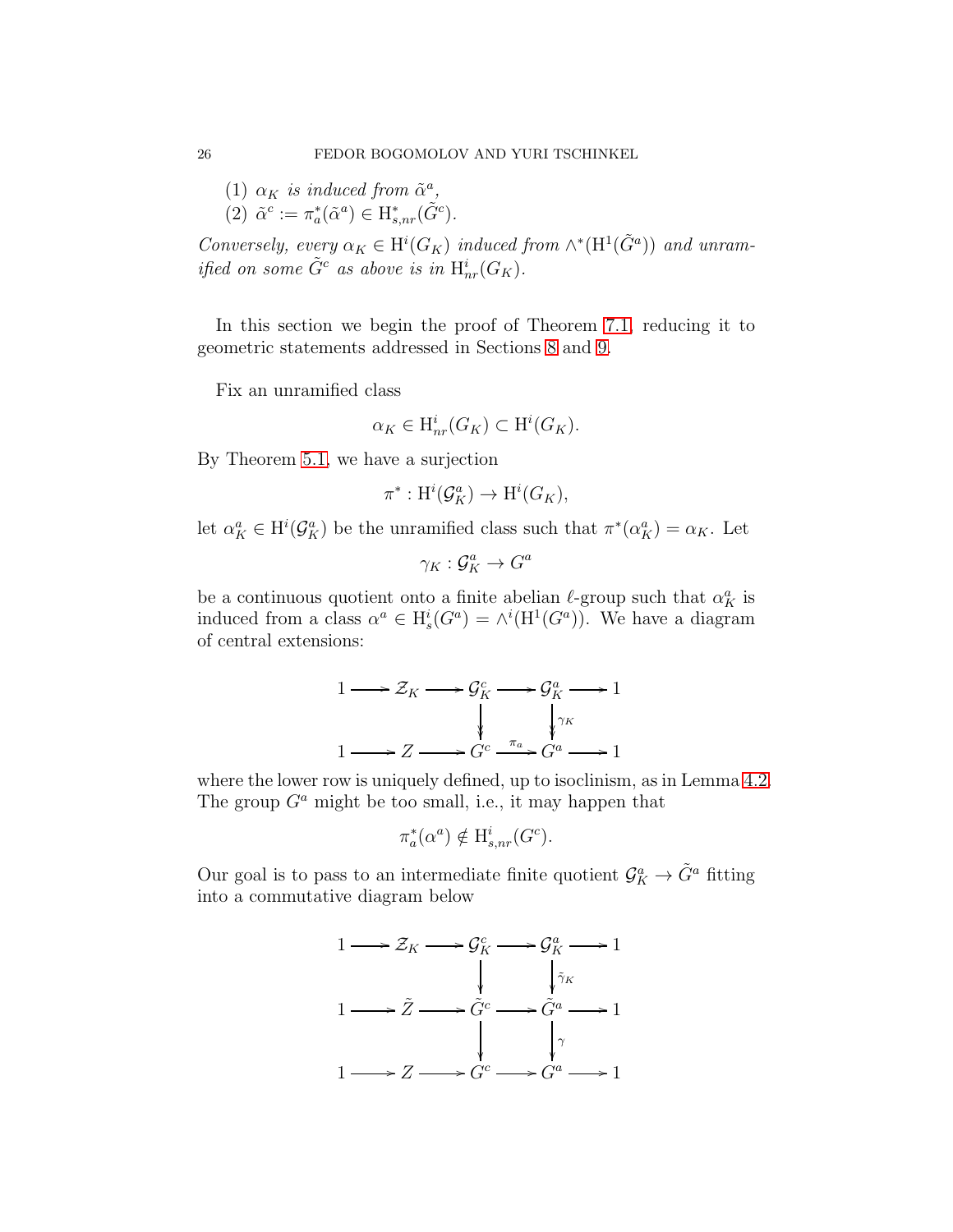where the vertical arrows are surjections onto finite  $\ell$ -groups, and such that  $\alpha_K^a$  is induced from a class  $\tilde{\alpha}^a \in H^*(\tilde{G}^a)$  with

$$
\tilde{\pi}_a^*(\tilde{\alpha}^a) \in \mathrm{H}_{s, nr}^i(\tilde{G}^c).
$$

There are two possibilities:

- (1) There exists a finite quotient  $G_K \to G^a$  such that  $\alpha_K$  is induced from  $\alpha^a \in H^i_s(G^a)$  which is unramified with respect to every extendable  $\Delta$ -pair  $(I, D)$  in  $G^a$ . This case is treated in Lemma [7.2.](#page-26-0)
- (2) On every finite quotient, the class  $\alpha^a$  inducing  $\alpha_K$  is ramified on some extendable  $\Delta$ -pair  $(I, D)$ . This possibility is eliminated by Lemma [7.3.](#page-26-1)

<span id="page-26-0"></span>**Lemma 7.2.** Assume that  $\alpha^a \in H^i_s(G^a)$  is unramified with respect to every extendable  $\Delta$ -pair  $(I, D)$  in  $G^a$ . Then there is a factorization

(7.1) 
$$
\mathcal{G}_K^a \xrightarrow{\tilde{\gamma}_K} \tilde{G}^a \xrightarrow{\gamma} G^a, \quad \gamma_K = \gamma \circ \tilde{\gamma}_K,
$$

with finite  $\tilde{G}^a$ , such that

$$
\pi_a^*(\tilde{\alpha}^a) \in \mathcal{H}_{s, nr}^i(\tilde{G}^c), \qquad \tilde{\alpha}^a := \gamma^*(\alpha^a).
$$

*Proof.* Let  $\tilde{G}^a$  be the quotient constructed in Proposition [4.6,](#page-18-0) i.e., if  $(I, D)$  is not an extendable  $\Delta$ -pair in  $G^a$  then no  $\Delta$ -pair  $(\tilde{I}, \tilde{D})$  surjects onto  $(I, D)$ . Thus, for each  $\Delta$ -pair  $(\tilde{I}, \tilde{D})$  in  $\tilde{G}^a$  one of the following holds:

- either  $\gamma(\tilde{I}) = 0$  or  $\gamma(\tilde{D})$  cyclic,
- or  $(\gamma(\tilde{I}), \gamma(\tilde{D}))$  is an extendable  $\Delta$ -pair in  $G^a$ .

By Lemma [1.7,](#page-7-0) combined with Lemma [6.5,](#page-24-2)  $\tilde{\alpha}^a := \gamma^*(\alpha^a)$  is unramified with respect to  $(I, D)$ .

<span id="page-26-1"></span>**Lemma 7.3.** There exists a finite quotient  $G_K \to G^a$  such that  $\alpha^a \in$  $\mathrm{H}^i(G^a)$  induces  $\alpha_K$  and is unramified on every extendable  $\Delta$ -pair  $(I,D)$  $in\ G^a.$ 

The proof of this lemma is presented in Section [8,](#page-27-0) in the case when K admits a smooth projective model; a reduction to the smooth case is postponed until Section [9.](#page-28-0)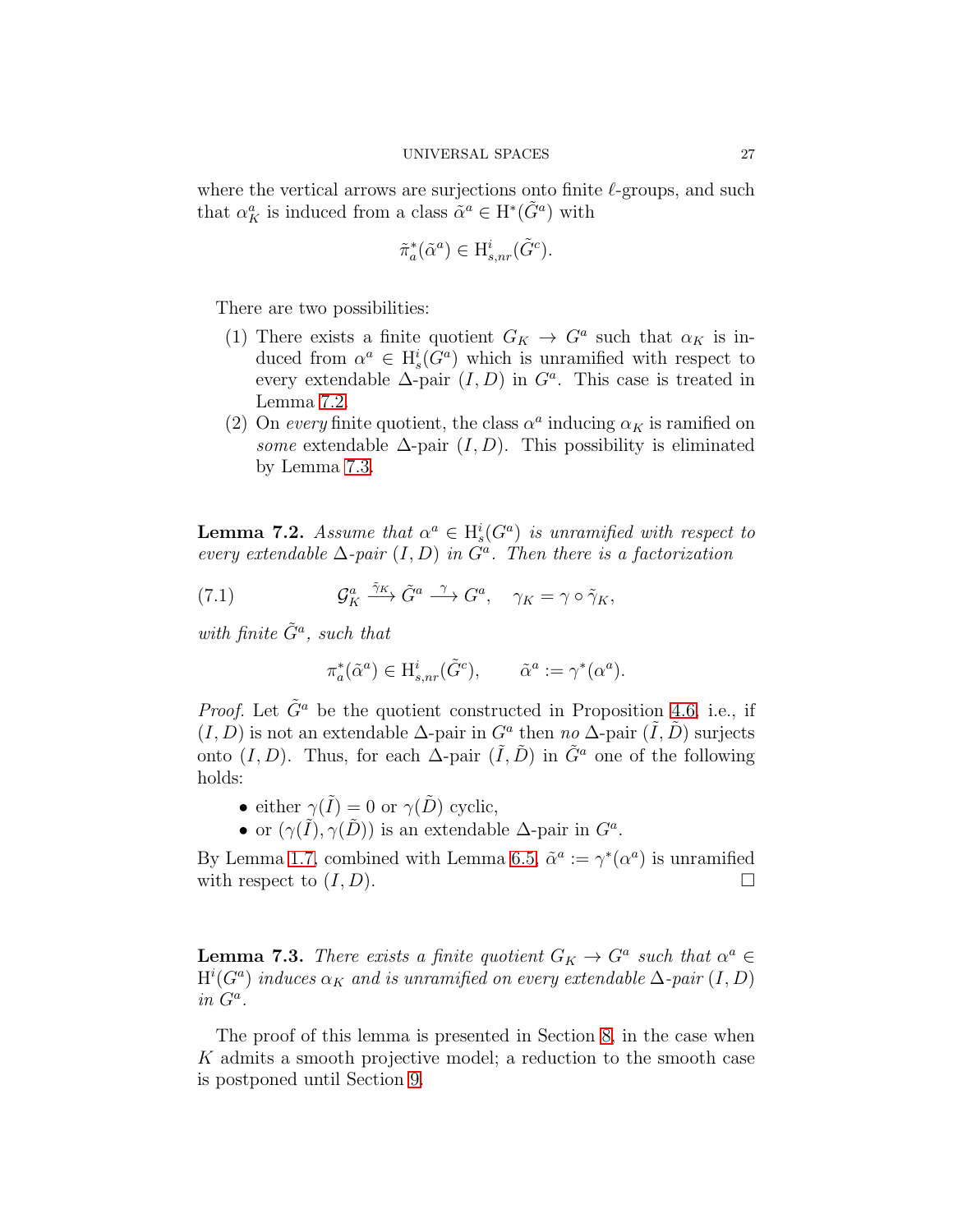## 8. The smooth case

<span id="page-27-0"></span>Let  $X$  be a smooth projective irreducible variety over an algebraically closed field k with function field  $K = k(X)$ . By the Bloch-Ogus theorem, there is an isomorphism

$$
\mathrm{H}^{i}_{nr}(G_K) = \mathrm{H}^{0}_{Zar}(X, \mathcal{H}^{i}_{et}(X)),
$$

where  $\mathcal{H}_{et}^{i}$  is an étale cohomology sheaf (see also Theorem 4.1.1 in [\[15\]](#page-32-13)). In particular, a class  $\alpha_K \in H^i_{nr}(G_K)$  can be represented by a finite collection of classes  $\{\alpha_n\}_{n\in\mathbb{N}}$ , with  $\alpha_n$  defined on some Zariski open affine  $X_n \subset X$ , with  $X = \bigcup_n X_n$ , such that the restrictions of  $\alpha_n$ to some common open affine subvariety  $X^{\circ} \subset \cap_n X_n$  coincide. We will need the following strengthening:

<span id="page-27-1"></span>**Lemma 8.1.** Let X be a smooth variety with function field K and  $S =$  ${x_1, \ldots, x_r} \subset X$  a finite set of points. Given a class  $\alpha_K \in H^i_{nr}(G_K)$ there exist

- a Zariski open subset  $U_S \subset X$ , containing S, and
- a class  $\alpha_S \in H^i_{et}(U_S)$

such that  $\alpha_K$  and  $\alpha_S$  coincide on some dense Zariski open subset  $U_S^{\circ} \subset$ U<sub>S</sub>, i.e., for every representation of  $\alpha_K$  by  $\{\alpha_n\}_{n\in\mathbb{N}}$  as above there exists some dense Zariski open  $U_S^{\circ} \subset U_S$  such that the restrictions of  $\alpha_S$  and all  $\alpha_n$  to  $U_S^{\circ}$  $\hat{s}$  coincide.

*Proof.* Fix a representation of  $\alpha_K$  by  $\{\alpha_n\}_{n\in\mathbb{N}}$  as above; in particular  $\alpha_n-\alpha_{n'}=0$  on  $X_n\cap X_{n'}$ , for all  $n, n'\in N$ . Every point in S is contained in some  $X_n$ ; refining the cover by Zariski open subsets, we can achieve that each point in  $S$  is contained in exactly one such subset; i.e., after relabeling, we may assume that  $x_n \subset X_n$ , for  $n = 1, \ldots, r$ . Put

 $X_{S}^{\circ}$  $S = \bigcap_{n=1}^{r} X_n$  and  $X_n^{\circ}$  $\Omega_n^{\circ} := X_n \setminus [((X \setminus X_n) \cup (X \setminus X_{n'})) \cap (X \setminus X_S^{\circ})]$  $S^{\circ}$ ]. If  $x_n \in X_n$  then  $x_n \in X_n^{\circ}$ . Moreover,

$$
X_S^{\circ} = X_n^{\circ} \cap X_{n'}^{\circ}, \quad \text{for all} \quad n, n' \in [1, \dots, r].
$$

Define

$$
U_S := \cup_{n=1}^r X_n^{\circ}.
$$

The restrictions of  $\alpha_n$  to  $X_n^{\circ}$  can be glued to a unique class  $\alpha_S \in$  $H_{et}^{i}(U_{S})$ , via the Mayer-Vietoris exact sequence. This is the required  $\Box$ 

Fix a representation of  $\alpha_K \in H^i_{nr}(G_K)$  by  $\{\alpha_n\}_{n\in\mathbb{N}}$  as above. Each class  $\alpha_n \in H^i_{et}(X_n)$  is represented by a finite collection  $\{X_{nm}\}\$  of affine charts  $X_{nm}$ , with  $\bigcup X_{nm} = X_n$  and finite étale covers

$$
\psi_{nm}: \tilde{X}_{nm} \to X_{nm},
$$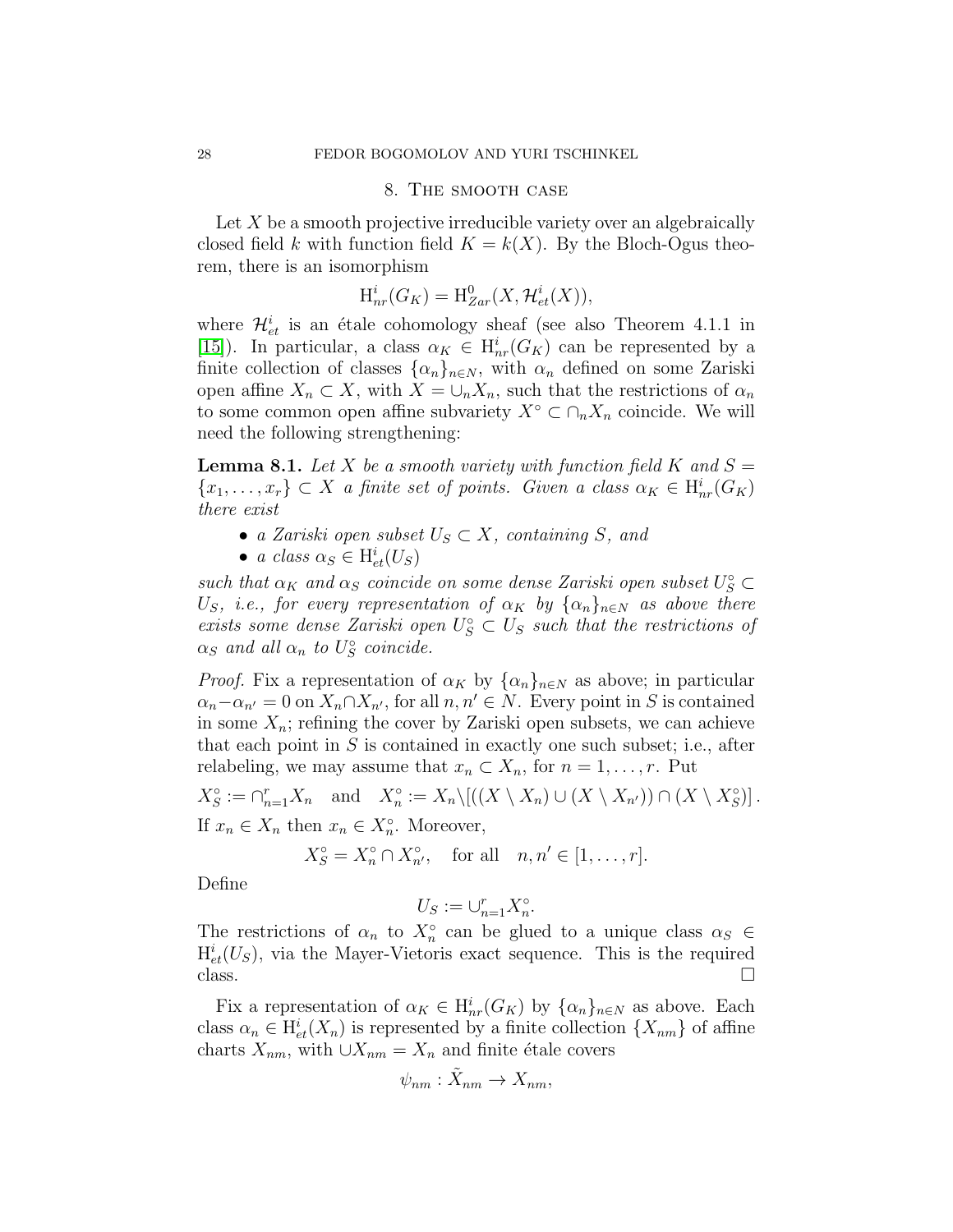such that the restrictions  $\alpha_{nm} := \alpha_n |_{X_{nm}}$  are induced from homomorphisms  $\chi_{nm}$ :  $\hat{\pi}_1(X_{nm}) \to G_{nm}$  onto finite groups. Proposition [5.2](#page-20-1) implies that there is further refinement of the cover by affine subcovers

$$
X=\cup_j X_j,
$$

such that for each  $j$  there exist

- a finite *abelian* group  $G_j^a$
- a surjection  $\chi_{K,j}: G_K \to G_j^a$ , and
- a class  $\alpha_j \in \mathrm{H}^i(G_j^a)$  inducing  $\alpha$  via  $\chi_{K,j}$ .

Corollary [5.3](#page-21-1) implies that there exists a finite quotient  $\pi_c : G_K \to G^c$ onto a central extension of an abelian group  $G<sup>a</sup>$  such that the projections  $\chi_{K,j}$  factor through  $G^c$  and the images of  $\alpha_j$  in  $\mathrm{H}^i(G^c)$  coincide. In particular,  $\alpha_K$  is induced from  $\alpha^c \in H^i(G^c)$ .

We claim that  $\alpha^c$  is unramified on every pair  $(\pi_c(I_\nu), \pi_c(D_\nu))$ , for  $\nu \in \mathcal{V}_K$ . Indeed, for each  $\nu$ ,  $\chi_{K,j}(I_\nu) = 0$  on at least one of the charts  $X_j$ , thus  $\alpha_j$  is induced from  $\chi_{K,j}(D_\nu)/\chi_{K,j}(I_\nu)$ ; since  $\alpha^c \in \mathrm{H}^i(G^c)$  is induced from  $\alpha_j$ , we have the same property for  $\alpha^c$ , with respect to the pair  $(\pi_c(I_\nu), \pi_c(D_\nu))$ .

The rest of the argument is similar to the proof of Lemma [7.2.](#page-26-0) Let  $G_K \to G^a$  be an intermediate quotient surjecting onto each  $G^a_j$  and

$$
G_K \to \tilde{G}^a \to G^a
$$

the intermediate finite quotient constructed in Proposition [4.6.](#page-18-0) In particular, the projection of every  $\Delta$ -pair in  $\tilde{G}^a$  to  $G_j^a$  is either of the form  $(\pi_{a,j}(I_{\nu}), \pi_{a,j}(D_{\nu}))$ , for some  $\nu \in \mathcal{V}_K$ , or cyclic. Let  $\tilde{G}^c$  be a cen-tral extension as in Corollary [4.3,](#page-16-1) surjecting onto  $G<sup>c</sup>$ . We have classes  $\tilde{\alpha}_j^a \in H^j(\tilde{G}^a)$ , induced by  $\alpha_j^a$  constructed above, and mapping to the same class  $\tilde{\alpha}^c \in H^j(\tilde{G}^c)$ .

We claim that  $\tilde{\alpha}^c \in H^j_{s, nr}(\tilde{G}^c)$ . Indeed, for every  $\Delta$ -pair  $(\tilde{I}, \tilde{D})$  in  $\tilde{G}^a$ either  $\hat{D}$  projects to a cyclic group in  $G^a$  or it is extendable, i.e., image of some  $(I_{\nu}, D_{\nu})$ . In the first case, all elements  $\tilde{\alpha}_i$  are unramified on  $(\tilde{I}, \tilde{D})$ . In the second case, at least one of the  $\tilde{\alpha}_j$  is unramified on it.

## 9. Reduction to the smooth case

<span id="page-28-0"></span>In absense of resolution of singularities in positive characteristic, we reduce to the smooth case via the de Jong-Gabber alterations theorem (see [\[17\]](#page-32-14)): The Galois group  $G_K$  contains a subgroup  $G_{\tilde{K}}$  of finite index, coprime to  $\ell$ , such that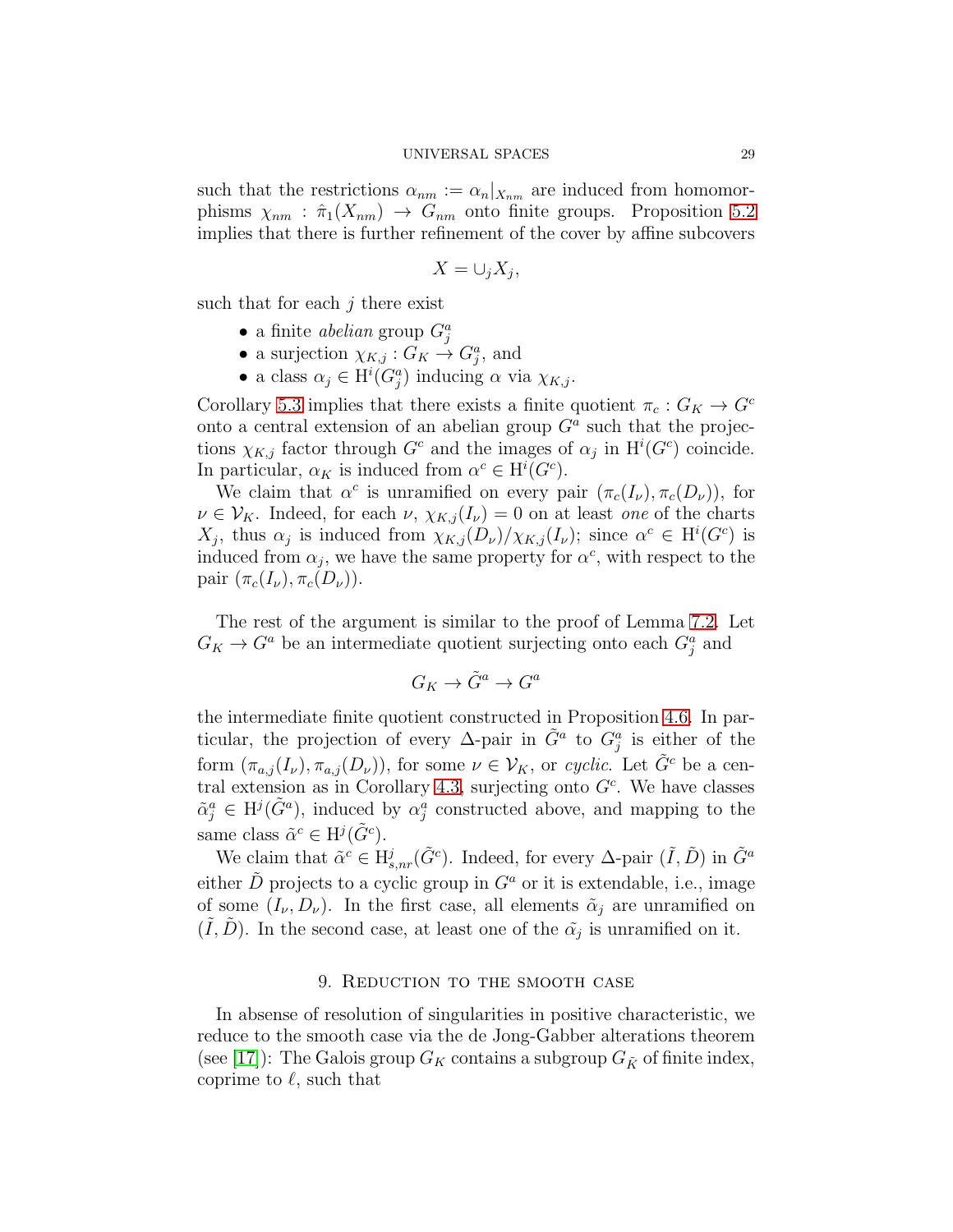$\bullet$  The function field  $\tilde{K}$  corresponding to  $G_{\tilde{K}}$  admits a smooth model, i.e., there exists a finite cover

<span id="page-29-0"></span>
$$
\rho: \tilde{X} \to X,
$$

of degree  $|G_K/G_{\tilde{K}}|$  with  $\tilde{X}$  smooth and  $\tilde{K} = k(\tilde{X})$ .

Let  $\alpha_K \in H^n_{nr}(G_K)$  be an unramified class. Its restriction  $\alpha_{\tilde{K}}$  to a class in  $\mathrm{H}^n(G_{\tilde K})$  is also unramified. By results in Section [8,](#page-27-0) there exists a surjection

$$
(9.1) \tG_{\tilde{K}} \to \tilde{G}^c
$$

onto a finite abelian  $\ell$ -group such that  $\alpha_{\tilde{K}}$  is unduced from a class in  $\tilde{\alpha}^c \in H^n_{s,nr}(\tilde{G}^c).$ 

Lemma 9.1. There exists a diagram



where the vertical arrows are injections, with image of index coprime to  $\ell$ ,  $\tilde{G}$  and  $G$  are finite groups, and  $\alpha_K$  is induced from an element  $\alpha_G \in H^n_{nr}(G)$ . In particular,  $\text{Syl}_{\ell}(G) \simeq \text{Syl}_{\ell}(\tilde{G})$ .

*Proof.* Fix a finite continuous quotient  $G_K \to G'$  such that  $\alpha_K$  is induced from some  $\alpha_{G'} \in H^i(G')$ . Note that for every intermediate quotient

$$
G_K \to G \to G'
$$

there exists an  $\alpha_G \in H^i(G)$  inducing  $\alpha_K$ . It suffices to find a sufficiently large G such that the sujection  $(9.1)$  factors through a subgroup of G. This is a standard fact in Galois theory.

Since  $\tilde{\alpha}^c \in H^i_{s,nr}(G^c)$  its image  $\tilde{\alpha} \in H^i(\tilde{G})$  is also unramified. Since the index  $(G \cdot \tilde{G})$  is coprime to  $\ell$ , and since the unramified  $\tilde{\alpha}$  is induced from an element  $\alpha_G \in H^i(G)$ ,  $\alpha_G$  is also unramified, as claimed.  $\square$ 

At this stage, we cannot yet guarantee that  $G$  is a central extension of an abelian group, nor that it is an  $\ell$ -group. However, we know that

$$
\operatorname{tr}(\operatorname{res}_{G_K/G_{\tilde{K}}}(\alpha_K)) = \alpha_K \in \operatorname{H}^i_{nr}(G_K),
$$

modulo multiplication by an element in  $(\mathbb{Z}/\ell^n)^{\times}$ .

We need the following version of resolution of singularities in positive characteristic: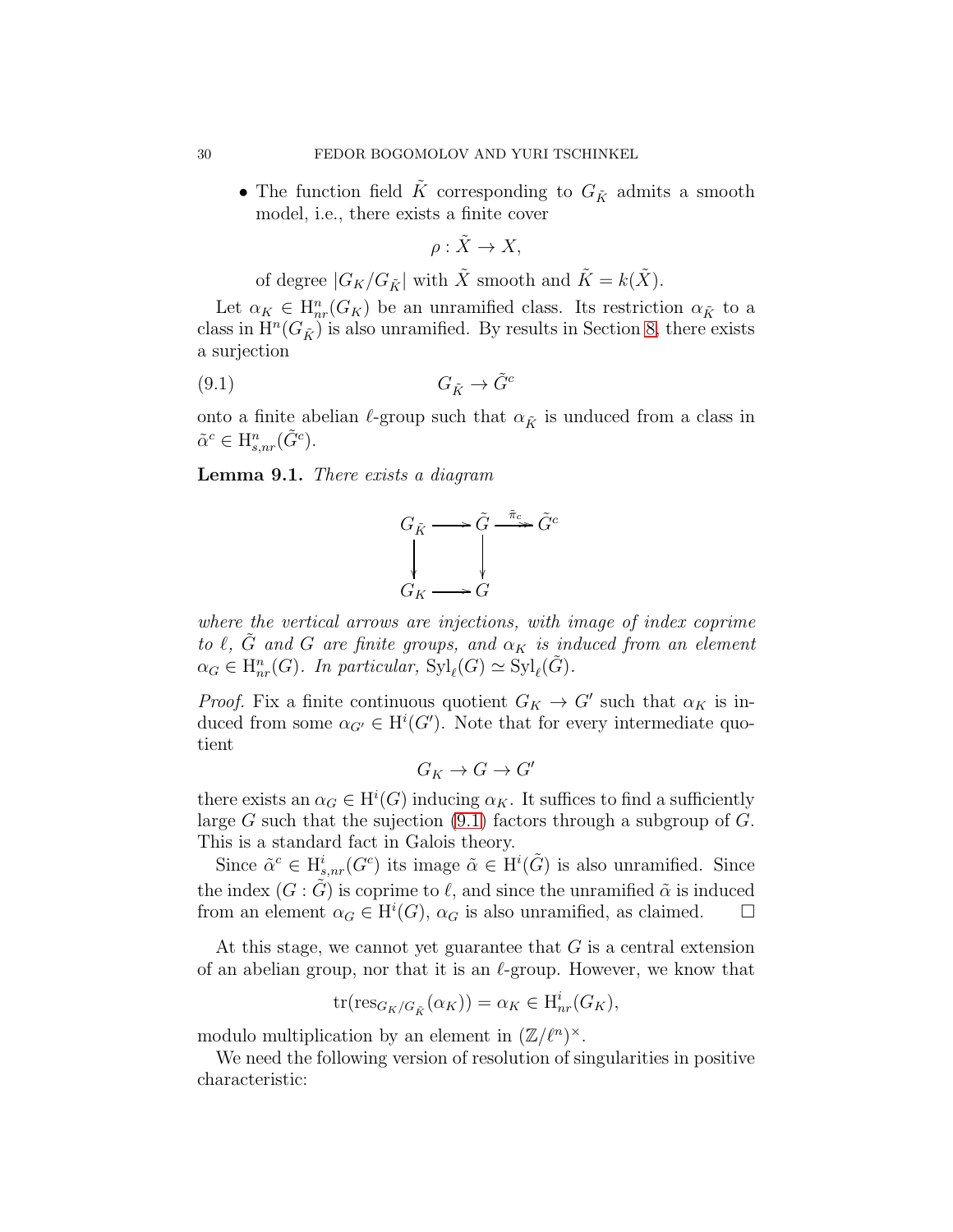<span id="page-30-0"></span>**Theorem 9.2.** [\[18\]](#page-32-15) Let G be a finite  $\ell$ -group and Y a smooth variety with a generically free action of G. Then there exists a G-variety  $\tilde{Y}$ with a proper G-equivariant birational map  $\tilde{Y} \to Y$  such that  $\tilde{Y}/G$  is smooth.

We are very grateful to D. Abramovich for providing the reference and indicating the main steps of the proof in [\[18\]](#page-32-15):

- Theorem VIII.1.1 gives an equivariant modification  $Y'$  of  $Y$  with a regular log structure on  $Y'$  such that the action is *very tame*, i.e., the stabilizers in  $G$  of points in  $Y'$  are abelian and act as subgroups of tori in toroidal charts of the log structure  $Y'$ .
- By Theorem VI.3.2, the quotient  $Y'/G$  of a log regular variety by a very tame action is log regular.
- By Theorem VIII.3.4.9, which is a step in Theorem VIII.1.1, a log regular variety has a resolution of singularities.

We return to the proof of Theorem [7.1.](#page-24-1) Start with a suitable faithful representation V of G, and thus of  $\mathrm{Syl}_{\ell}(G) = \mathrm{Syl}_{\ell}(\tilde{G})$ , and construct a diagram

$$
\bar{V} \xrightarrow{\pi_Y} Y = \tilde{Y}/\mathrm{Syl}_{\ell}(G)
$$

$$
\bar{V}/G
$$

where  $Y = \tilde{Y}/Syl_{\ell}(G)$  is the smooth projective variety from Theo-rem [9.2,](#page-30-0) and  $\pi_Y$  is a  $Syl_{\ell}(G)$ -equivariant map from a G-equivariant projective closure of V. Let  $L = k(Y)$  be the function field of Y. Given a class  $\alpha_L \in H^i_{nr}(G_L)$  we have a covering of  $Y = \bigcup_n Y_n$  by affine Zariski open subsets and a finite set of classes  $\{\alpha_n\}$  representing  $\alpha_L$ , as considered in Section [8.](#page-27-0)

Pick a point  $v \in \overline{V}$ . The image  $S := \pi_Y(G \cdot b)$  of its G-orbit is a finite set of points. By Lemma [8.1,](#page-27-1) there exist a dense Zariski open subset  $U_S$  and a class  $\alpha_S \in H^i_{et}(U_S)$  coinciding with  $\alpha_L$  on some dense Zariski open subset  $U_S^{\circ} \subset U_S$ . Its preimage

$$
\bar{U}_S^\circ := \pi_Y^{-1}(U_S^\circ) \subset \bar{V}
$$

is a dense Zariski open subset containing  $G \cdot v$ . Put

$$
\bar U_v:=\cap_{g\in G}\ g(\bar U_S^\circ)\subset \bar V,
$$

it is a G-stable dense Zariski open subvariety containing  $v$ . Its image  $\pi_G(\bar{U}_v) \subset \bar{V}/G$  is a Zariski open subset containing  $\pi_G(\bar{G} \cdot v)$ . Note that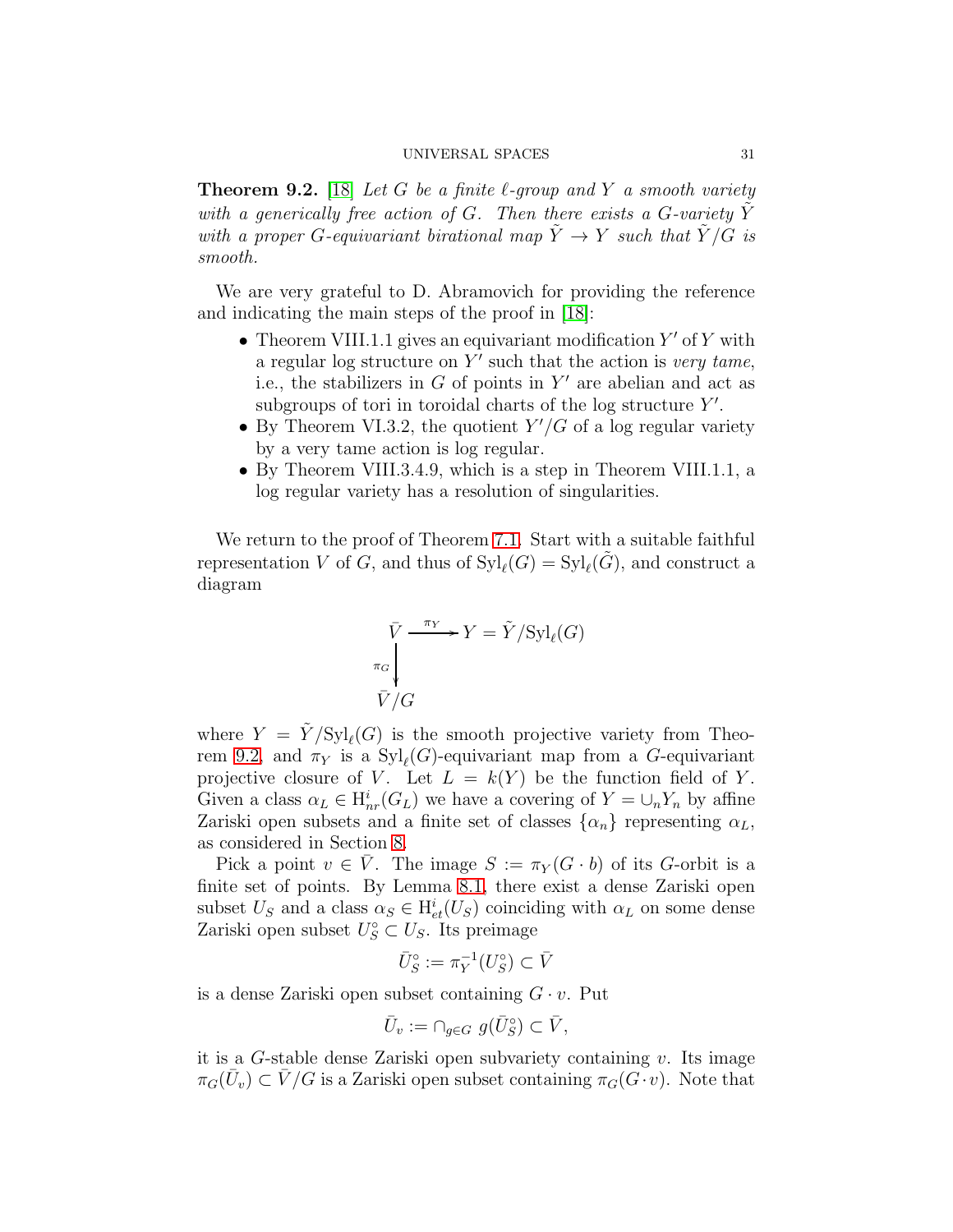$\pi_v : \overline{U}_v / \mathrm{Syl}_{\ell}(G) \to U_S$  is a birational morphism to an open subset and  $\pi_v^*$  $\bar{v}_v(\alpha_S)$  is well-defined in étale cohomology of  $\bar{U}_v/\mathrm{Syl}_{\ell}(G)$ . It follows that the trace

$$
\operatorname{tr}_{\pi_G}(\pi_v^*(\alpha_S)) \in \mathrm{H}_{et}^i(\bar{U}_v/G)
$$

is well-defined and coincides with  $(G : Syl_{\ell}(G)) \cdot \alpha_S$  at the generic point of  $V/G$ .

Thus we have a covering of  $\bar{V}/G$  by Zariski open subsets of the form  $\bar{U}_{\nu}/G$ ,  $v \in \bar{V}$ , with cohomology classes representing  $\alpha_K$  on each chart. There exists a finite subcovering by  $\bar{U}_v/G$  with extensions of  $\alpha_S$  to each  $\overline{U}_v/G$ . We can now apply Proposition [5.2](#page-20-1) to produce a finite subcover such that on each chart, the class is induced from homomorphisms onto finite abelian groups, and proceed as in Section [8.](#page-27-0)

#### References

- <span id="page-31-3"></span>[1] A. Adem and R. J. Milgram. *Cohomology of finite groups*, volume 309 of *Grundlehren der Mathematischen Wissenschaften [Fundamental Principles of Mathematical Sciences]*. Springer-Verlag, Berlin, second edition, 2004.
- <span id="page-31-11"></span>[2] F. Bogomolov. The Brauer group of quotient spaces of linear representations. *Izv. Akad. Nauk SSSR Ser. Mat.*, 51(3):485–516, 688, 1987.
- <span id="page-31-10"></span>[3] F. Bogomolov. On two conjectures in birational algebraic geometry. In *Algebraic geometry and analytic geometry (Tokyo, 1990)*, ICM-90 Satell. Conf. Proc., pages 26–52. Springer, Tokyo, 1991.
- <span id="page-31-0"></span>[4] F. Bogomolov. Stable cohomology of groups and algebraic varieties. *Mat. Sb.*, 183(5):3–28, 1992.
- <span id="page-31-2"></span>[5] F. Bogomolov. Stable cohomology of finite and profinite groups. In *Algebraic groups*, pages 19–49. Universitätsverlag Göttingen, Göttingen, 2007.
- <span id="page-31-7"></span><span id="page-31-5"></span>[6] F. Bogomolov and Chr. Böhning. Isoclinism and stable cohomology of wreath products, 2012. arXiv:1204.4747.
- [7] F. Bogomolov and Chr. Böhning. Stable cohomology of alternating groups. *Cent. Eur. J. Math.*, 12(2):212–228, 2014.
- <span id="page-31-4"></span>[8] F. Bogomolov, T. Petrov, and Y. Tschinkel. Unramified cohomology of finite groups of Lie type. In *Cohomological and geometric approaches to rationality problems*, volume 282 of *Progr. Math.*, pages 55–73. Birkhäuser Boston Inc., Boston, MA, 2010.
- <span id="page-31-8"></span>[9] F. Bogomolov and Y. Tschinkel. Commuting elements of Galois groups of function fields. In *Motives, polylogarithms and Hodge theory, Part I (Irvine, CA, 1998)*, volume 3 of *Int. Press Lect. Ser.*, pages 75–120. Int. Press, Somerville, MA, 2002.
- <span id="page-31-1"></span>[10] F. Bogomolov and Y. Tschinkel. Reconstruction of function fields. *Geom. Funct. Anal.*, 18(2):400–462, 2008.
- <span id="page-31-9"></span>[11] F. Bogomolov and Y. Tschinkel. Reconstruction of higher-dimensional function fields. *Mosc. Math. J.*, 11(2):185–204, 406, 2011.
- <span id="page-31-6"></span>[12] F. Bogomolov and Y. Tschinkel. Introduction to birational anabelian geometry. In *Current developments in algebraic geometry*, volume 59 of *Math. Sci. Res. Inst. Publ.*, pages 17–63. Cambridge Univ. Press, Cambridge, 2012.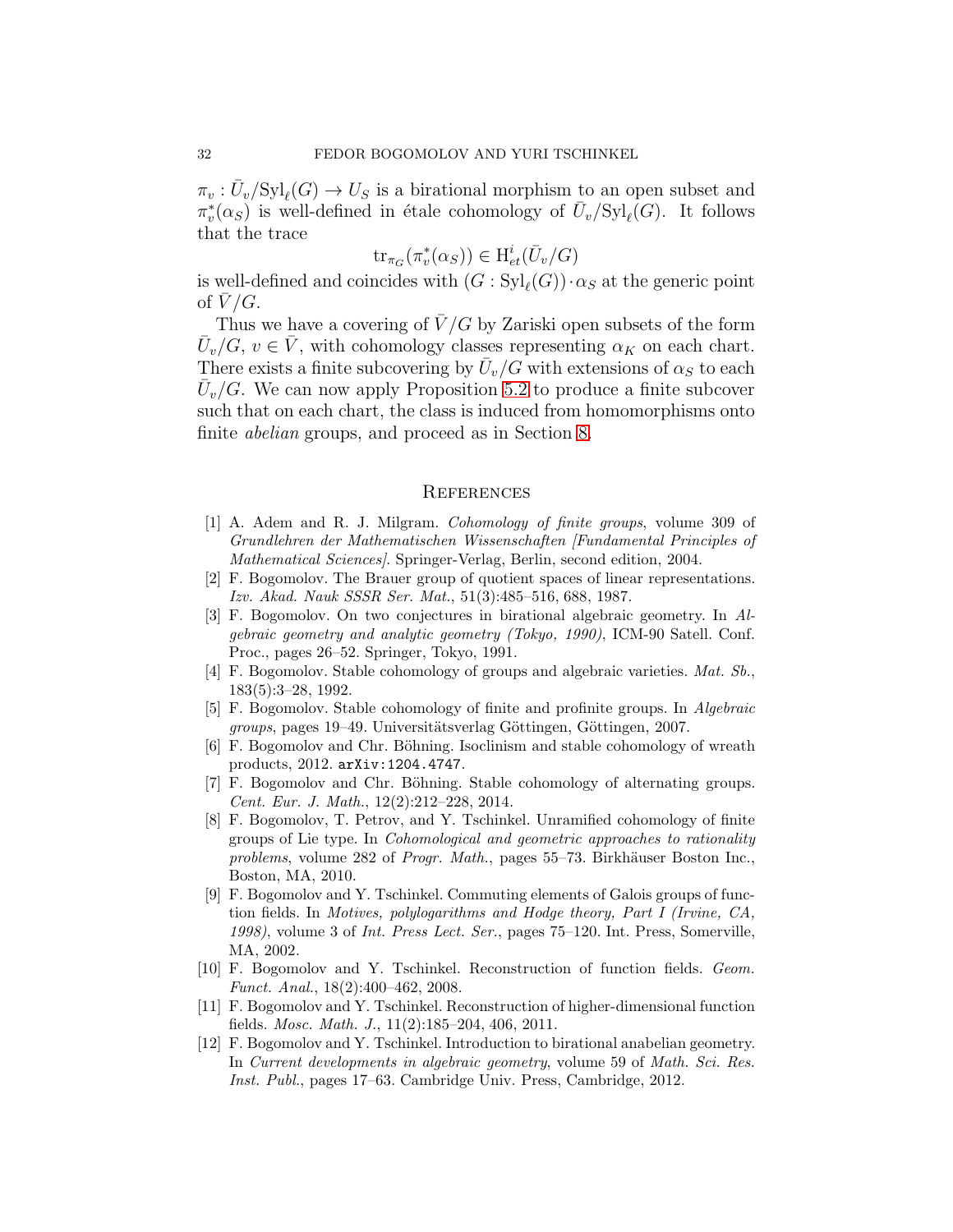- <span id="page-32-8"></span>[13] S. K. Chebolu, I. Efrat, and J. Mináč. Quotients of absolute Galois groups which determine the entire Galois cohomology. *Math. Ann.*, 352(1):205–221, 2012.
- <span id="page-32-9"></span>[14] S. K. Chebolu and J. Mináč. Absolute Galois groups viewed from small quotients and the Bloch-Kato conjecture. In *New topological contexts for Galois theory and algebraic geometry (BIRS 2008)*, volume 16 of *Geom. Topol. Monogr.*, pages 31–47. Geom. Topol. Publ., Coventry, 2009.
- <span id="page-32-13"></span>[15] J.-L. Colliot-Thélène. Birational invariants, purity and the Gersten conjecture. In *K-Theory and Algebraic Geometry : Connections with Quadratic Forms and Division Algebras, AMS Summer Research Institute, Santa Barbara 1992*, volume 58, Part I of *Proceedings of Symposia in Pure Mathematics*, pages 1–64. 1995.
- <span id="page-32-0"></span>[16] J.-L. Colliot-Thélène and M. Ojanguren. Variétés unirationnelles non rationnelles: au-del`a de l'exemple d'Artin et Mumford. *Invent. Math.*, 97(1):141– 158, 1989.
- <span id="page-32-15"></span><span id="page-32-14"></span>[17] J.-L. Illusie. On Gabber's refined uniformization, talks at the University of Tokyo, 2008. preprint.
- [18] L. Illusie, Y. Laszlo, and F. Orgogozo. Travaux de Gabber sur l'uniformisation locale et la cohomologie etale des schemas quasi-excellents. Seminaire a l'Ecole polytechnique 2006–2008, 2012. arXiv:1207.3648.
- <span id="page-32-3"></span>[19] H. Knaf and F.-V. Kuhlmann. Abhyankar places admit local uniformization in any characteristic. *Ann. Sci. École Norm. Sup.* (4), 38(6):833–846, 2005.
- <span id="page-32-4"></span>[20] H. Knaf and F.-V. Kuhlmann. Every place admits local uniformization in a finite extension of the function field. *Adv. Math.*, 221(2):428–453, 2009.
- <span id="page-32-12"></span>[21] B. Kunyavski˘ı. The Bogomolov multiplier of finite simple groups. In *Cohomological and geometric approaches to rationality problems*, volume 282 of *Progr. Math.*, pages 209–217. Birkhäuser Boston Inc., Boston, MA, 2010.
- <span id="page-32-2"></span>[22] J. Milne. *Etale cohomology ´* . Princeton Mathematical Series 33. Princeton University Press, 1980.
- <span id="page-32-6"></span>[23] Sh. Mochizuki. The local pro-p anabelian geometry of curves. *Invent. Math.*, 138(2):319–423, 1999.
- <span id="page-32-5"></span>[24] F. Pop. On Grothendieck's conjecture of birational anabelian geometry. *Ann. of Math. (2)*, 139(1):145–182, 1994.
- <span id="page-32-7"></span>[25] F. Pop. On the birational anabelian program initiated by Bogomolov I. *Invent. Math.*, 187(3):511–533, 2012.
- <span id="page-32-10"></span>[26] L. Positselski. Koszul property and Bogomolov's conjecture. *Int. Math. Res. Not.*, (31):1901–1936, 2005.
- <span id="page-32-11"></span>[27] D. J. Saltman. Noether's problem over an algebraically closed field. *Invent. Math.*, 77(1):71–84, 1984.
- <span id="page-32-1"></span>[28] J.-P. Serre. *Galois cohomology*. Springer Monographs in Mathematics. Springer-Verlag, Berlin, 2002.